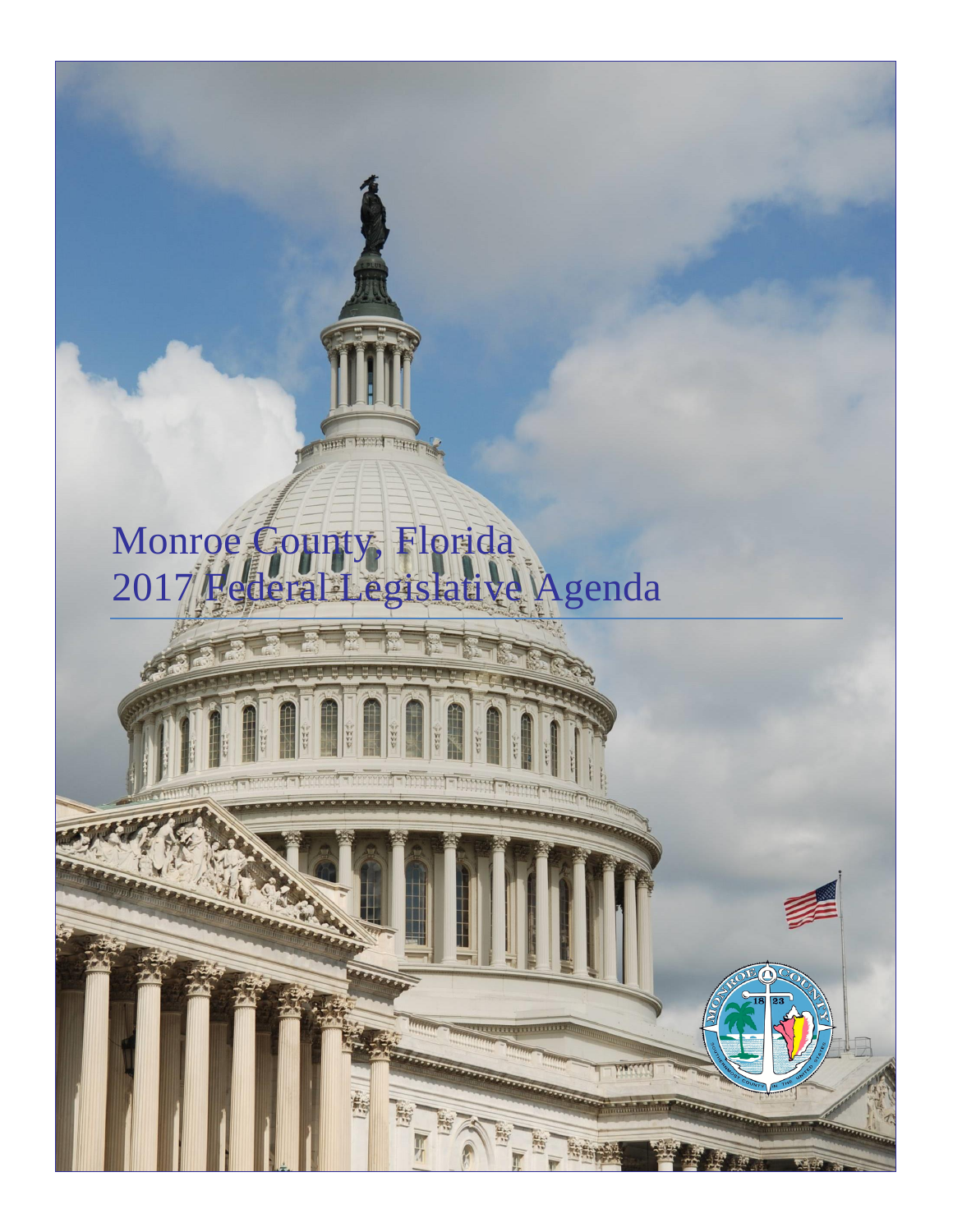**Prepared by Van Scoyoc Associates for the**

**Monroe County Commission**

**Mayor George Neugent Mayor Pro Tem David Rice Commissioner Heather Carruthers Commissioner Danny Kolhage Commissioner Sylvia Murphy**

**Roman Gastesi, County Administrator**

**Lisa Tennyson, Legislative Affairs and Grants Acquisition Director**

**Questions regarding the information in this book may be directed to:**

**(202) 737-8162 (305) 292-4444**

**Greg Burns Lisa Tennyson**<br>202) 737-8162 (305) 292-4444

**March 2017**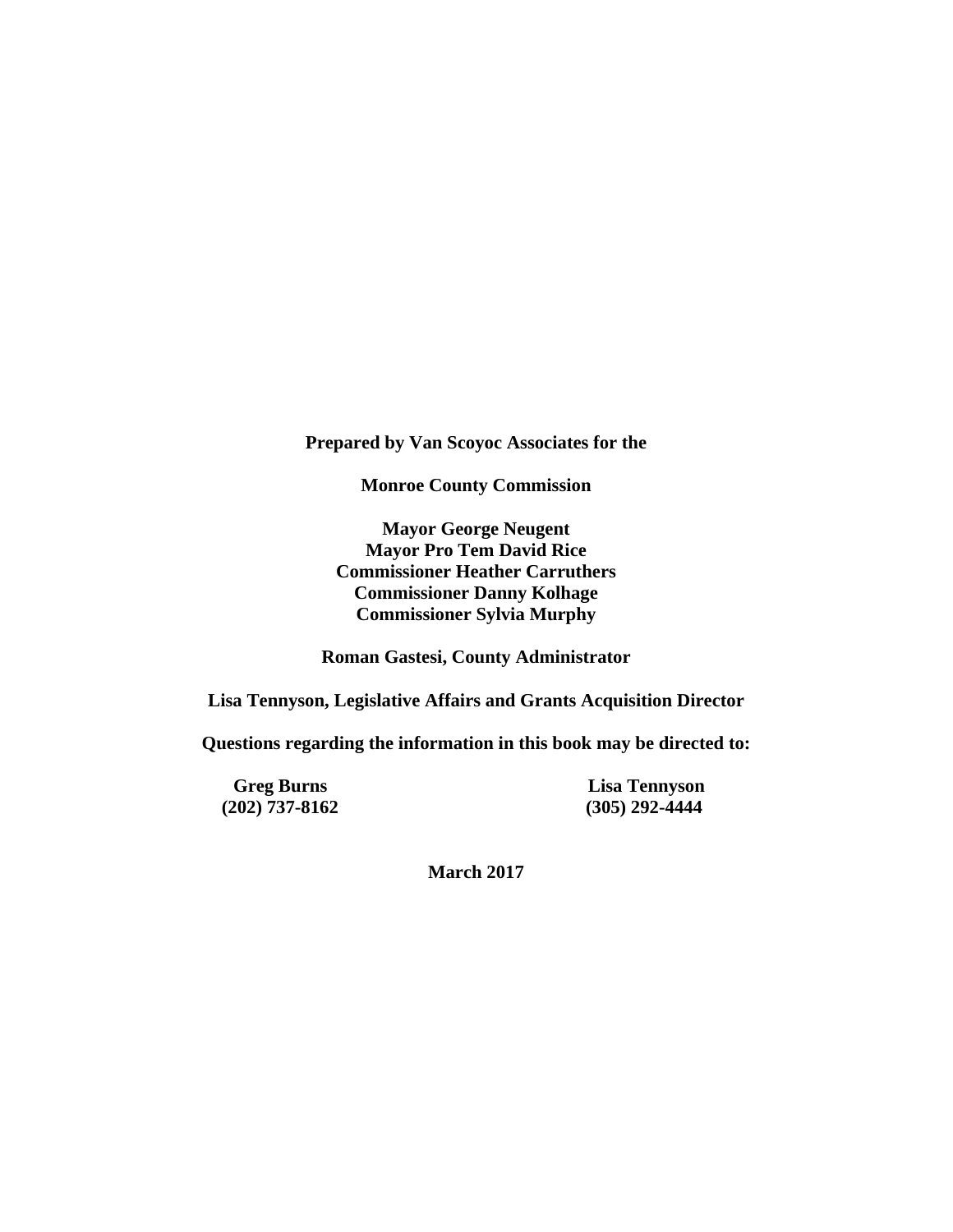# **Table of Contents**

| <b>Federal Legislative Agenda Summary</b>                         | Page | 1         |
|-------------------------------------------------------------------|------|-----------|
| <b>Primary Issues</b>                                             |      |           |
| 1. Proposed Spending Reductions and Program Eliminations          | Page | 4         |
| 2. National Flood Insurance Program                               | Page | 6         |
| 3. Water Quality                                                  | Page | 9         |
| 4. Land Acquisition                                               | Page | 11        |
| 5. Payments In Lieu of Taxes                                      | Page | 15        |
| <b>Everglades Restoration and the Health of Florida Bay</b><br>6. | Page | 17        |
| 7. Naval Air Station, Key West Base Realignment and Closure       | Page | 20        |
| <b>Transportation</b>                                             |      |           |
| 8. Federal Aviation Administration - Authorization and Issues     | Page | 22        |
| 9. Transportation Authorization                                   | Page | 25        |
| 10. Infrastructure Investment                                     | Page | <b>26</b> |
| <b>Energy &amp; Environment</b>                                   |      |           |
| 11. RESTORE Act                                                   | Page | 28        |
| 12. Climate Change and Sea Level Rise                             | Page | 30        |
| 13. Waters of the United States and Regulatory Reform             | Page | 32        |
| 14. Energy Exploration                                            | Page | 34        |
| 15. Oil Spill Protection                                          | Page | 37        |
| 16. Property Assessed Clean Energy Legislation                    | Page | 39        |
| <b>Social Services</b>                                            |      |           |
| 17. Continuum of Care Program – Federal Homeless Assistance       | Page | 40        |
| 18. Aging Issues                                                  | Page | 42        |
| 19. Social Services Block Grant Program                           | Page | 43        |
| 20. Mental Health Care                                            | Page | 44        |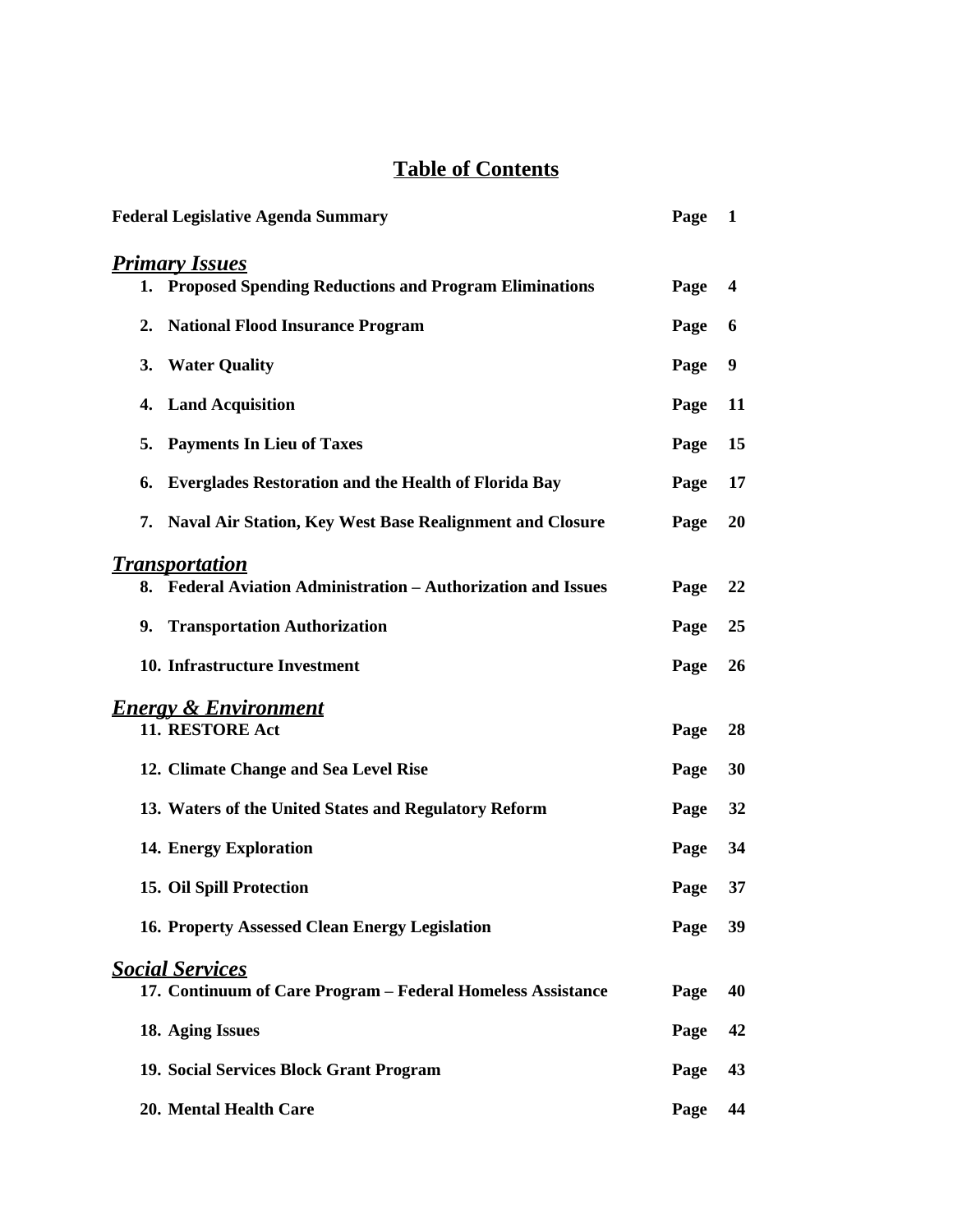| <b>Public Safety</b><br>21. Public Safety Programs                | Page | 45 |
|-------------------------------------------------------------------|------|----|
| <b>General Government Issues</b><br>22. Tourist Development Taxes | Page | 47 |
| 23. Remote Sales-Tax Legislation                                  | Page | 49 |
| 24. Tax-Exempt Bonds                                              | Page | 51 |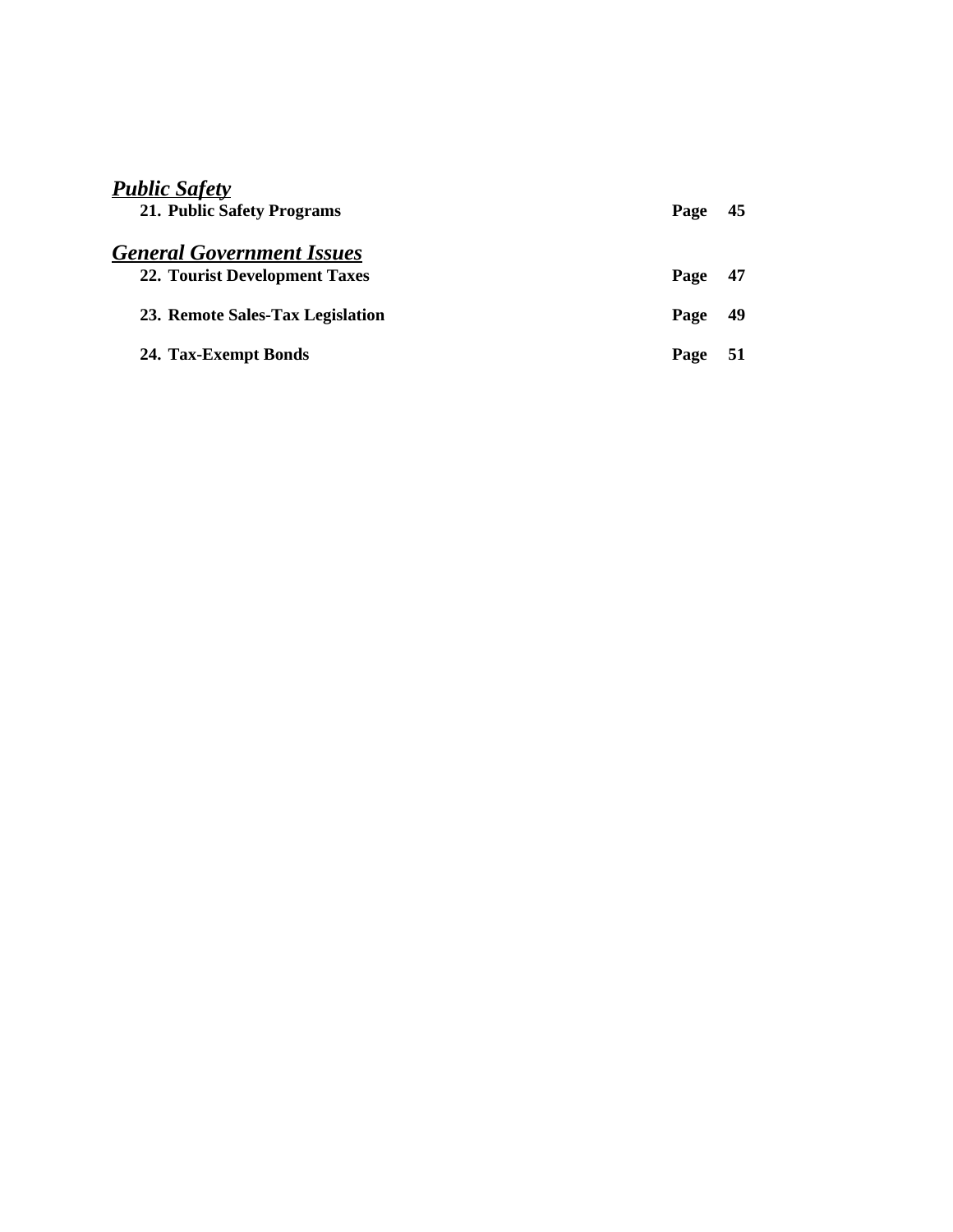



# **Monroe County 2017 Federal Legislative Agenda**

### *Primary Issues*

### **Proposed Spending Reductions and Program Eliminations**

*Oppose* cuts to non-defense discretionary programs of importance to Monroe County. *Monitor* tax reform for potential significant impacts to revenue projections, precipitating additional spending cuts.

### **National Flood Insurance Program**

*Support* efforts to improve the National Flood Insurance Program for the benefit of all participants. *Oppose* H.R. 1422 and S. 563 due to its allowance that surplus lines insurance companies can write private flood insurance given that they are not subject to the same oversight as admitted insurance carriers. *Support* prohibition of the issuance of flood insurance for new development on properties in the Florida Keys that contain known or suitable habitat for federally-listed endangered species. *Monitor* FEMA's implementation of the Homeowner Flood Insurance Affordability Act. *Support* the creation of a National Catastrophe Fund. *Support* increased funding for the Hazard Mitigation Assistance grant programs, including the Flood Mitigation Assistance Grant Program and the Pre-Disaster Mitigation Grant Program, as well as increased funding for the Disaster Relief Fund.

### **Water Quality**

*Support* full funding of the Florida Keys Water Quality Improvements Program via the FY 2017 Army Corps of Engineers Work Plan. *Support* continued additional funding for Army Corps of Engineers environmental infrastructure projects in FY 2018 and future fiscal years. *Support* Monroe County's efforts and activities related to canal restoration.

### **Land Acquisition**

*Support* efforts by federal agencies to acquire appropriate properties to mitigate environmental resource or military encroachment concerns in Monroe County. *Support* a \$900 million annual appropriation from the Land and Water Conservation Fund. *Support* future mandatory funding for the Land and Water Conservation Fund. *Support* increased funding of the Department of Defense's Readiness and Environmental Protection Integration program.

### **Payments In Lieu of Taxes**

*Support* full, long-term mandatory funding of the Payments In Lieu of Taxes (PILT) program, which enables local governments to rely upon PILT funds when budgeting.

### **Everglades Restoration and the Health of Florida Bay**

*Support* efforts to improve the health of Florida Bay by restoring adequate fresh water flows through the Everglades. *Support* full completion of the C-111 Canal suite of projects. *Support* completion of the Modified Waters Delivery suite of projects and improved operational plan, including further modification to Tamiami Trail. *Support* future construction of the Central Everglades Planning Project.

### **Naval Air Station, Key West Base Realignment and Closure**

*Monitor* activities related to the Department of Defense Base Closure and Realignment Commission for potential impacts to Naval Air Station, Key West.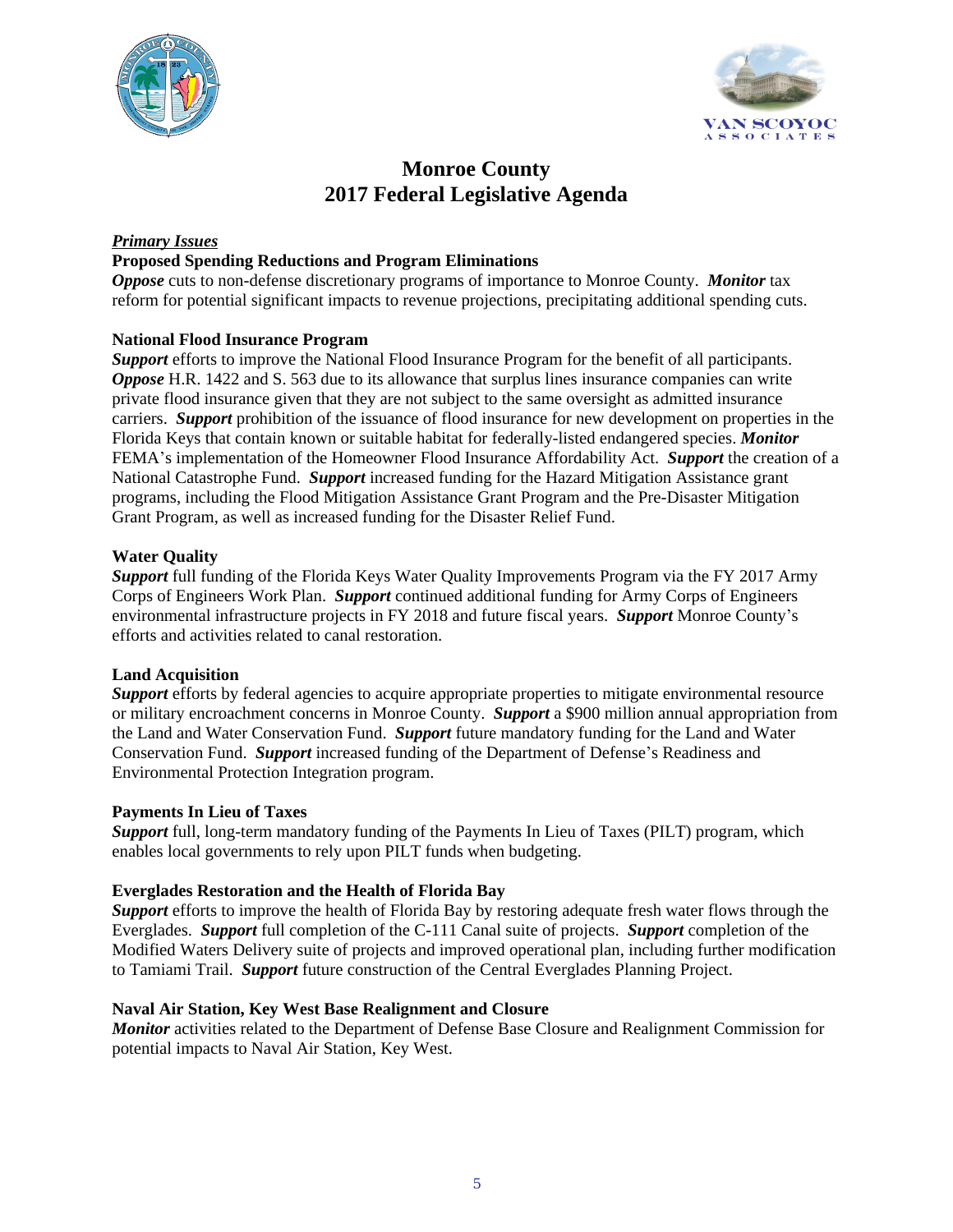



### *Transportation*

### **Federal Aviation Administration - Authorization and Issues**

*Support* \$3.35 billion in annual appropriations for the Airport Improvement Program. *Support* Monroe County's grant proposals for funding through the FAA Airport Improvement Program. *Support* an increase in the passenger facilities charge cap from \$4.50 to \$8.50. *Oppose* the elimination of the Law Enforcement Officer Reimbursement Program. *Support* the removal or relocation of the non-directional beacon at Higgs Beach. *Support* continued efforts to establish a joint-use airport at Naval Air Station Key West. *Support* federal funding for sound attenuation activities around military air facilities.

### **Transportation Authorization**

*Monitor* proposed changes to federal highway programs. *Monitor* efforts to enhance federal transportation revenue streams. *Support* the continuation of dedicated bridge funding through the Surface Transportation Program or other avenues. *Support* opportunities to secure funding for Monroe County's priorities via federal highway legislation or other means.

### **Infrastructure Investment**

*Support* new federal investment in infrastructure. *Support* any and all opportunities to secure funding for Monroe County's infrastructure priorities.

### *Energy & Environment*

### **RESTORE Act**

*Monitor* federal implementation of the RESTORE Act to ensure continued benefit to Monroe County. *Support* efforts to secure funding for Monroe County.

### **Climate Change and Sea Level Rise**

*Monitor* federal climate change legislation and executive actions. *Support* federal efforts to address climate change and mitigate sea level rise. *Support* the federal legislative priorities of the Southeast Florida Regional Climate Change Compact.

### **Waters of the United States and Regulatory Reform**

*Monitor* activity related to the implementation of the EPA's rule on Waters of the U.S. *Monitor* activity related to regulatory reform.

### **Energy Exploration**

*Oppose* relaxation of the prohibition against leases on permits for drilling oil or gas wells within the boundaries of Florida's territorial seas. *Oppose* legislation that would prevent the Florida Department of Environmental Protection from blocking requests for offshore drilling in federal waters off Florida's coast. *Oppose* seismic surveying within the Everglades, surrounding critical areas, or any other federal lands. **Oppose** efforts to ease restrictions on hydraulic fracturing and other oil and gas extraction activities.

### **Oil Spill Protection**

*Support* revisions to the Oil Pollution Act of 1990 and other associated laws to ensure that local governments may act as first responders in an effort to protect local communities, and be reimbursed for their actions undertaken to protect their resources and restore damaged areas during oil spill events, and the Oil Spill Liability Trust Fund is capable of addressing Spills of National Significance where there is no financially viable or legally responsible party.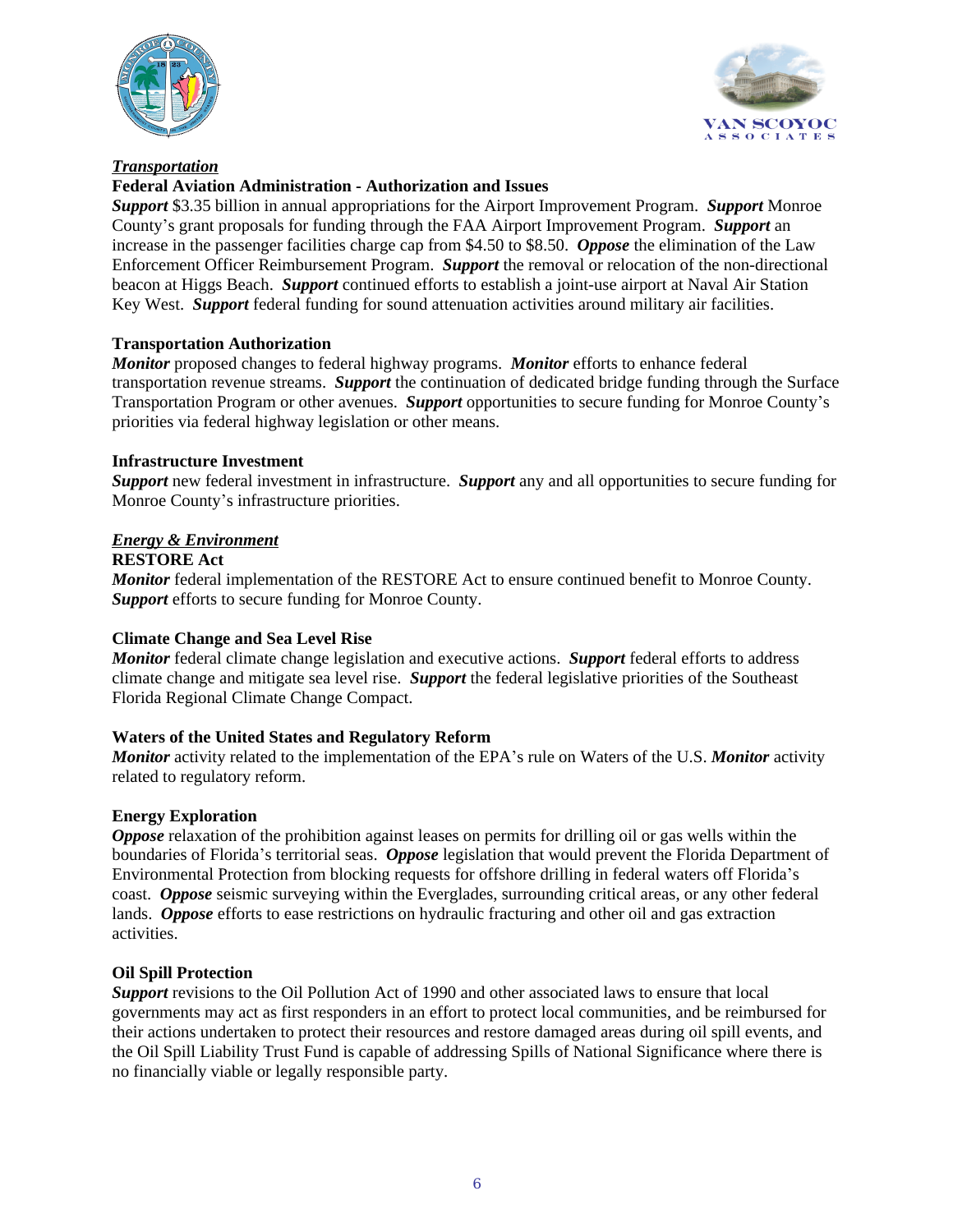



### **Property Assessed Clean Energy Legislation**

*Support* legislation and guidelines that would allow for the creation of residential and commercial PACE programs in Monroe County to finance a number of home and commercial property improvement projects including energy efficiency, flood mitigation, or hurricane protection.

### *Social Services*

### **Continuum of Care Program – Federal Homeless Assistance**

*Support* continued adequate annual funding for Department of Housing and Urban Development Homeless Assistance Grants, particularly for the Continuum of Care Program.

#### **Aging Issues**

*Support* continued adequate annual funding for Older Americans Act programs that support critical social service programs serving elder persons in Monroe County.

#### **Social Services Block Grant**

*Support* continued adequate funding for the Social Services Block Grant program.

### **Mental Health Care**

*Support* legislation that responsibly expands treatment options and support for the mentally ill.

### *Public Safety*

#### **Public Safety Programs**

*Support* continued funding for the wide variety of DOJ and DHS grants, i.e., Community Oriented Policing Services, Byrne Justice Assistance Grants, Emergency Management Preparedness Grants, Assistance to Firefighters Grants, Staffing for Adequate Fire and Emergency Response Grants, Urban Areas Security Initiative grants, and other security-specific grants. *Support* any Monroe County applications for these funds. *Support* federal funding for the construction of Emergency Operations Centers.

### *General Government Issues*

### **Tourist Development Taxes**

*Oppose* legislation that would exempt online travel brokers from paying taxes on the full room rate paid by the consumer, thereby costing Monroe County the opportunity to collect appropriate tourist development taxes from visitors to the region.

### **Remote Sales-Tax Legislation**

*Support* legislation that requires companies making catalog and internet sales to collect and remit the associated taxes. *Support* federal tax policies that maintain revenue streams to local governments.

### **Tax-Exempt Bonds**

*Oppose* legislation that would threaten the tax exemption on state and local bonds, including a 28 percent cap on tax-exempt municipal bonds.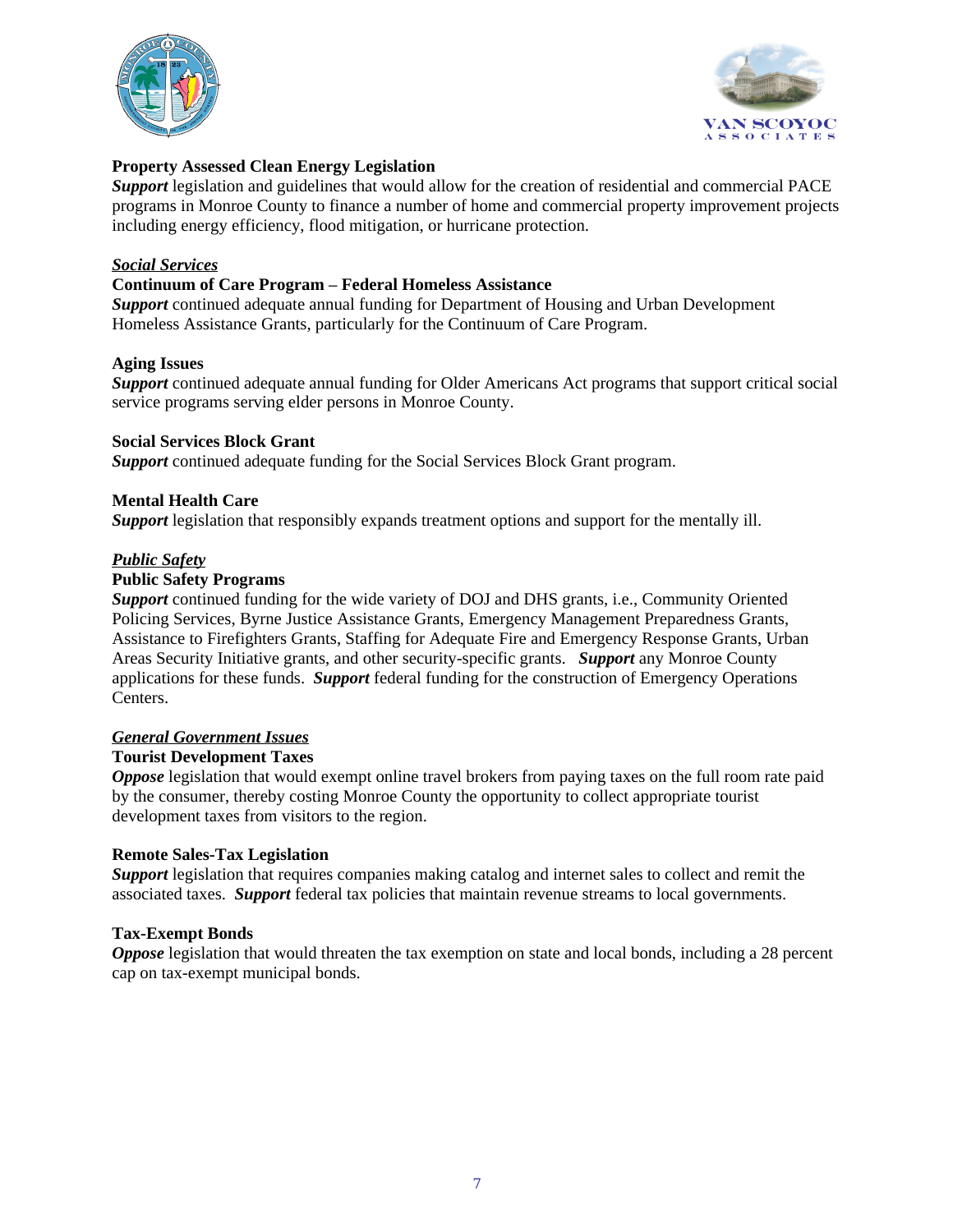



# FEDERAL ISSUE: Proposed Spending Reductions and Program Eliminations

BACKGROUND; HOW IT MAY AFFECT MONROE COUNTY: In mid-March, the Trump Administration released its so-called Fiscal Year (FY) 2018 "skinny" budget, a 62-page document that very generally proposes overall spending levels for the federal government for the next fiscal year. Among those agencies that fare best include the departments of Defense (10% increase), Homeland Security (6.8% increase), Veterans Affairs (5.9% increase), and the National Nuclear Security Administration (an 11% increase - imbedded in the Energy Department budget, which gets an overall decrease of 5.6%). Meanwhile, those agencies that face the most significant budget reductions include the following: EPA (31.4%), HHS (16.2%), State/U.S. AID (28%), Labor (20+%), Agriculture (21%), Transportation (12%), Commerce (16%), Education (13%), HUD (13.2%), Interior (12%). The President is expected to release a full FY 2018 budget in late May that will provide more detail regarding individual programs.

Shortly after the release of the "skinny" budget, the Administration released a supplemental spending request for FY 2017 that also proposes to cut several programs of importance to Monroe County. Congress ultimately funds the government and can ignore much of what the President has recommended, but the FY 2017 supplemental and FY 2018 budget proposes so many reductions or whole elimination of programs while significantly boosting spending in other areas (defense, a southern wall, for instance) that many members of Congress support. Therefore, it will be difficult to restore all funding to domestic agencies or programs of importance. If a piece of the pie gets bigger, the entire pie is not likely to grow – instead other pieces will get smaller.

Among other things, following are several areas of concern to Monroe County in the FY 2017 supplemental and FY 2018 "skinny" budget. They include:

- The National Flood Insurance Program (NFIP) is impacted in two ways by the Administration's FY 2018 proposal. The first is a suggestion to restructure the program "to ensure that the cost of Government services is not subsidized by taxpayers who do not directly benefit from those programs". Although there is no additional detail provided, it is essential that flood insurance remain affordable for our citizens. The second change to the NFIP is a proposal to eliminate the appropriation for the NFIP's Flood Hazard Mapping Program and potentially pay for these activities by adding another surcharge onto NFIP policies. With over 30,000 NFIP policies in force in Monroe County, on both commercial and residential properties, the affordability and stability of the NFIP is of vital importance to the County.
- The proposed reduction of funding for Payment In Lieu of Taxes (PILT) in FY 2017 by \$80 million from the amount currently proposed by both the House and the Senate, as well as continued reductions in FY 2018 would have a detrimental impact to the County. Approximately 19% of the County's land is eligible for compensation through PILT. In FY 2016, the County received just over \$1.1 million dollars in PILT payments.
- Reduced funding to the Army Corps of Engineers by over \$100 million for FY 2017 and by \$1 billion in FY 2018 will directly impact projects important to the County, such as the Florida Keys Water Quality Improvements Program (FKWQIP) and the restoration of the Everglades.
- The elimination of nearly \$150 million in National Oceanic and Atmospheric Administration (NOAA) grants in FY 2017 and cuts to grants and programs for coastal and marine management, including the Sea Grant program, of over \$250 million in FY 2018 would detrimentally impact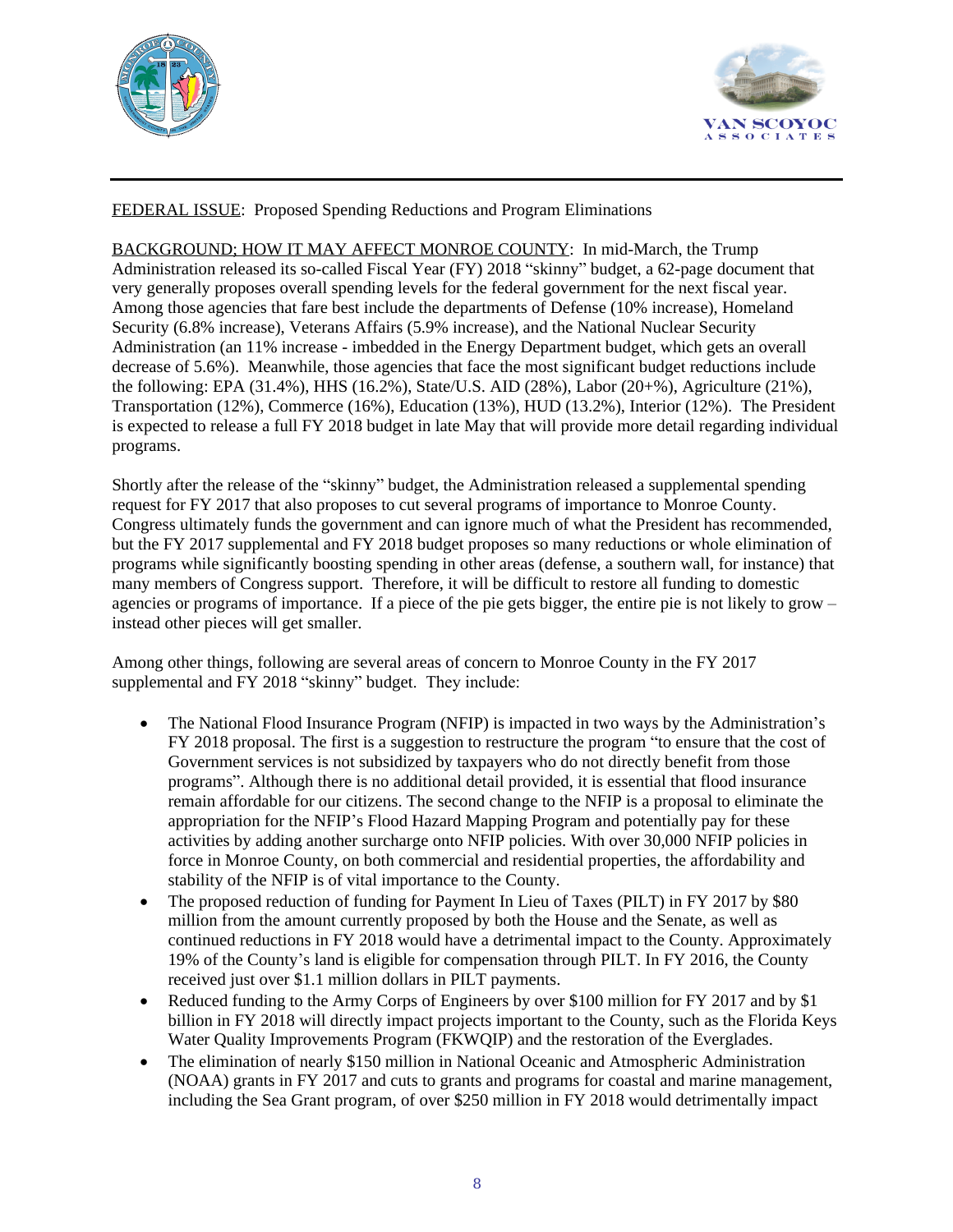



the condition of our coastline and the health of the marine ecosystem, especially in the Florida Keys National Marine Sanctuary.

- A 31 percent cut to the EPA that reportedly will include laying off 25 percent of the agency's workforce and eliminating 56 programs. This includes the elimination of programs such as:
	- o Climate Protection Program (224 FTE's)
	- o Nonpoint Source grant program
	- o National Estuary Program/Coastal Waterways (43 FTE's)
- The elimination of the Department of Energy's Weatherization Assistance Program which enables low-income families to reduce their energy bills by making their homes more energy efficient.

While it is hard to know exactly how seriously to take these proposed cuts, it is clear there is significant pressure to reduce domestic discretionary spending (as opposed to military or non-discretionary programs like Social Security).

### *Sequestration*

Another threat to discretionary spending is sequestration. The Budget Control Act (passed in 2011) established budgetary caps in law for discretionary spending – one cap for defense accounts and another for non-defense accounts – through FY 2021. The penalty for spending over the caps is a sequestration of funds to ensure spending is in line with the budgetary caps established in law. Sequestration would result in a percentage-based cut to every account, program and project funded by discretionary spending.

For FY 2018, many members of Congress are concerned about the discretionary spending caps being too restrictive. Since the budget caps are established by law, Congress has the power to change the law to allow for higher spending levels. They did this in October 2015 when they reached a budget deal for FY 2016 and FY 2017 for new top-line spending levels.

Some lawmakers believe the best path forward for FY 2018 is to pass a budget resolution and write appropriations bills to the sequestration spending levels established in law and negotiate a "better" budget deal later in the year when it becomes obvious that the spending bills do not have the votes to pass Congress, similar to what happened in FY 2016.

Another concern regarding sequestration and spending caps is the potential for the Administration and Congress to attempt to violate the "firewall" between defense and non-defense spending. The rationale for creating separate top-line spending levels for defense and non-defense programs was to mitigate concerns that there would be attempts to skew the spending allocation in favor of defense. While the "firewall" is established in law, that does not mean that efforts will not be made to enact changes to allow for a boost to the military budget at the expense of non-defense discretionary spending.

### *Tax Reform*

Finally, with tax reform discussed as a focal point likely in the fall and winter of 2017, Congress must be prepared to anticipate lower levels of revenue coming into the federal government, thereby precipitating potential spending reductions as well.

RECOMMENDED POSITION: *Oppose* cuts to non-defense discretionary programs of importance to Monroe County. *Monitor* tax reform for potential significant impacts to revenue projections, precipitating additional spending cuts.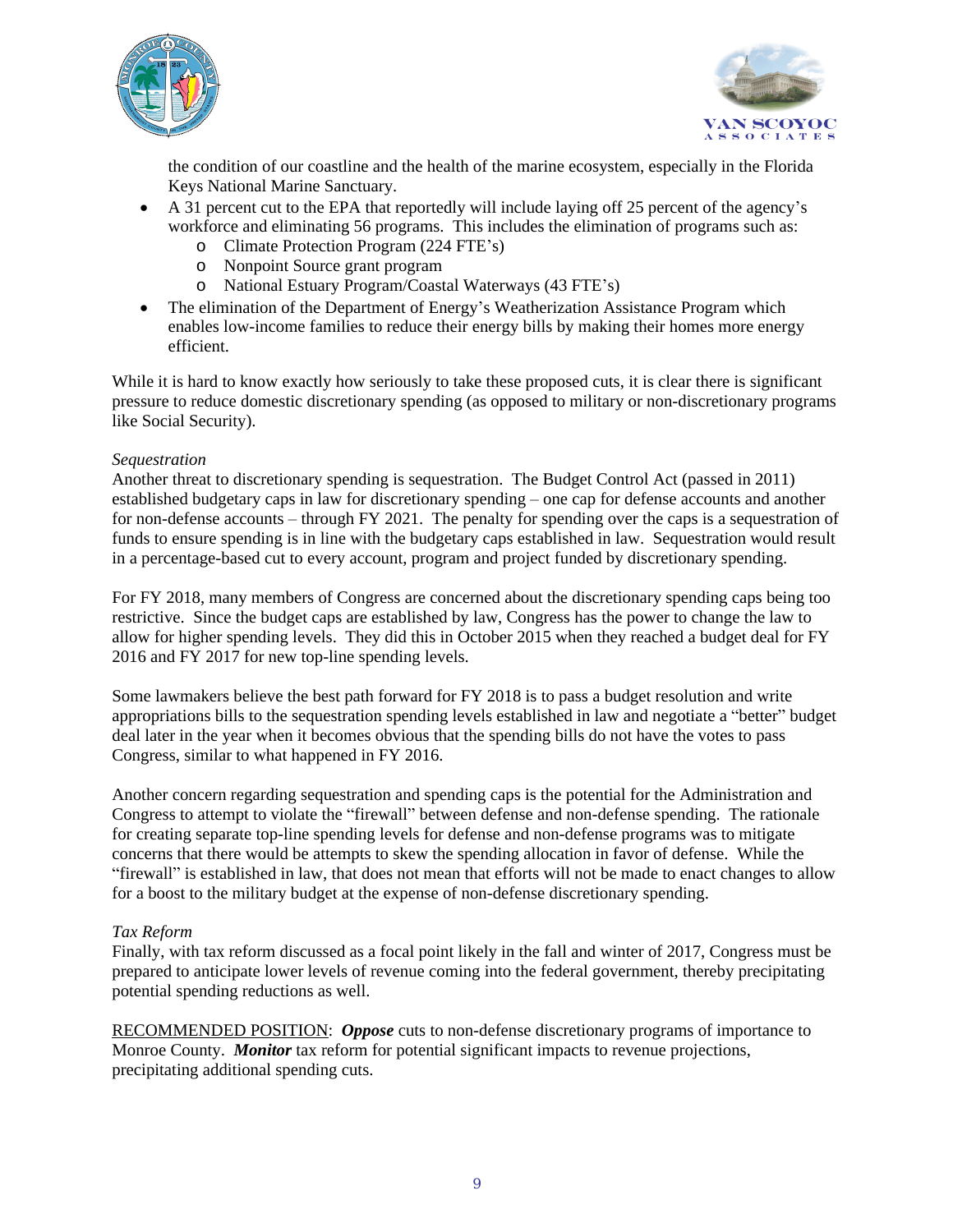



### FEDERAL ISSUE: National Flood Insurance Program

BACKGROUND; HOW IT MAY AFFECT MONROE COUNTY: In 1968, Congress established the National Flood Insurance Program (NFIP) to address the nation's flood exposure. A three-prong floodplain management and insurance program was created to (1) identify areas across the nation most at risk of flooding; (2) minimize the economic impact of flooding events through floodplain management ordinances; and (3) provide flood insurance to individuals and businesses. Until 2005, the NFIP was selfsupporting, as policy premiums and fees covered expenses and claim payments. Today, the program is roughly \$25 billion in debt due to several large storms.

In mid-2012, Congress passed, and the President signed, the Biggert-Waters Flood Insurance Act (BW12), a 5-year reauthorization of the NFIP that attempted to restore the program to firmer financial footing by making several changes to the program that impacts the County's residents.

Then, in early 2014, the Homeowner Flood Insurance Affordability Act (HFIAA), was enacted to address some of the so-called unintended consequences of BW12. While HFIAA delayed many of the premium increases implemented by BW12, in the long run, the only real difference between rate increases envisioned by the two bills is that HFIAA reinstated grandfathering. This provision originally ended by BW12 allows property owners to pay flood insurance rates based on original risk, not that which is determined by new community flood maps.

Authorization of the NFIP expires September 30, 2017, which means the 115th Congress will need to address the program this year. Reauthorization will likely include reforms to the NFIP.

### *Monroe County Position*

Monroe County supports reauthorization of the National Flood Insurance Program (NFIP) with legislative, policy and programmatic modifications to improve the affordability and transparency of the program through reforms in the following areas:

- 1) Affordability/Rate Structure
	- a. Maintain a focus on affordability; however, if rates must rise, provide a more reasonable glide path for all properties
	- b. Ensure rates are consistent for all properties, including second homes and businesses
	- c. Ensure NFIP rates are not excessive or unfair by making the rate-setting process more transparent to the public
- 2) Programmatic Modifications to Enhance NFIP's Financial Sustainability
	- a. Consider Write-Your-Own reforms including reducing commissions while further incentivizing NFIP policy sales efforts
	- b. Encourage greater participation by those outside of the 100-year floodplain via expanded use of the Preferred Risk Policy
	- c. Further strengthen enforcement responsibilities to ensure those in the 100-year floodplain have and maintain flood insurance
	- d. Privatization that maintains affordability and requires whole profile of risk (no cherry picking)
- 3) Mitigation
	- a. Increase funding for existing flood mitigation programs
	- b. Establish tax credits for mitigation efforts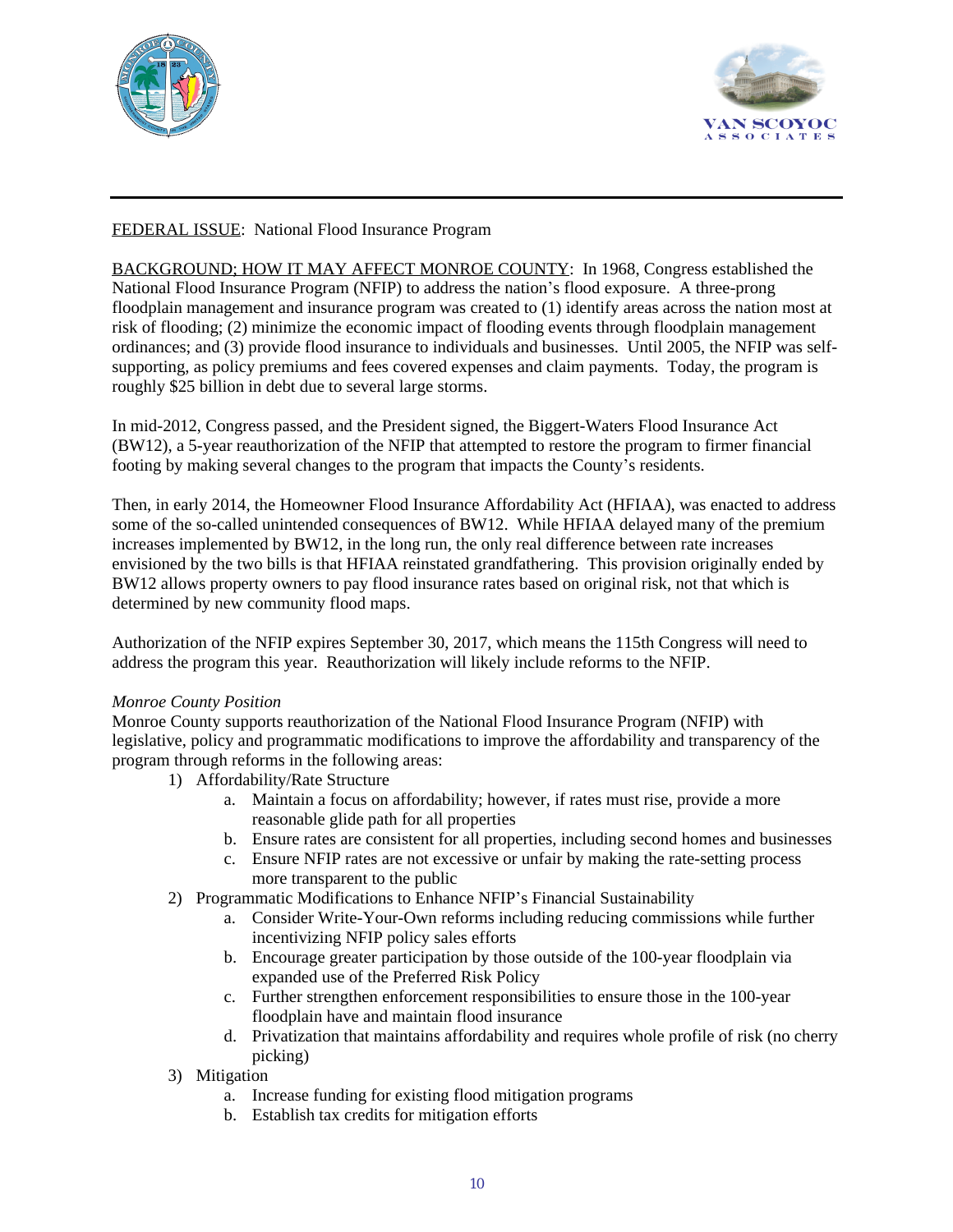



- c. Consider voucher/loan programs to further emphasize mitigation, particularly for lower-income participants
- 4) Endangered Species Protection
	- a. Support prohibition of the issuance of flood insurance for new development on properties in the Florida Keys that contain known or suitable habitat for federallylisted endangered species.

### *Monroe County Endangered Species Considerations*

In addition, Monroe County is home to over a dozen species that are listed by the federal government as either being threatened or endangered under the Endangered Species Act. This led to decades long litigation by environmental groups who challenged the issuance of flood insurance in the Keys on the basis that this insurance encourages and subsidizes development which ultimately jeopardizes the listed species. That litigation led to an injunction against the issuance of flood insurance on up to 50,000 parcels of property in the county which lasted for seven years. Amending the NFIA to prohibit the issuance of flood insurance for new development on known or suitable habitat for listed species would protect those species, conserve the expenditure of federal resources, and help the County reduce its exposure to property rights claims brought due to federal, state, and local regulations that have been developed to preserve this same habitat.

### *Affordability Study*

In 2015, the National Academy of Sciences released two reports on Affordability of National Flood Insurance Program Premiums. Overall the reports left many questions unanswered, indicating that many decisions must be made by policy makers (Congress, in this case) and that the report's specific and clear guidance is limited due to a lack of data.

The reports focus in a highly technical manner on examining options for providing premium assistance to certain NFIP policyholders and suggest tying such assistance to mitigation grants or loans. Specifically, the second report found that "linking mitigation with premium assistance can lead to property owners having a cost effective combination of mitigation and insurance coverage." The reports do not simply suggest ways to arbitrarily lower flood insurance policy costs across the board.

Now that the affordability study is complete, FEMA is expected to propose an affordability framework to Congress by the summer of 2017.

### *Flood Insurance Legislation*

Rep. Curbelo has reintroduced his legislation from last Congress, H.R. 1401, the Flood Insurance Fairness Act that would extend the level of rate increases offered to primary homeowners under HFIAA to all property owners, particularly addressing concerns with second homeowners and business owners who may otherwise face exorbitant flood insurance rate increases.

Meanwhile, Reps. Dennis Ross (R-FL) and Kathy Castor (D-FL) reintroduced H.R. 1422, the Flood Insurance Market Parity and Modernization Act. This bill seeks to clarify provisions in BW12 that private flood insurance products would be regulated by individual states instead of the federal government, which is perceived to be better for insurers and is expected to create more opportunity for private insurance to proliferate. The bill was passed in the last Congress by the House, but never proceeded in the Senate. Senators Dean Heller (R-NV) and Jon Tester (D-MT) have introduced S. 563, which is cosponsored by Sen. Rubio as companion legislation in that body.

There are positive provisions in H.R. 1422 and S. 563, such as reinforcing the need for lenders to verify and ensure that homeowners maintain flood insurance for the duration of a mortgage loan, and allowing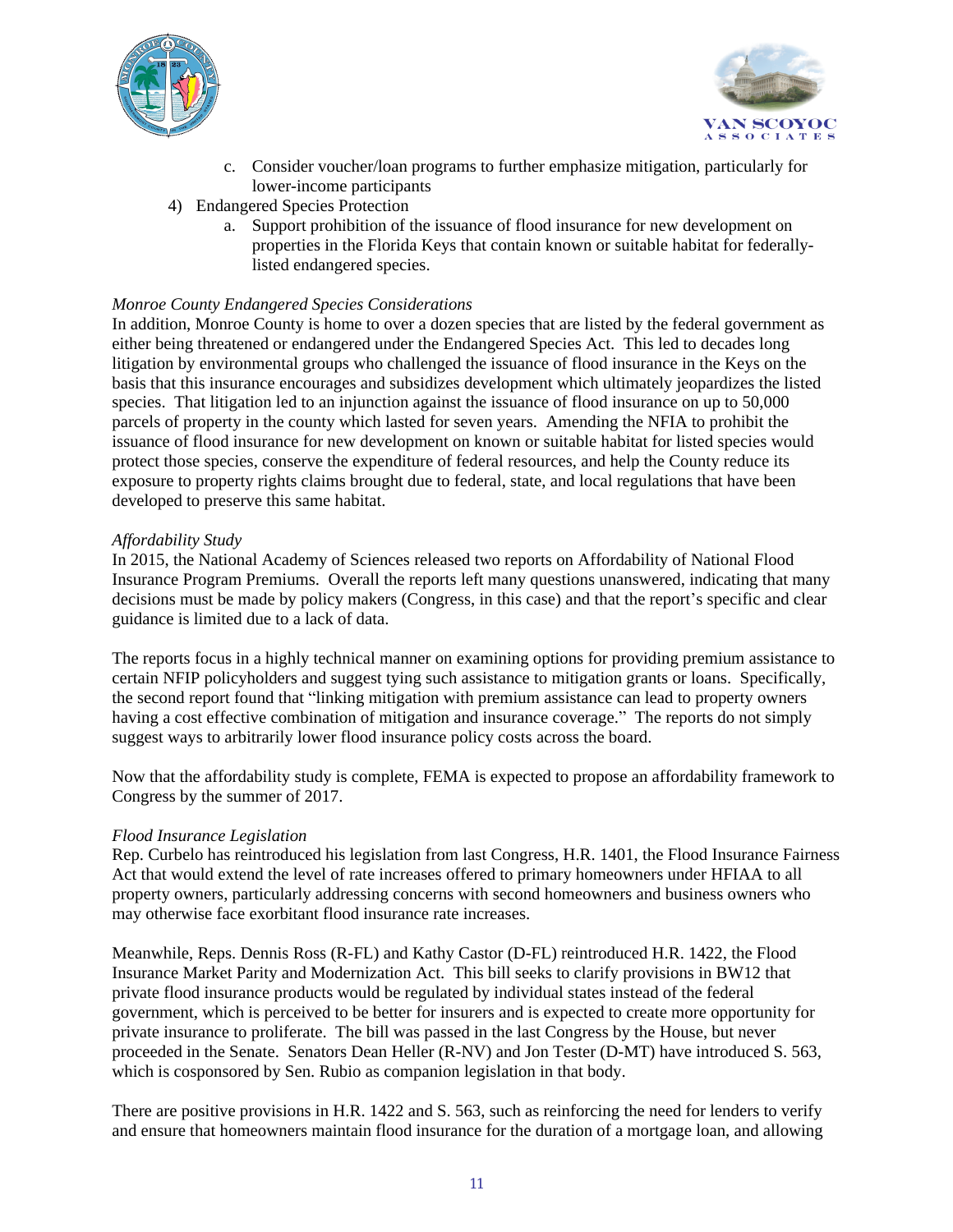



for continuous coverage with no penalties if a person purchases to private flood insurance and then chooses to again purchase from the NFIP. However, there are concerns that the legislation may allow the surplus lines market to write private flood insurance policies, which are not subject to the same oversight as admitted insurance carriers. A U.S.-based surplus lines insurance company is only an admitted insurer in at least one state. Monroe County only supports admitted insurance companies writing private flood insurance policies. It is expected that this legislation will be part of any House NFIP reauthorization effort.

### *National Catastrophe Fund*

One option that could be used in place of traditional flood insurance would be the creation of some sort of a national catastrophe fund. While this idea has often been touted by groups outside of Congress, the past several Congresses have passed with no meaningful action on, or discussion of the issue. It is unlikely to be a focus of the 115<sup>th</sup> Congress.

### *Mitigation Grant Programs*

Separate from the NFIP, there are several federal assistance programs from which the County may benefit that provide funding to states and local governments for mitigation activities. Specifically, the Hazard Mitigation Assistance (HMA) grant programs offer the following opportunities:

- The Hazard Mitigation Grant Program (HMGP) provides grants to implement long-term hazard mitigation measures after a major disaster declaration by the President. HMGP funding is based on each disaster and is provided through FEMA's Disaster Relief Fund (DRF). The DRF was funded at \$7 billion in FY 2015 and \$7.37 billion in FY 2016.
- The Flood Mitigation Assistance Grant Program (FMA) assists states and local governments in their efforts to reduce or eliminate the risk of repetitive flood damage to buildings and structures insurable under the NFIP. Both planning and implementation grants are available. The FMA program was provided \$150 million in FY 2015. For FY 2016, Congress provided the program with \$175 million.
- The Pre-Disaster Mitigation Grant Program (PDM) provides resources to assist state and local governments reduce overall risk to life and property from future disasters. Congress funded the program at \$100 million in FY 2016, which is still a significant increase from the FY 2015 funding level of \$25 million.

### *Local Activity*

Mayor Carruthers has been nominated to serve as Florida's representative on the National Association of Counties' (NACO) NFIP Working Group tasked with developing policy recommendations for NACO to help address the NFIP. Meanwhile, the Florida Association of Counties has helped to lead a statewide response to NFIP reauthorization.

RECOMMENDED POSITION: *Support* efforts to improve the National Flood Insurance Program for the benefit of all participants. *Oppose* H.R. 1422 and S. 563 due to its allowance that surplus lines insurance companies can write private flood insurance given that they are not subject to the same oversight as admitted insurance carriers. *Support* prohibition of the issuance of flood insurance for new development on properties in the Florida Keys that contain known or suitable habitat for federally-listed endangered species. *Monitor* FEMA's implementation of the Homeowner Flood Insurance Affordability Act. *Support* the creation of a National Catastrophe Fund. *Support* increased funding for the Hazard Mitigation Assistance grant programs, including the Flood Mitigation Assistance Grant Program and the Pre-Disaster Mitigation Grant Program, as well as increased funding for the Disaster Relief Fund.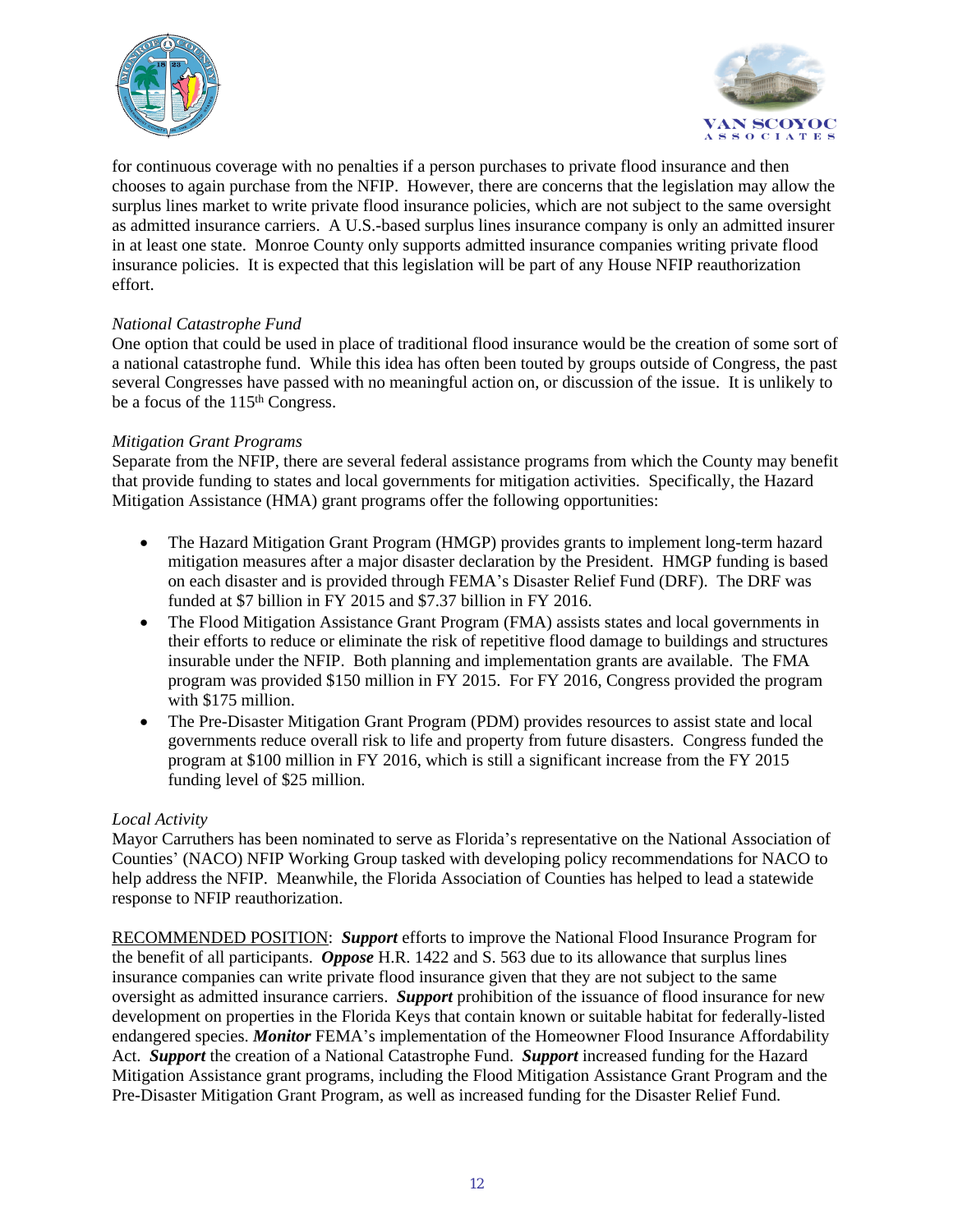



# FEDERAL ISSUE: Water Quality

BACKGROUND; HOW IT MAY AFFECT MONROE COUNTY: As population and tourism have increased in the Florida Keys, wastewater and stormwater practices have not kept pace until recently. Research suggests that this has led to the degradation of water quality in canals and nearshore waters surrounding the Keys. Nutrients commonly found in wastewater and stormwater are one of the major contributors to the decline in water quality in the Florida Keys National Marine Sanctuary (FKNMS).

# *Florida Keys Water Quality Improvements Program*

For these reasons, Congress directed the U.S. Army Corps of Engineers to assist with implementation of infrastructure improvements in the Florida Keys to improve nearshore water quality within the Sanctuary. In 2001, Public Law 106-554 authorized the Florida Keys Water Quality Improvements Program (FKWQIP), whereby the Corps may provide up to \$100 million in technical and financial assistance to carry out projects for the planning, design, and construction of treatment works to improve water quality in the Sanctuary. The primary purpose of this effort is to improve water quality in the Florida Keys through implementation of several wastewater and stormwater master plans previously prepared for Monroe County and various municipalities within Monroe County. The South Florida Water Management District is the non-federal Sponsor for FKWQIP. In September 2006, the Corps completed a Project Management Plan to guide the activities of FKWQIP.

To fund environmental infrastructure projects that are not budgeted for by the Administration, such as FKWQIP, Congress has provided additional funding for what Congress terms "Additional Funding for Ongoing Work." Among these accounts, Congress has for the past several years provided money for Environmental Infrastructure projects such as FKWQIP. Most recently, the Corps provided \$3 million in additional funding for FKWQIP through their FY 2016 Work Plan. The County will continue to work to ensure that FKWQIP receives funding in future Work Plans. To date, approximately \$50 million has been provided to the FKWQIP program via earmarks, the stimulus legislation, or Corps of Engineers work plans.

### *Canal Restoration*

Canals within the Florida Keys have received considerable attention from regulatory agencies due to poor water quality. 300 of the 500 canals do not meet the State's minimum water quality criteria and are a potential source of nutrients and other contaminants to nearshore waters designated as Outstanding Florida Waters. As a result, a comprehensive Canal Management Master Plan (CMMP) was commissioned by Monroe County with financial assistance from the Environmental Protection Agency and with approval from the FKNMS Water Quality Protection Program (WQPP).

One of the main objectives of the CMMP was to prioritize the residential canals within Monroe County related to the need for water quality improvements. A process was developed that classified canals by water quality characteristics into "Good", "Fair", and "Poor" categories. Canals receiving a "Poor" classification were considered as potential candidates for certain restoration technologies. Restoration technologies reviewed in the CMMP include removal of accumulated organics, incorporation of weed gates or similar weed barrier structures, addition of culverts, construction of pumping systems, and backfilling. The ultimate goal of this work is to restore the environmental health of Monroe County's canals, and subsequently its nearshore waters.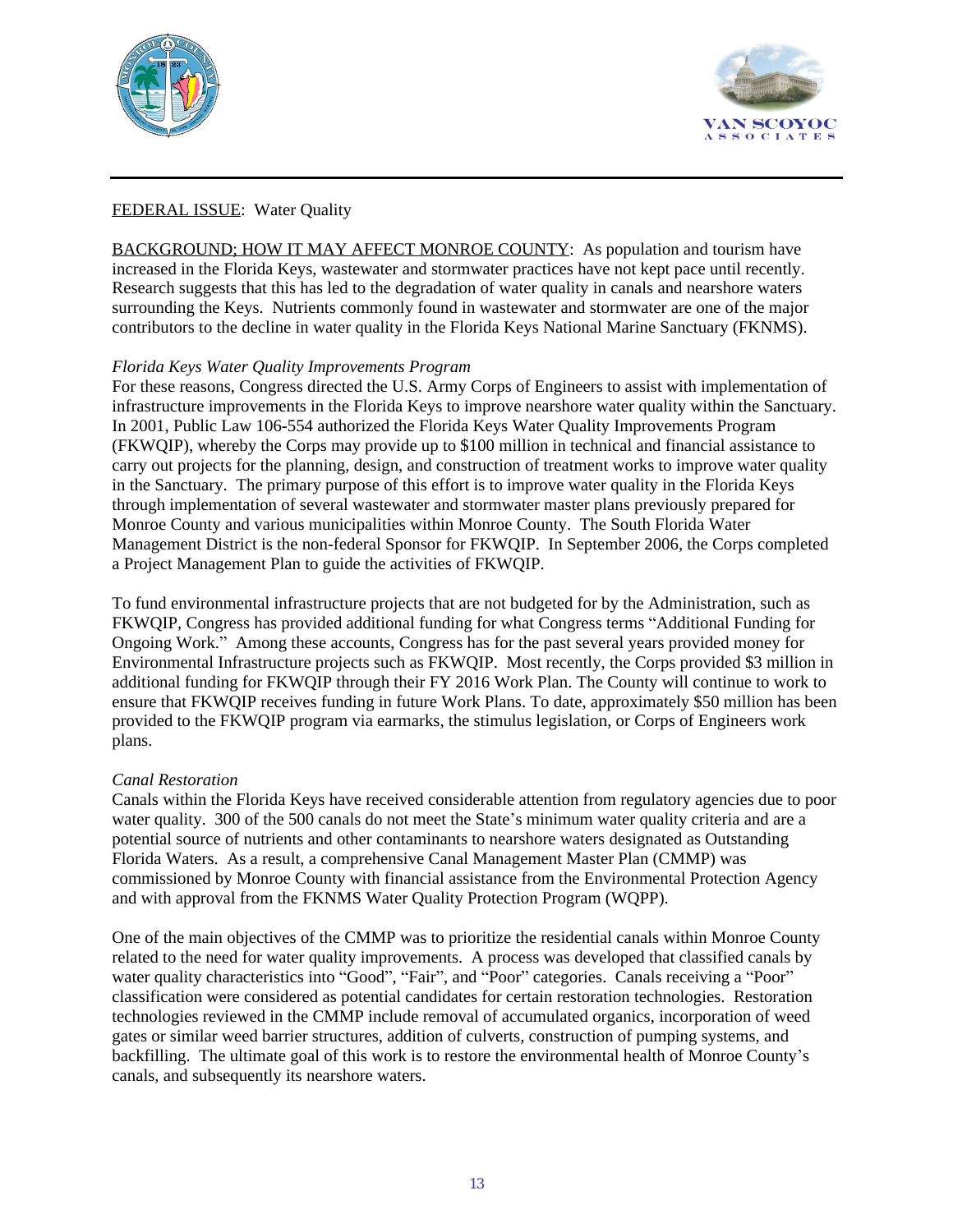



The County Commission previously approved moving forward with a series of six canal restoration demonstration projects. Those projects will be complete by June 2016. The preliminary results have indicated immediate improvement to the water quality of the restored canals. The results will be used to further define restoration costs and for information in future grant applications to state and federal sources.

In order to be eligible for federal funding, canal restoration efforts would require a new authorization through Congress. Under the Water Resources Reform and Development Act (WRRDA) of 2014, the Army Corps of Engineers is required to seek proposals for water resources studies and project modifications on an annual basis. From the proposals submitted by local sponsors, the Corps identifies those that meet certain criteria and recommend them to Congress for authorization within an Annual Report. The Report will also include an Appendix listing those proposals that are not recommended for authorization and the reasons for the lack of recommendation. Congress will then have the opportunity to authorize the recommended studies and project modifications through a yes or no vote, rather than a traditional Water Resources Development Act (WRDA). This process provides an opportunity to seek future assistance from the Corps for canal restoration activities.

RECOMMENDED POSITION: *Support* full funding of the Florida Keys Water Quality Improvements Program via the FY 2017 Army Corps of Engineers Work Plan. *Support* continued additional funding for Army Corps of Engineers environmental infrastructure projects in FY 2018 and future fiscal years. *Support* Monroe County's efforts and activities related to canal restoration.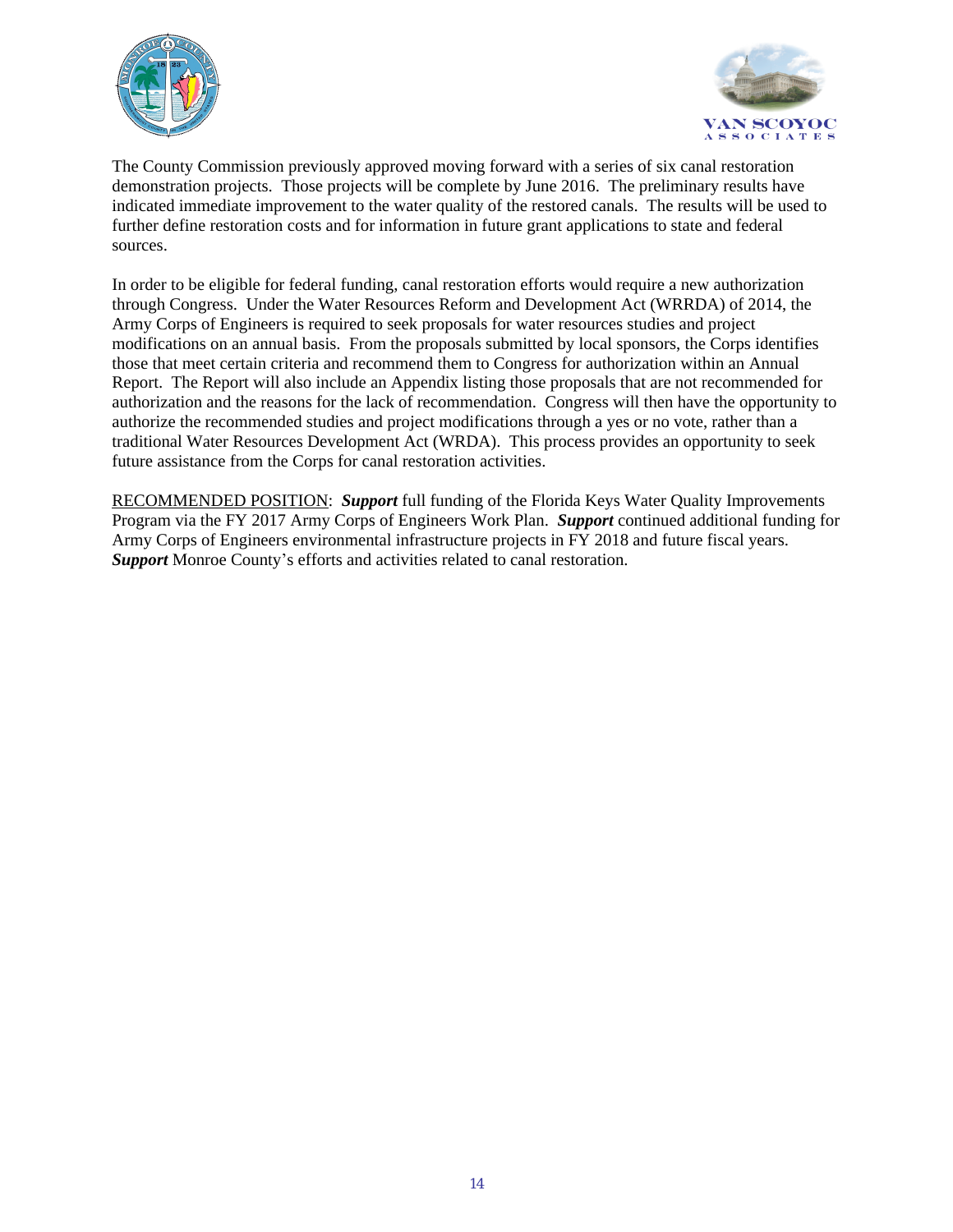



# FEDERAL ISSUE: Land Acquisition

BACKGROUND; HOW IT MAY AFFECT MONROE COUNTY: The federal nexus for Monroe County's land acquisition challenges are generally based upon two basic principles: a) rigorous preservation of the Florida Keys' unique environmental resources, which are protected under a variety of federal laws including the Endangered Species Act, and b) the need to protect from development encroachment the nation's investment in Naval Air Station Key West, one of the military's premier air combat training facilities.

The Florida Keys and Monroe County contain a number of unique environmental resources of national significance. In recognition of the value of these resources and features, the federal government has created four national wildlife refuges (Crocodile Lake, Great White Heron, Key Deer, and Key West), three national parks (Everglades, Biscayne, and Dry Tortugas), as well as a National Marine Sanctuary (Florida Keys) and a National Preserve (Big Cypress), all of which are located in whole or in part in Monroe County. World renown for our coral reef, the Florida Keys is also home to over 30 listed species protected under the Endangered Species Act (ESA).

In order to protect these scarce yet vital natural resources, development on private property in Monroe County is heavily controlled by federal, state, and local regulations. To see the significant impact of federal regulations on the County's ability to regulate local development, one need to look no further than the Florida Key Deer v. the Federal Emergency Management Agency (FEMA) & US Fish & Wildlife Service (USFWS) suit settled in 2012 after more than 20 years of litigation. In that case, the USFWS and FEMA negotiated a settlement agreement with environmental advocates that forced the County to adopt regulations and procedures to assist the USFWS with performing its obligations under the ESA or face expulsion from the National Flood Insurance Program (NFIP). Given the draconian alternative of expulsion from the NFIP and the resulting collapse of the local real estate market due to the inability of potential home buyers to obtain federally-guaranteed mortgages, the County Commission had little choice but to implement procedures that essentially shifted the burden of implementation of the ESA from the USFWS to Monroe County.

That settlement agreement was predicated upon the USFWS's revised Biological Opinion (BO) on the NFIP in Monroe County. The BO contained reasonable and prudent alternatives (RPA) that required the Florida Keys communities to revise their Flood Damage Prevention programs to include the review of floodplain development applications for potential impacts to nine endangered species – a review the ESA requires FEMA and USFWS to undertake, not local governments.

According to the data contained in the BO, there are 63,411 acres of suitable habitat for listed species in unincorporated Monroe County. Approximately 7,193 privately owned vacant parcels, having an approximate combined value of \$240,088,014 within USFWS designated potentially suitable habitat. While the BO only addresses protections for nine species, twenty-two federally-listed species live in the Florida Keys and critical habitat has been designated for eleven of these species. In addition, the USFWS currently proposes to list (and subsequently designate critical habitat for) an additional five (5) species in the Florida Keys in the near future.

The limitations upon development imposed by the ESA and other federal, state, and local regulations impose severe restrictions on private property owners who desire to develop their properties. The U.S. and Florida Constitutions require government to compensate private property owners when those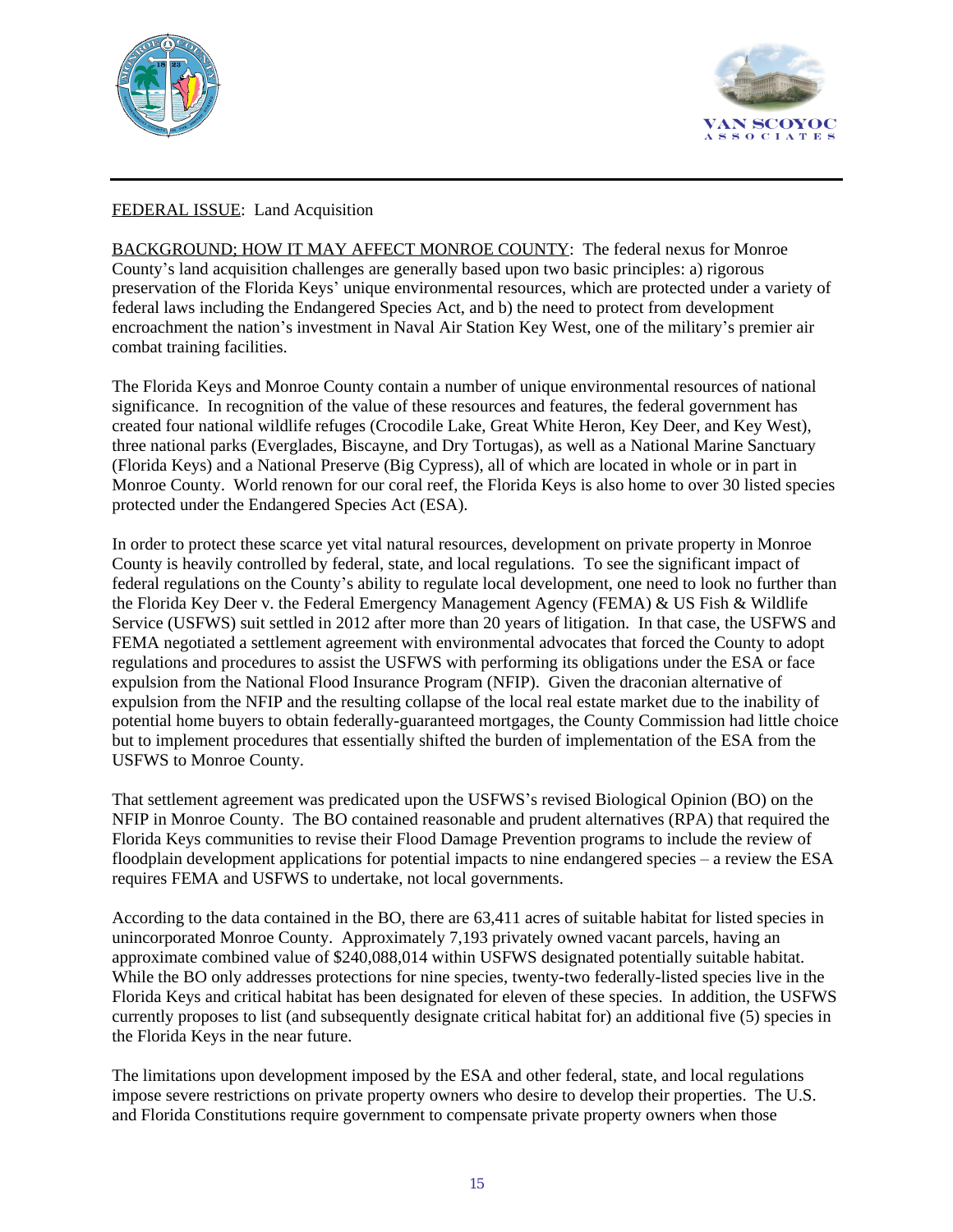



regulations result in a taking. Currently, the County is defending takings suits involving potentially over 1,000 parcels of land. These claims are based in part upon regulations that were adopted to effectuate the ESA and other state and federal acts.

The County realizes the importance of preserving and sharing the benefits of our unique natural resources, and has conducted the reviews for FEMA and FWS, including restricting development based on this process, but federal support is required to maintain the protection of our significant environment. The Keys supports and encourages the federal government to target the acquisition of lands containing suitable habitat for and known populations of federally-designated wildlife species.

In addition to the land acquisition challenges resulting from environmental protection regulations, the County faces challenges in the area surrounding Naval Air Station (NAS) Key West, one of the military's premier air combat training facilities. The airfield is located just outside of Key West in the most densely populated area of the County. Noise from flight operations impacts the quality of life for residents living near the airfield. The impacts of encroachment from development, both past and future, in the vicinity of NAS Key West further exacerbates the land acquisition challenges for Monroe County. While the County wants to foster the continued use of the airfield, it must also be mindful of encroachment challenges due to property owners in the adjacent community. Acquisition of nearby properties can help solve that challenge.

In order to proactively address these land acquisition challenges, the County has engaged in land acquisition efforts primarily through the Monroe County Land Authority. The Land Authority has two dedicated revenue sources through which it funds land acquisition (half of the one cent tourist impact tax, and a State park surcharge). Unfortunately, these sources are insufficient, as they generate only about \$900,000 annually. However, in Fiscal Year 2015, the County Commission budgeted \$10 million in local funds to serve as a match for federal and state land acquisition projects. Even with that additional funding, the County lacks the financial resources to meet all of the land acquisition needs that result from federal and state environmental protection regulations as well as encroachment issues arising near NAS Key West. Solving the County's land acquisition challenge can only be done through a combination of federal, state, and local efforts.

### *The Land and Water Conservation Fund*

The Land and Water Conservation Fund (LWCF) Act of 1965 was enacted to help preserve, develop, and insure access to outdoor recreation facilities for our nation. The law created the Land and Water Conservation Fund (LWCF) in the U.S. Treasury as a funding source to implement outdoor recreation goals. Revenues for the fund are derived from oil and gas leasing proceeds in the Outer Continental Shelf.

The LWCF has been the principal source of monies for land acquisition for outdoor recreation by four federal agencies—the National Park Service, Bureau of Land Management, Fish and Wildlife Service, and Forest Service. The LWCF also funds a matching grant program via the National Park Service to assist states (and local governments as sub-recipients) in acquiring recreational lands and developing outdoor recreational facilities. A portion of the appropriation is divided equally among the states, with the remainder apportioned based on need, as determined by the Secretary of the Interior. The states award their grant money through a competitive selection process based on statewide recreation plans, as well as establish their own priorities and criteria.

The LWCF is authorized at \$900 million annually. However, yearly appropriations have fluctuated widely since the origin of the program. Of the total revenues that have accrued throughout the history of the program (\$33.5 billion), less than half have been appropriated (\$15.8 billion). FY 2001 marked the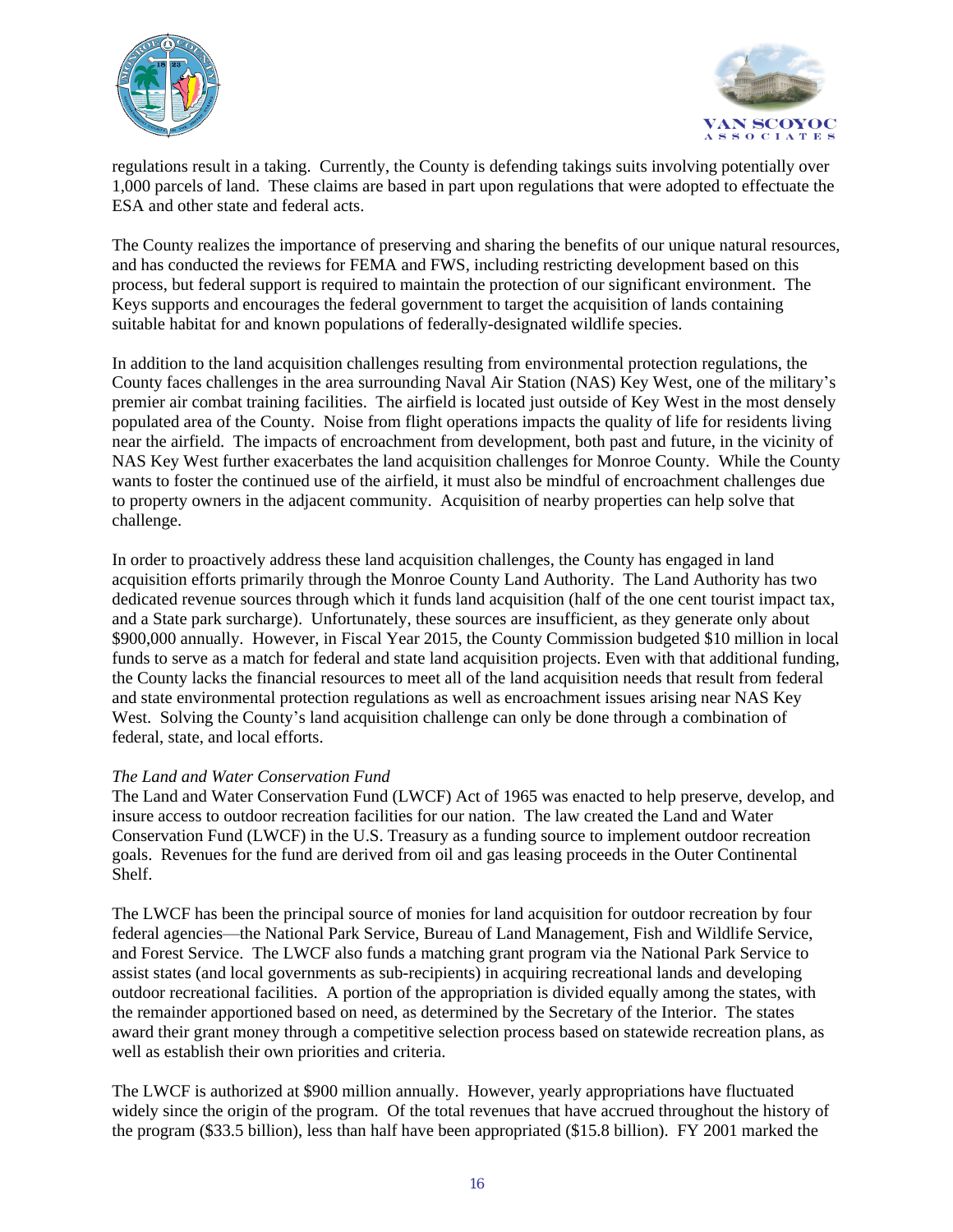



highest funding ever, with appropriations exceeding the authorized level and reaching nearly \$1 billion. In FY 2002, Congress provided the most LWCF funding of the past twenty years for the state grant program at \$144 million.

For FY 2016, the Administration requested \$53.2 million for the state formula and competitive programs. Congress, however, provided a huge boost to the state programs, funding them at \$110 million in FY 2016. The Administration then requested level funding in its FY 2017 budget, which the Senate also included in its version of the FY 2017 Interior and Environment Appropriations bill. The House, however, has included \$71.8 million in its version of the bill. The federal government is currently operating under a Continuing Resolution through April 28, 2017, and the FY 2017 appropriations process is not expected to be completed until that time.

In addition to yearly funding challenges, the current authorization for the LWCF is set to expire at the end of 2018. While this is still roughly three years away, the previous authorization was allowed to lapse for over two months when Congress failed to reauthorize the program after its expiration on October 1, 2015. A three-year reauthorization was finally included in the FY 2016 omnibus.

There have been legislative attempts over the past few years to reauthorize the LWCF, on both a permanent and temporary basis. These attempts have often included provisions to reform the program, such as requirements related to how the money is allocated. For example, the Senate version of an energy reform bill Congress worked on for much of 2016 would have permanently reauthorized the program. That bill was not passed prior to the end of session, however, due to timing conflicts, as well as disagreements over a number of provisions, including the language related to the LWCF.

Looking ahead, the Chairman of the House Natural Resources Committee, Rob Bishop (R-UT), unveiled draft legislation called the Protecting America's Recreation and Conservation (PARC) Act in November 2015, which would reauthorize the LWCF for seven years at \$900 million annually, but would also significantly reform the LWCF. The legislation would provide 45 percent of LWCF funds to the State Assistance Grant Program, 15 percent to fully fund the Payments in Lieu of Taxes program, 20 percent to fund offshore energy exploration, and 3.5 percent on federal land acquisition. The bill would also require a certain amount of that 3.5 percent to be focused east of the 100<sup>th</sup> meridian (a north-south line running through the Dakotas and into Texas) in order to prevent the purchase of much more land in the west.

As a starting point for the future of the LWCF, it could drastically reshape the program in the future and funnel significantly more money to the state and local programs. As stated above, this would boost the County's chances of securing funding for priorities in the community.

### *DoD Readiness and Environmental Protection Integration Program*

The Department of Defense's (DoD) Readiness and Environmental Protection Integration Program (REPI), which was authorized by Congress in 2002, funds cost-sharing partnerships for the military with state and local governments in order to address incompatible development and loss of habitat around DoD installations. These partnerships obtain easements or other interests from willing sellers that preserve critical buffer areas around DoD facilities in order to protect the military's ability to accomplish its training, testing, and operational missions by helping to remove or avoid land-use conflicts, as well as addressing regulatory restrictions that inhibit military activities. Through FY 2015, REPI buffer partnerships have protected 437,985 acres of buffer land in 88 locations and 30 states. The REPI program may provide an opportunity for land acquisition for those parcels located near DoD facilities within Monroe County.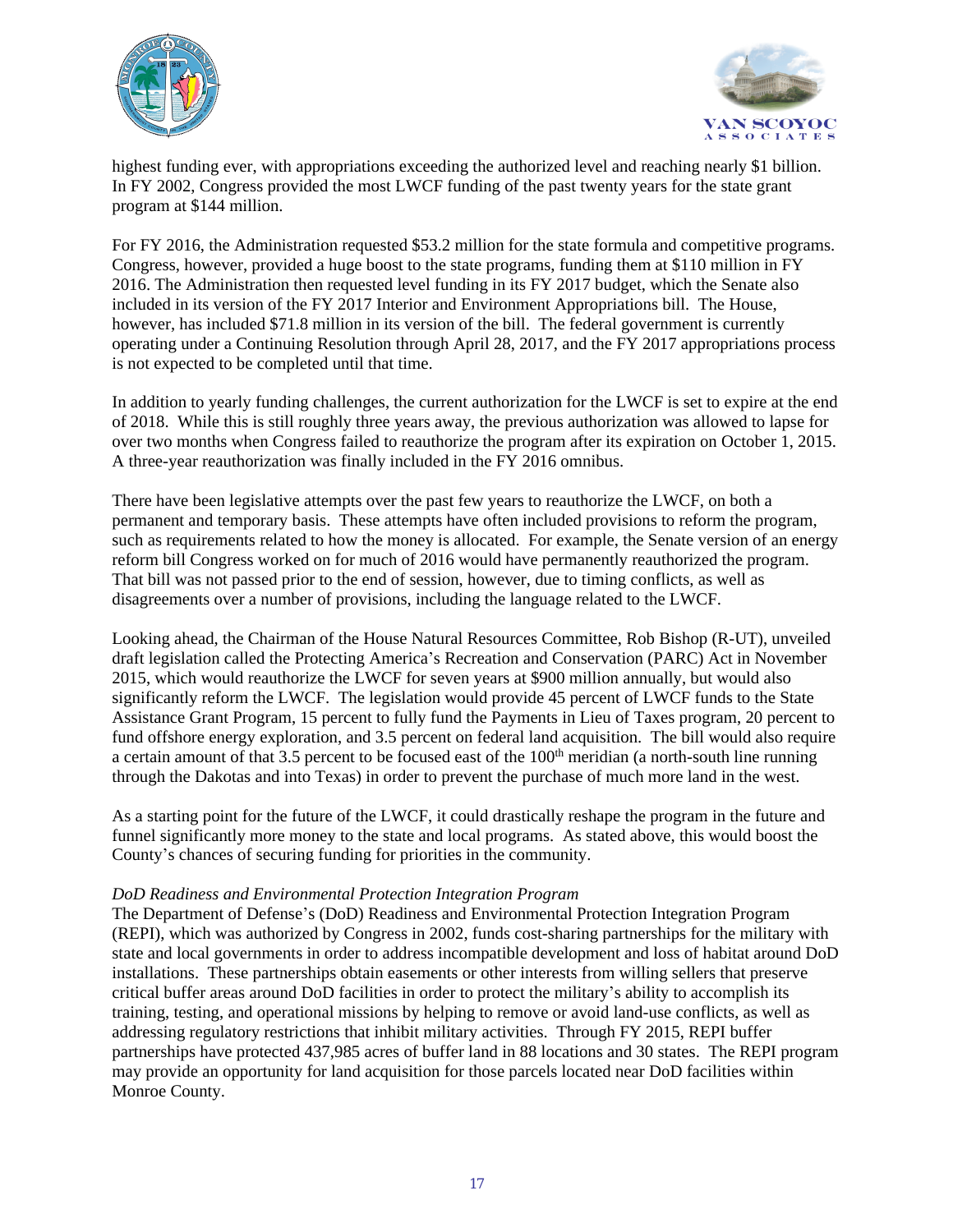



Since the program's inception, Congress has increased REPI's original funding from \$12.5 million to over \$70 million annually. In its FY 2016 budget request, the Administration recommended \$60.3 million for REPI. Congress, meanwhile, funded REPI at \$75 million in its FY 2016 omnibus appropriations bill. For FY 17, we expect similar funding levels as both the House and Senate have shown support for the program by proposing an increase of nearly \$15 million above the President's budget request.

Although congressional appropriations are consistently above the budget request, total service requests average \$140 million annually, which greatly exceeds available REPI funding. To make up some of the difference, federal REPI funding is augmented by cost-shares from partner contributions, including other federal grants, state and local grants or cost-share programs, private capital, donations, and in-kind services, among others.

RECOMMENDED POSITION: *Support* efforts by federal agencies to acquire appropriate properties to mitigate environmental resource or military encroachment concerns in Monroe County. *Support* a \$900 million annual appropriation from the Land and Water Conservation Fund. *Support* future mandatory funding for the Land and Water Conservation Fund. *Support* increased funding of the Department of Defense's Readiness and Environmental Protection Integration program.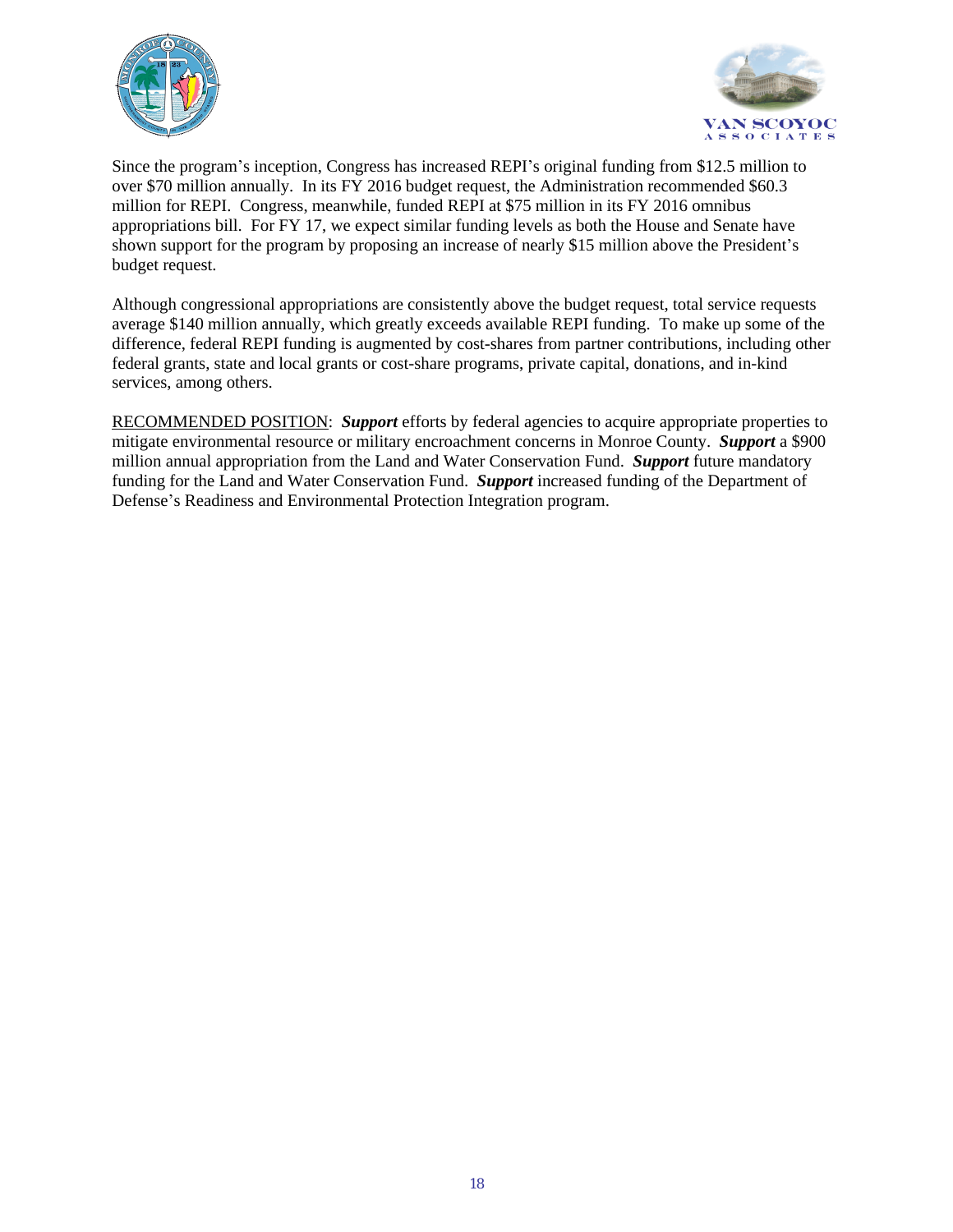



# FEDERAL ISSUE: Payments In Lieu of Taxes

BACKGROUND; HOW IT MAY AFFECT MONROE COUNTY: Under law, federally-owned lands within a local government's boundary cannot be taxed, but these lands still create a demand for services, including firefighting and police protection, construction of roads, and search-and-rescue operations. Congress has created several programs in an attempt to compensate local governments, particularly counties, for these losses to their tax base. One of these programs from which Monroe County benefits is the Payments in Lieu of Taxes program (PILT).

Congress passed the Payments In Lieu of Taxes Act in 1976 (Public Law 94-565) to help offset the impact from these losses to local governments' tax bases through annual compensation. The PILT program is administered by the Department of Interior.

Payments are made annually for tax-exempt federal lands administered by the Bureau of Land Management, the National Park Service, the U.S. Fish and Wildlife Service, the U.S. Forest Service, and for federal water projects and some military installations. The authorized level of PILT payments is calculated under a complex formula that includes five factors affecting Monroe County's compensation: the number of acres eligible for PILT payments, the County's population, payments in prior years from other specified federal land payment programs, state laws directing payments to a particular government purpose, and the Consumer Price Index. The following are Monroe County's PILT payments for the last six fiscal years: \$1,099,616 in 2011; \$1,122,390 in 2012; \$1,095,408 in 2013, \$1,172,487 in 2014, \$1,158,900 in 2015, and \$1,180,195 in FY 16. A total of 454,861 acres, which is roughly 19 percent of the County's land, is eligible for compensation.

In 2008, Congress reauthorized PILT and changed it from a discretionary to a mandatory program through FY 2012. As a mandatory program, authorized eligible local governments are able to automatically receive their full PILT payments. As a discretionary program, however, PILT is subject to the annual, and often arbitrary, appropriations process.

PILT was reauthorized at mandatory levels for FY 2013 through the MAP-21 transportation reauthorization. Although funding for PILT was not included in the FY 2014 omnibus appropriations bill, the program was fully funded for FY 2014 through the five-year farm bill (PL 113-79) signed into law in February 2014. Then, in FY 2015, the omnibus spending bill included \$372 million in PILT funding. This, combined with the \$70 million included within the 2014 National Defense Authorization Act, brought the total amount of PILT funding for FY 2015 to \$442 million, fully funding the program. Most recently, PILT was fully funded at \$452 million for FY 2016.

More recently, the Administration's FY 2017 budget proposal requested \$480 for PILT in FY 2017. Both the House and Senate versions of the FY 2017 Interior and Environment Appropriations bills also include this level of funding for PILT. However, the Administration has recently proposed reducing funding for PILT by \$80 million from the amount currently proposed by both the House and the Senate in FY 2017, as well as continued reductions (which remain unannounced) in FY 2018, all of which would have a detrimental impact to the County. Approximately 19% of the County's land is eligible for compensation through PILT. In FY 2016, the County received just over \$1.1 million dollars in PILT payments.

As of now there is no concrete long-term nor short-term solution for providing additional PILT funding in future years. There has been some discussion of tying mandatory funding for the program to receipts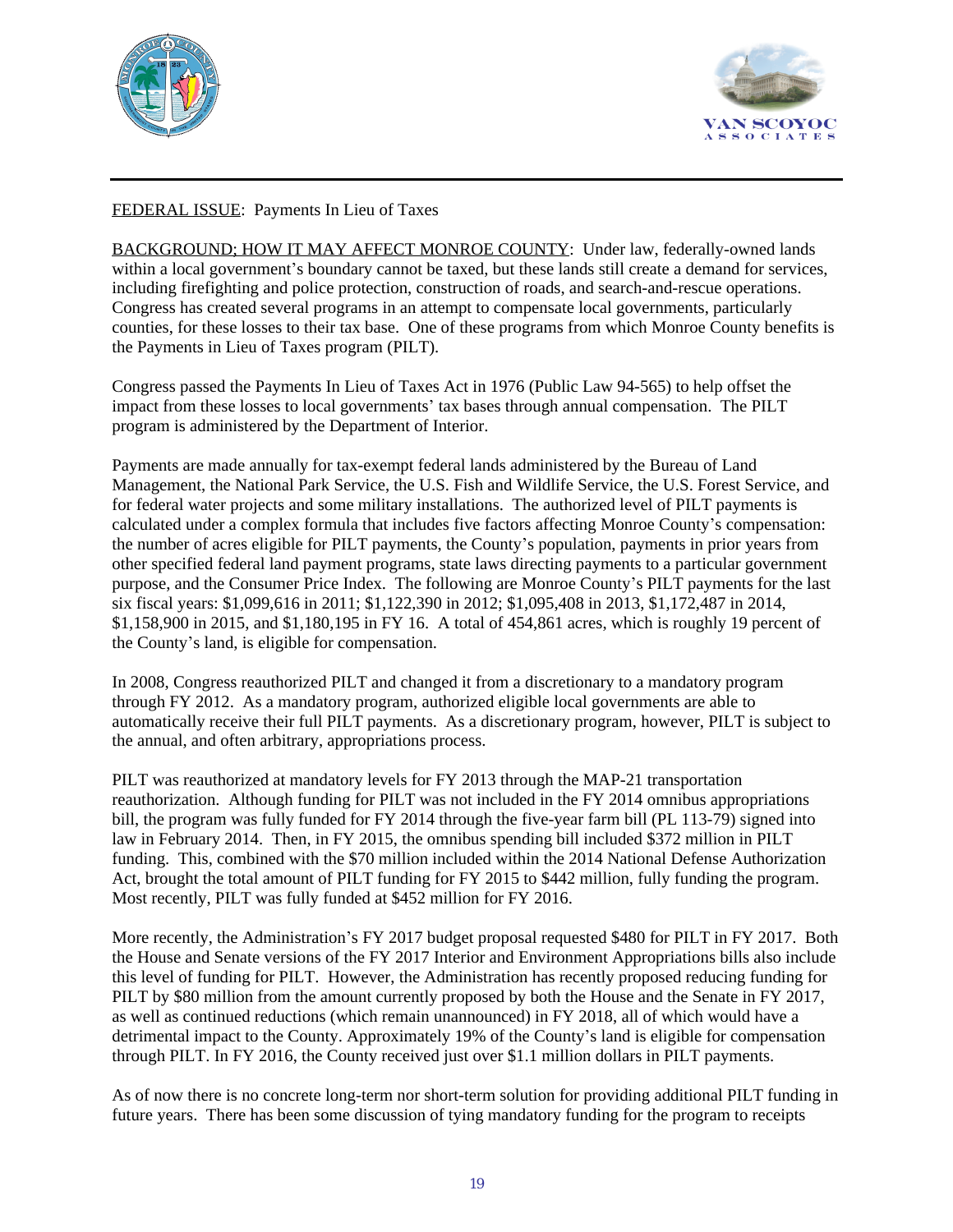



from the Land and Water Conservation Fund (LWCF). The LWCF is currently a discretionary program that is routinely funded well below its authorized amount. Because of this, many believe the LWCF should also be moved to the mandatory side of the budget in order to provide as much funding as possible for the program without crowding out discretionary funding for other high-priority needs. Tying PILT, the LWCF, and other programs together as mandatory funding provides an opportunity for many programs to receive full funding on a regular basis, providing stability for local governments, as well as conservation opportunities. Because both programs tend to have support from a bipartisan coalition of lawmakers, the largest challenge for this proposal is how to pay for it. As discussed earlier in this agenda, legislation has been introduced in the form of the PARC Act that would tie together the LWCF and PILT, among other programs. However, given the bill's other controversial provisions, it is unlikely this will be achieved through that piece of legislation.

RECOMMENDED POSITION: *Support* full, long-term mandatory funding of the Payments In Lieu of Taxes (PILT) program, which enables local governments to rely upon PILT funds when budgeting.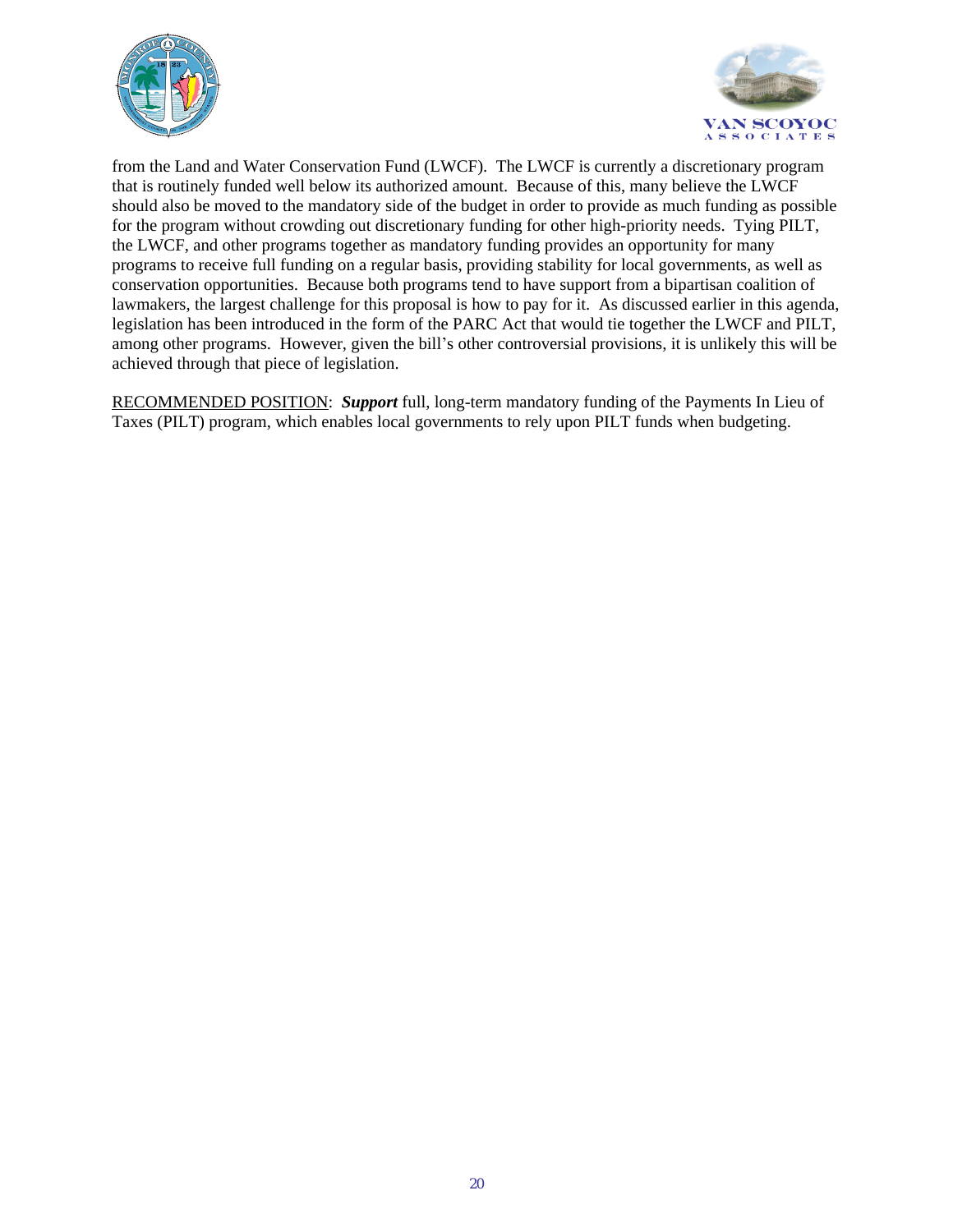



### FEDERAL ISSUE: Everglades Restoration and the Health of the Florida Bay

BACKGROUND; HOW IT MAY AFFECT MONROE COUNTY: Florida Bay is a large shallow lagoon bordered to the north by the Florida peninsula and to the south and east by the Florida Keys. A portion of the bay is located within Everglades National Park and is protected by the National Park Service (NPS), with the remainder lying within the Florida Keys National Marine Sanctuary, which falls under the jurisdiction of the National Oceanic and Atmospheric Association (NOAA). The Bay provides unique and critical habitat for many plants and animals, including several endangered species such as the Florida Manatee.

The NPS began long-term monitoring of Florida Bay in 1988 in order to collect and analyze hydrologic and salinity data from the Bay. At this same time, the Bay was suffering from tremendous (approximately 23,000 acres) of sea grass die off from hyper saline conditions with resulting algal blooms. Salinity levels are considered the primary driver of ecological conditions within the bay. Salinity levels are also the driver to maintain the state-established Minimum Flow and Level (MFL) for Florida Bay, an ecosystem-based protective standard established under Florida law.

The construction of water control structures and facilities within the Everglades throughout the 20<sup>th</sup> century has altered the natural hydrologic patterns of water in the region. Overtime, this has reduced the flow of freshwater into Florida Bay and changed the ecosystem of the Bay and other connected coastal regions. Managing these water flows to reduce the severity and frequency of hypersalinity events and algal blooms are among the goals of the Comprehensive Everglades Restoration Plan (CERP).

There are a number of projects and studies under various stages of development that are expected to, in the long run, improve the health of Florida Bay. These include the Central Everglades Planning Project, modifications to the C-111 Canal General Reevaluation Report, Modified Water Deliveries, including the bridging of portions of Tamiami Trail, and the C-111 Spreader Canal project.

- The Central Everglades Planning Project (CEPP) received its Corps of Engineers Chief's Report in 2015 and was authorized in the 2016 version of the Water Resources Development Act, included in another, larger piece of legislation. CEPP intends to address criticism that a good portion of Everglades restoration to date has focused on the periphery of the remnant Everglades. CEPP seeks to respond to this concern by removing barriers to flow in the central Everglades to put the "river" back into the "River of Grass." CEPP, once fully constructed, is estimated to bring an average of 200,000 acre-feet of additional water from Lake Okeechobee into the Central Everglades each year. This is expected to reduce damaging discharges to the east and west coast estuaries while returning more flow to the Everglades. Components of CEPP are expected to be under construction by 2021 with completion expected in 2030.
- The C-111 Canal is the southernmost canal of the Central and Southern Florida Project and is located in south Miami-Dade County. The C-111 Canal courses through extensive marsh wetland prairie and coastal mangrove marsh before it empties into Manatee Bay. The canal serves a basin of approximately 100 square miles and is the final segment of the South Dade Conveyance System. It functions primarily to provide flood protection and drainage for the agricultural areas to the west and south of Homestead, Florida. The canal has had unintended effects on groundwater levels in Taylor Slough, and has contributed to the reduced discharge to northeastern Florida Bay and increased unseasonable discharges to Manatee Bay and Barnes Sound. Taylor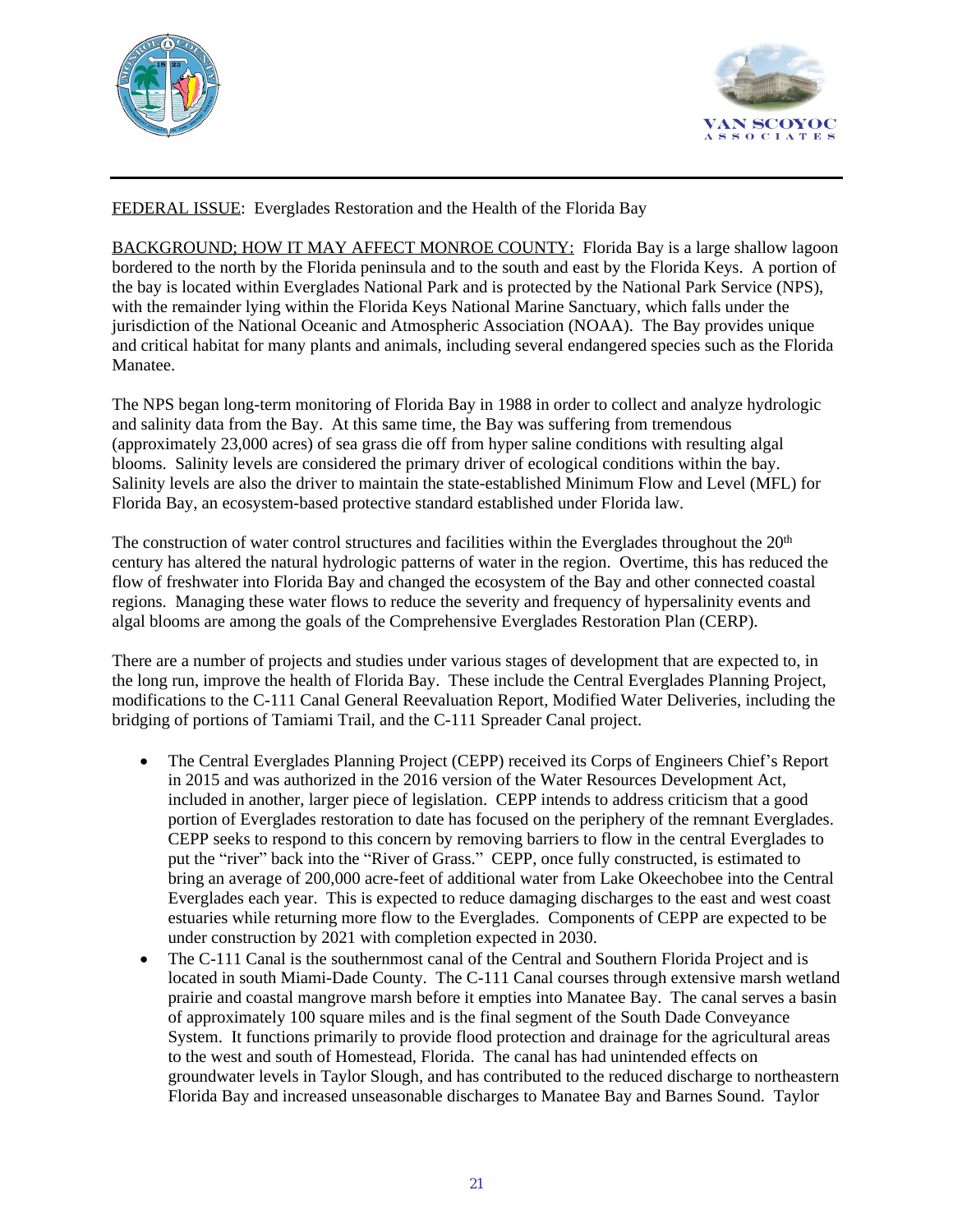



Slough is a natural drainage feature of the Everglades that flows southwest into numerous tributaries that eventually empty into Florida Bay.

- The C-111 Project General Reevaluation Report (GRR) with integrated Environmental Impact Statement (EIS) was approved in 1994 and it authorized modifications to the original project as authorized by the Flood Control Acts of 1962 and 1968. The C-111 project is moving forward, and construction on several of the remaining project components began in Fiscal Year 2016 and are expected to end primarily in 2019. Construction efforts were divided into 9 contracts. Contracts 1-7 are complete and under Operation, Maintenance, Repair, Rehabilitation, and Replacement (OMRR&R) by the non-Federal Sponsor. The completed contracts built the following features of the 1994 GRR recommended plan: Pump Stations 332B, 332C, 332D, the retention/detention area, C-111 Spoil Mound Removal, Taylor Slough Bridge, and the S-331 Command and Control Facility. The remaining features to be constructed include the North Detention Area, which will connect this project with the Modified Water Delivery 8.5 Square Mile Area Detention Area and plugging of the L-31W Canal. Plans and specifications (P&S) are complete for the North Detention Area, and the contract was awarded in FY2015.
- The C-111 Spreader Canal Western Project focuses on the restoration of flows to Florida Bay via Taylor Slough as well as the restoration of the Southern Glades and Model Lands and coastal zone of Florida Bay. The bulk of the construction for the project was completed by the South Florida Water Management District in 2012. The effect of the C-111 Spreader Canal Western Project on adjacent park wetlands and on Florida Bay is being monitored and its effects will be evaluated after 3 years of monitoring and thus far, initial signals are positive. Rainfall-driven operational controls have not yet been implemented, but will be incorporated into future water control plans. The remaining phases of the C-111 Spreader Canal project are anticipated for completion in the 2019-2021 timeframe according to the latest CERP Integrated Delivery Schedule (IDS).
- The overall purpose of the Modified Waters Delivery (MWD) to Everglades National Park (ENP) project is to restore the natural hydrologic conditions in ENP, which was altered by the construction of roads, levees, and canals. There are four major components of MWD: 8.5 Square Mile Area Flood mitigation, Tamiami Trail Modifications, Conveyance and Seepage Control Features, and Combined Operation Plan. All four components are necessary to provide substantial flow increases to ENP.
	- o The most well-known portion of this project is the bridging of the Tamiami Trail. A one mile bridge has been completed to date. In early 2015, the Department of Interior released a preferred alternative to bridge an additional 5.5 miles of the Trail called the Tamiami Trail: Next Steps project. The additional bridging will provide unconstrained flows of water to Northeast Shark River Slough (NESRS) in ENP. The resulting increased water volumes and improved flow distribution are expected to promote conditions conducive to the survival of myriad species of fish and wildlife. Groundbreaking for 2.6 of the 5.5 miles yet to be finished occurred in 2016.
	- o Flood mitigation work to protect a residential area near the project (the 8.5 Square Mile Area) was completed in 2016.
	- o Meanwhile, a set of significant changes to the operation of the local water management infrastructure that controls the flow of water to NESRS in ENP, known as Increment 1, began in 2015. The structural features of the MWD project finally allow this incremental increase in water flow. Planning and development of this field-test phase of the MWD project has been a complex, multi-year, interagency undertaking. Water flow into NESRS through the S-333 structure along the L-29 Canal will increase and water that seeps out of the park to the east will be returned to the park by use of the S-356 pump, also located along the L-29 Canal. Increment 1 is expected to continue for up to two years and is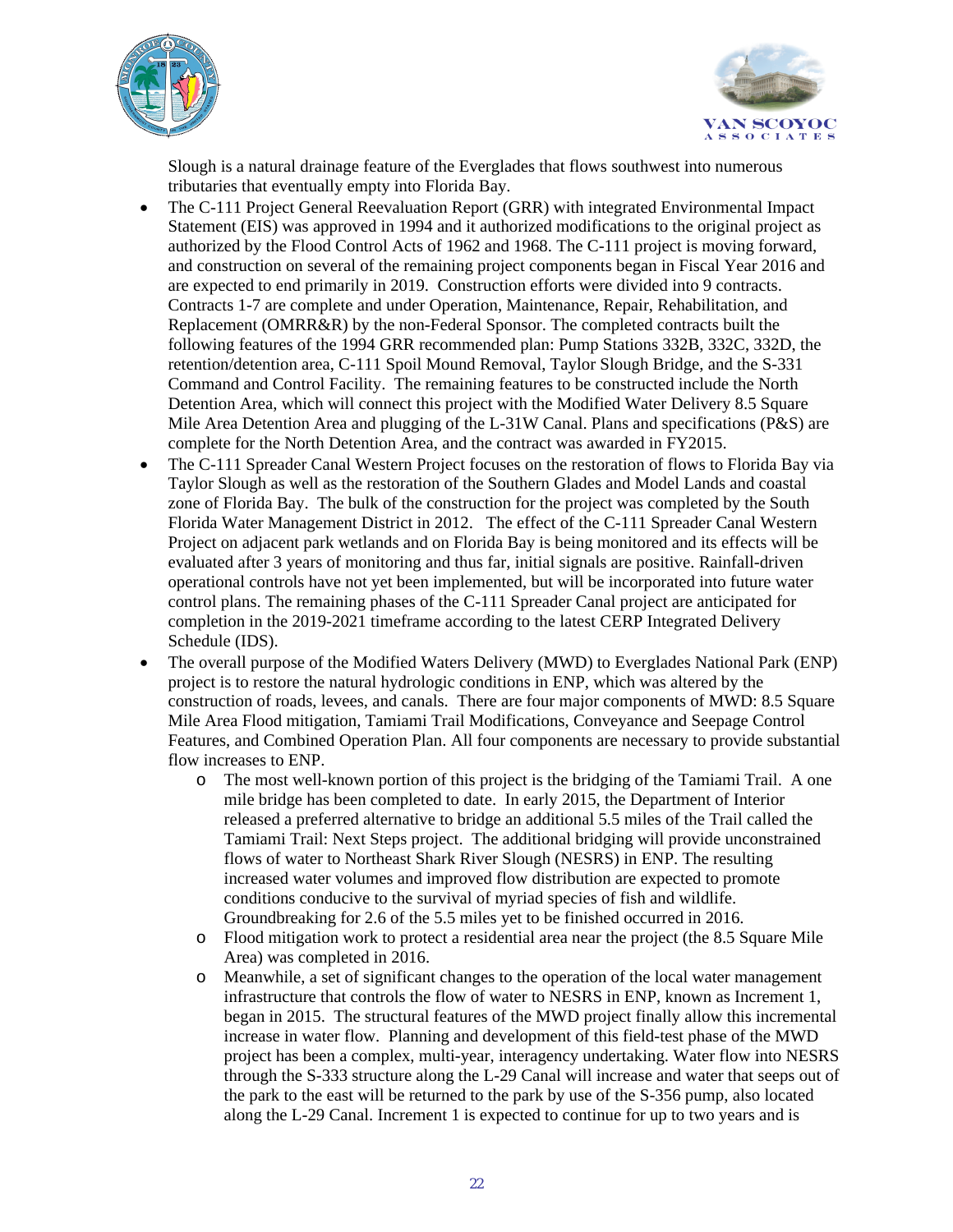



expected to produce small but important hydrologic benefits based on the additional water flow and seepage return. Water quality will be maintained because seepage water has low levels of total phosphorus and is of very good quality overall. Increased water flow and water quality are expected to improve habitat function and species composition and abundance, while promoting the build-up of soil and inhibiting soil loss. Increment 2 is expected to provide additional hydrologic and ecological benefits to NESRS, and data collected during the first two increments will be used in Increment 3 to design a new operational plan for the system.

o The C-111 North Detention area (a component of MWD and referenced above in the C-111 GRR) is still not complete and scheduled for completion in 2017.

RECOMMENDED POSITION: *Support* efforts to improve the health of Florida Bay by restoring adequate fresh water flows through the Everglades. *Support* full completion of the C-111 Canal suite of projects. *Support* completion of the Modified Waters Delivery suite of projects and improved operational plan, including further modification to Tamiami Trail. *Support* future construction of the Central Everglades Planning Project.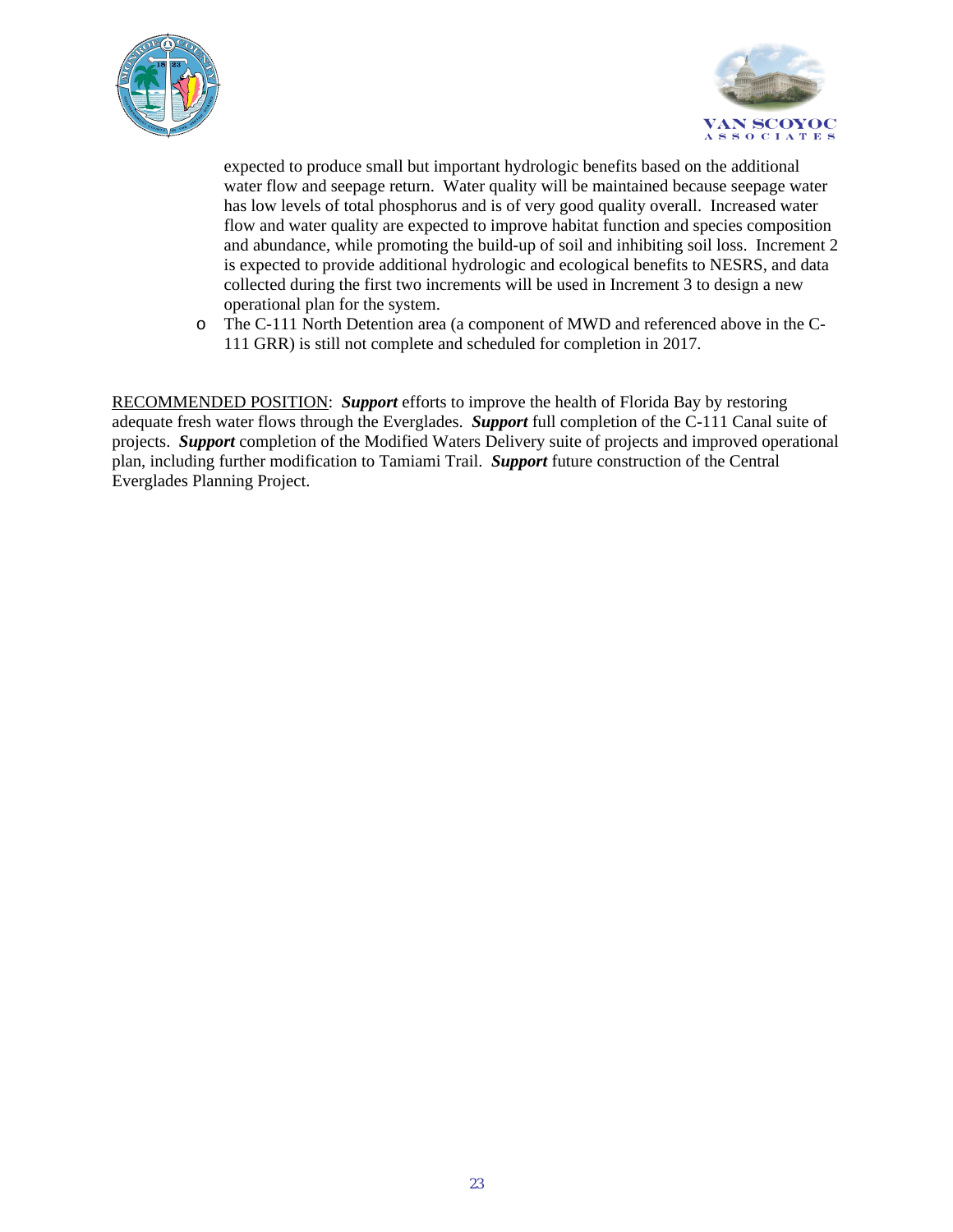



# FEDERAL ISSUE: Naval Air Station, Key West

BACKGROUND / HOW IT MAY AFFECT MONROE COUNTY: Naval Air Station (NAS) Key West is located on Boca Chica Key in Monroe County, Florida. It is the second to last major island in the Florida Keys. NAS Key West has several annexes throughout Monroe County including on Key West. The U.S. Navy's presence in Key West dates back to 1823, when a Naval Base was established to stop piracy in the area. The lower Keys were home to many wealthy shipping merchants whose fleets operated from these waters. This drew the interest of pirates such as Black Beard and Captain Jon Kidd, who used the Keys as a base from which to prey on shipping lanes.

Naval Air Station Key West's national security mission supports operational and readiness requirements for Department of Defense, Department of Homeland Security, National Guard units, federal agencies, and allied forces. What makes the southernmost air station attractive to the war fighter is access to unencumbered air space and sea space, the Tactical Combat Training System (TCTS), year-round great weather, the piers/harbor, the visitor quarters complex and the Gulf range complex. As such, NAS Key West is the Navy's premier East Coast transient pilot training facility for tactical aviation squadrons. The airfield hosts aviation squadrons from around the country on a regular basis to fulfill the mission.

NAS Key West encompasses more than 5,800 acres, and the Gulf water and air ranges span 134,000 square miles. Air station facilities can support up to 100 aircraft and more than 800 personnel at one time, as well as provide port operations for visiting ships. More than 30 tenant commands call Key West home.

These commands include:

- Joint Interagency Task Force South
- Coast Guard Sector Key West
- U.S. Army Special Forces Underwater Operations School
- Naval Branch Health Clinic
- VFC-111 "Sun Downers" Adversary Squadron
- VFA-106 "Gladiators" Detachment Key West
- U.S. Naval Research Lab

The air station's customers include active and Reserve fighter/strike fighter communities, Chief of Naval Air Training (CNATRA) units, Fleet Replacement Squadrons (FRSs), Fleet Forces Command units and other military service users.

### *Department of Defense Base Realignment and Closure Commission*

The history of the Defense Base Closure and Realignment Commission dates back to the Kennedy Administration, which began to reconfigure and consolidate military bases to better meet the threats the United States faced during the Cold War. As the Cold War began to wind down and U.S. defense needs evolved, Congress passed legislation in 1988 to create the independent Defense Base Closure and Realignment Commission (BRAC).

BRAC is a bipartisan group of nine individuals who are appointed by the President to analyze recommendations of the Department of Defense and make decisions regarding base closures or reorganizations. BRAC attempts to remove political considerations from the decision making process. Congress ultimately must vote simply yes or no on BRAC's entire list of recommendations. There have been five BRAC rounds in 1988, 1991, 1993, 1995 and 2005.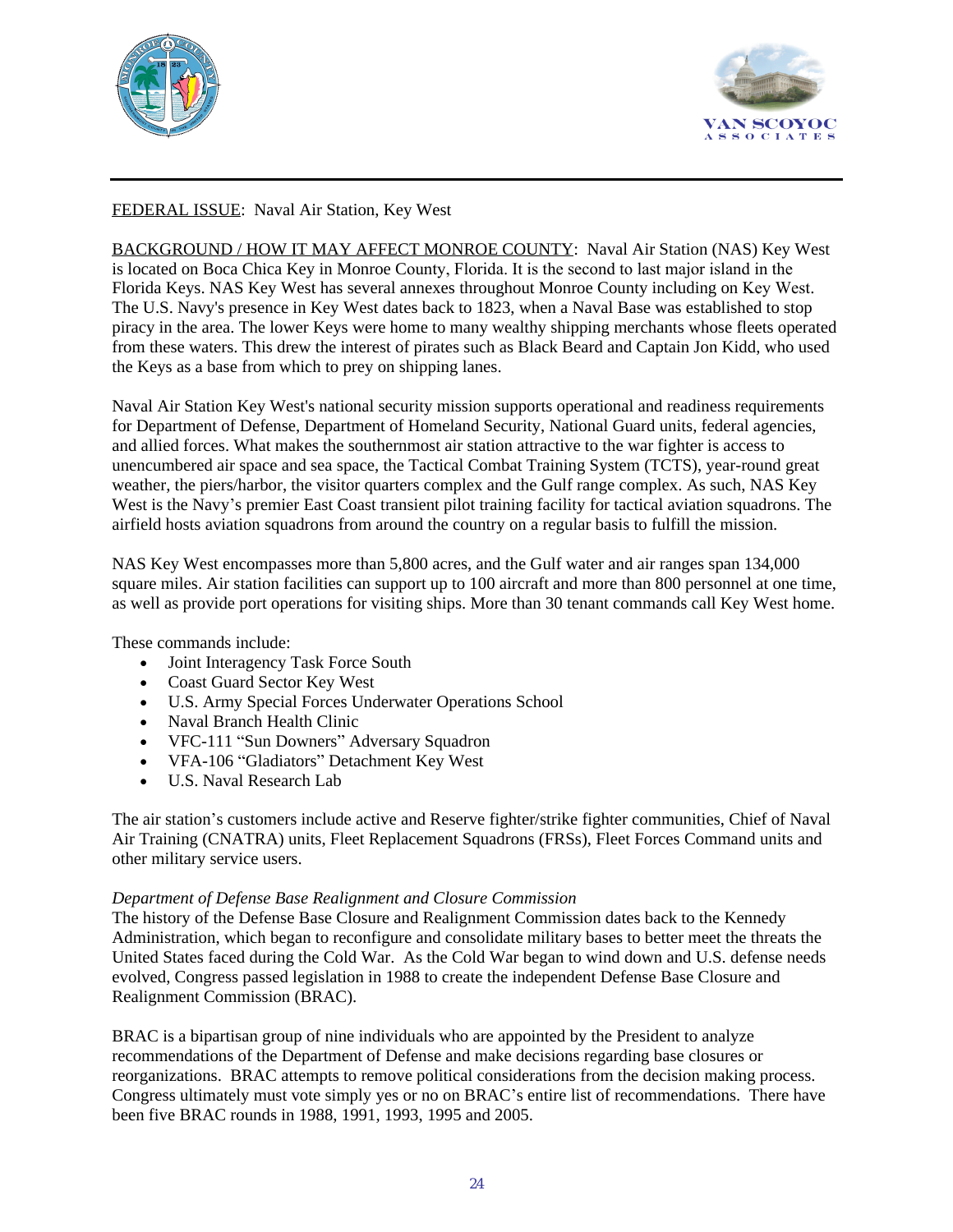



Though the FY 2016 omnibus budget agreement provided some relief to the sequestration cuts by restoring around \$25 billion to the Department of Defense, the military is recognizing that it must drastically reshape itself due to the return of mandated sequestration defense cuts in FY 2018 and continuing limits on federal spending generally. If reductions in defense infrastructure are not available, then cuts will have to be distributed across manpower, training, and equipment.

In the Administration's FY 2017 budget proposal, the Department of Defense repeated its previous requests for a BRAC round in 2019. Congress did not provide authority for a new round of BRAC in the FY 2017 National Defense Authorization Act (NDAA). While in the FY 2016 NDAA, language was included to allow military officials to conduct studies on how much excess capacity exists in their stateside footprint (which may help clear the path for future BRAC rounds) the study and reports associated with this language have not yet been given to Congress.

Additionally, in the FY 2014 omnibus, Congress set up, and provided funding for a "Department of Defense Base Closure Account" in anticipation of a future BRAC. Congress continued to fund this account in both the FY 2015 and FY 2016 omnibus appropriations bills, providing just over \$265 million in FY 2016**.** In the FY 2017 Military Construction Appropriations bill, Congress provided just over \$240 million for the account.

In further recognition that savings (even within military accounts) must be found, some in Congress are softening on allowing a new round of BRAC. Congressman Adam Smith, the top-ranking Democrat on the House Armed Services Committee, introduced legislation in January 2017, to allow the DOD to conduct a new round of BRAC in 2019. The bill, H.R. 753, has 8 co-sponsors. Senate Armed Services Committee Chairman John McCain indicated in January 2017, that he and Ranking Member Jack Reed, plan to undertake a serious examination of base closures during the new Congress rather than simply passing legislation forbidding another BRAC as has been done in every year since 2012.

Across the country, communities are preparing for the worst, whether from a new BRAC or other cuts to their regional military facilities, and while NAS Key West's unique mission and location make it an unlikely target for future elimination, the County should remain engaged in order to be prepared for any contingency.

RECOMMENDED POSITION: *Monitor* activities related to the Department of Defense Base Closure and Realignment Commission for potential impacts to NAS Key West.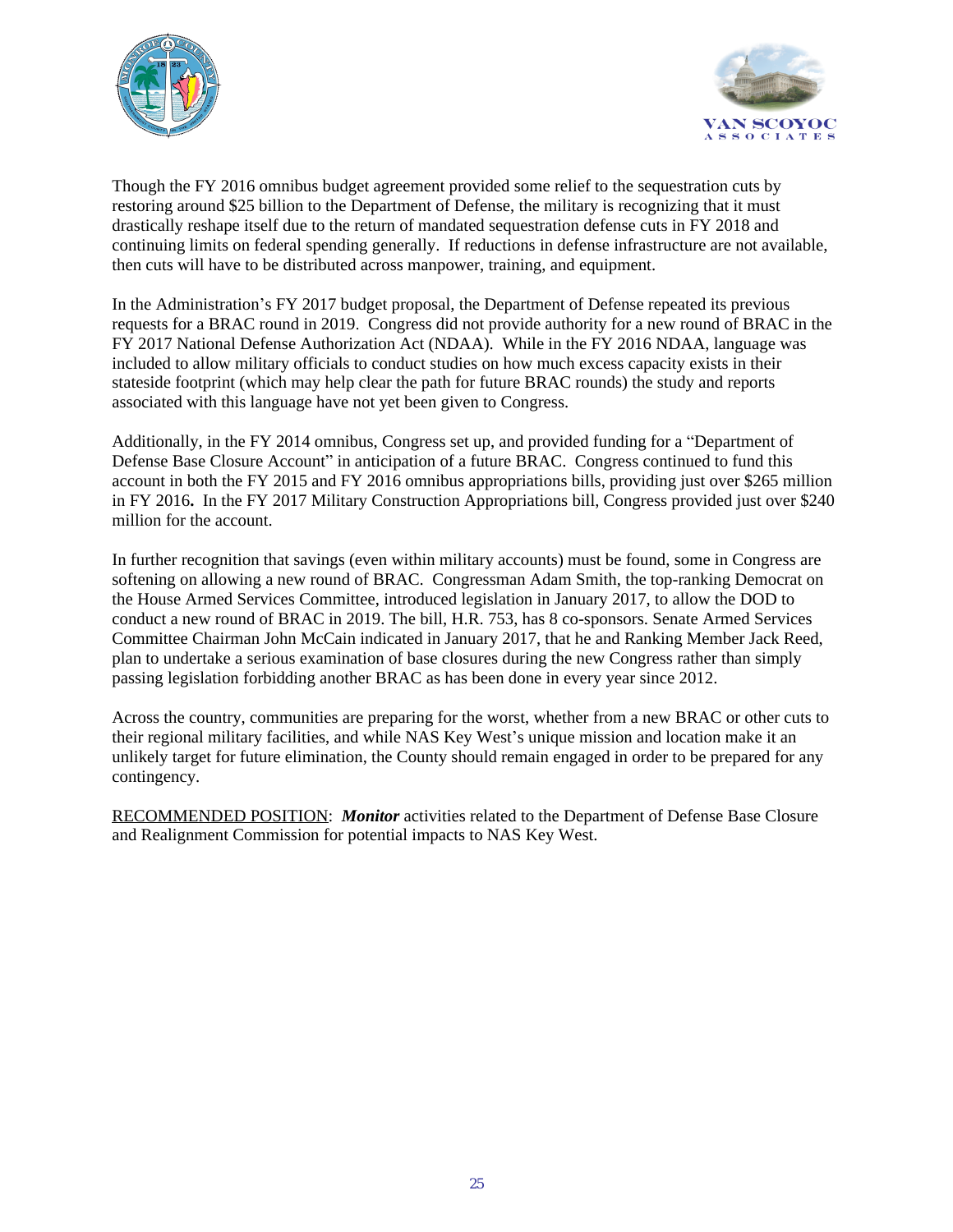



# FEDERAL ISSUE: Federal Aviation Administration - Authorization and Issues

BACKGROUND; HOW IT MAY AFFECT MONROE COUNTY: In July 2016, Congress passed a short-term Federal Aviation Administration (FAA) extension through September 2017. Before passing this bill, the Senate passed a bi-partisan, comprehensive FAA reauthorization bill. The House was unable to move their version of the bill, primarily due to controversy over the bill's inclusion of language to privatize the FAA's air traffic control functions.

### *Airport Improvement Program*

Among other things, the FAA extension maintained the existing level of funding authorization (\$3.35 billion) for the Airport Improvement Program (AIP). AIP is a federal grant program that provides funds to public airports to improve safety and efficiency. The program is funded through taxes on airplane tickets and aviation fuel. This funding stream is critical to improvements at Key West International and Florida Keys Marathon Airports and is subject to annual appropriations by Congress. Between 2009 and 2013, Key West International experienced over 74 percent increase in passenger traffic. With this tremendous growth, it is critical to ensure that these airports can compete for sufficient federal funding as necessary to continue this trend.

For FY 2016, Congress provided \$3.35 billion for the AIP program which was an increase over the Administration's budget request of \$2.9 billion (which included the elimination of guaranteed funding for large and medium hub airports). The purpose of the proposal was to focus federal grant support on smaller commercial and general aviation airports that are less likely to have access to additional revenue or other outside sources of capital. In FY 2017, the Administration made the same budgetary request. Again, Congress is likely to overrule the proposal. The Senate and House each included \$3.35 billion in their respective versions of the FY2017 Transportation Appropriations bill for AIP.

### *Passenger Facility Charges*

The FY 2017 Administration budget request proposed to allow larger airports to increase non-federal passenger facility charges (PFC), thereby giving larger airports greater flexibility to generate their own revenue. Authorized by Congress in 1992, the PFC allows commercial airports controlled by public agencies to charge \$3.00 per passenger through airline tickets. The PFC cap was raised in 2001 to \$4.50, but has not been increased since. Several airport groups, including the American Association of Airport Executives and the Airports Council International-North America, advocate for local authority to raise the cap per enplanement to meet current infrastructure needs and prepare for future demand.

### *Law Enforcement Officer Reimbursement Program*

Meanwhile, the Trump Administration's FY 2018 "skinny budget" proposes to eliminate the Transportation Security Administration's (TSA) Law Enforcement Officer (LEO) reimbursement program. Currently, TSA provides more than 300 airports nationwide, including Monroe County airports, partial reimbursement for law enforcement officers who assist the agency in ensuring the safety and security of persons and property at TSA passenger security checkpoints at an approximate cost of \$45 million annually. This program was established after 9/11, when commercial airport operators were required by law to have a security program that includes a law enforcement presence at the airport. The program provides partial reimbursement to assist local entities in support of federally mandated airport security requirements. Without continuation of the LEO program, local airports must pick up the entire cost of these additional security measures.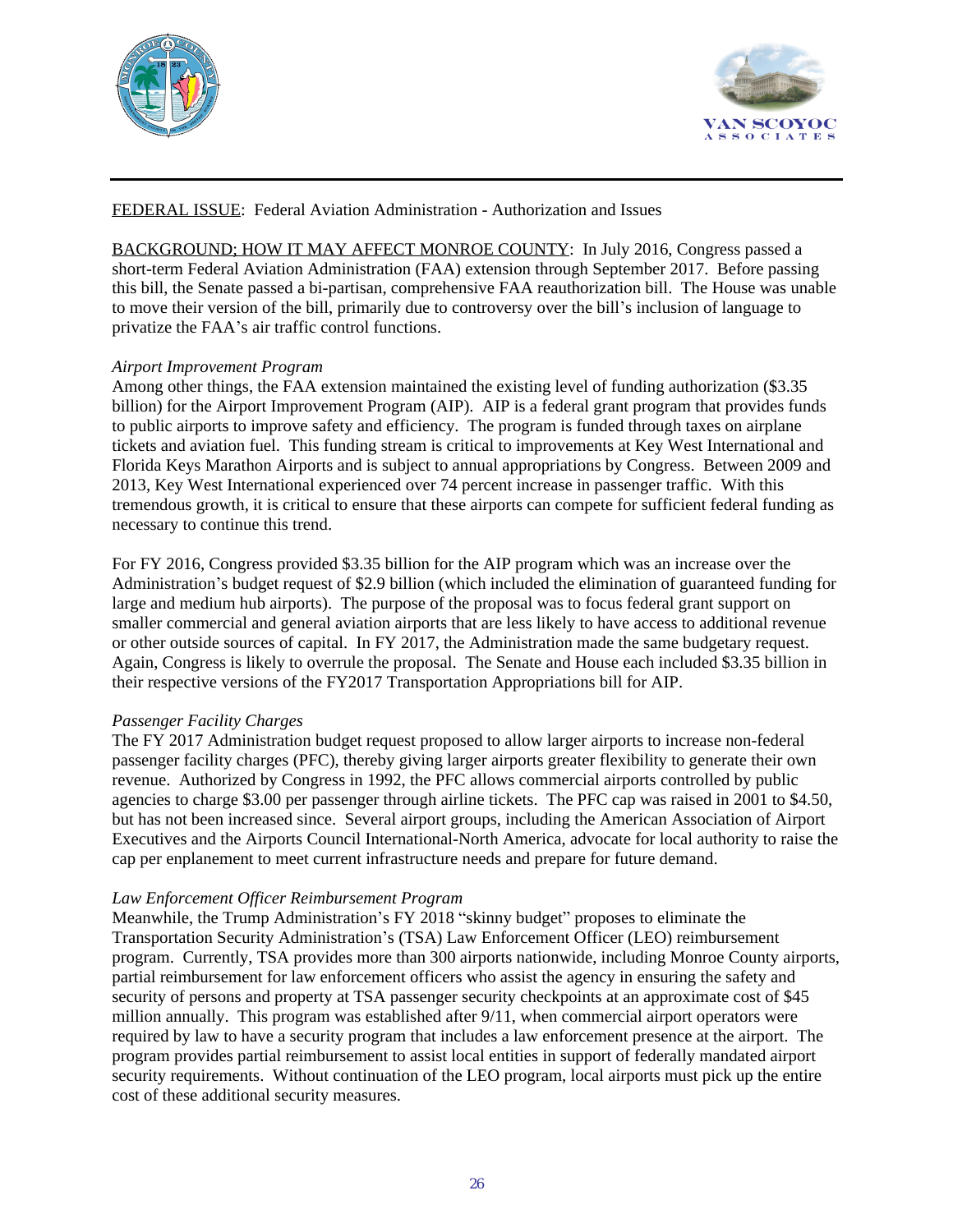



### *Fish Hook Non-Directional Beacon at Higgs Beach*

The County would like the FAA to remove or relocate the Fish Hook non-directional beacon (NDB) currently located at Higgs Beach in Key West. The circa World War II radio tower and surrounding fencing occupies nearly an acre of a 16.5 acre County beach park in Key West. The park is undergoing a major revitalization and Master Redevelopment Plan which calls for green space where the tower now stands. The park is at the southern terminus of the Florida Keys Overseas Heritage Trail bicycle pedestrian path and is a major tourist attraction and community amenity. In September 2009, FAA Technical Support Staff conducted a cursory review of the County's request and determined the NDB facility building and older antenna may be eliminated or the fenced area significantly reduced if replaced by a smaller and more modern antenna. However, in December 2012, FAA regional staff conducted a site survey to determine the scope of work and availability of suitable sites for potential relocation of the NDB. Less than a month later, the FAA released its report and concluded the following:

- The existing NDB shelter and tower are not suitable for relocation and would need to be replaced.
- No suitable location for the NDB was found (Two alternate locations were found to be unsuitable).
- Due to the heavy density and nature of the island, land acquisition of private property would be timely and costly.

The County met with the FAA in 2013, at which time they were told the NDB is needed for redundancy purposes and could not be removed or relocated. The FAA argued that should all other technologies fail, the NDB is needed because it would still function during an emergency. Then, in April 2015, Rep. Curbelo sent a letter to the FAA requesting the agency consider relocating the beacon, to which the FAA again indicated that no suitable location is available.

Most recently in November 2016, Monroe County approved an expenditure of more than \$40,000 to fund an FAA study to relocate the tower. In May 2017, the County met with the FAA to discuss how long a response from the FAA may take to complete the study.

### *Joint-Use of Naval Air Station Key West*

Naval Air Station (NAS) Key West is located on Boca Chica Key near Key West. NAS Key West's national security mission provides operational and readiness support for the Department of Defense, Department of Homeland Security, Air National Guard, Army National Guard, and allied military forces.

The County has expressed an interest in utilizing NAS Key West as a joint-use facility due to limited runway length at Key West International Airport. At 4,801 feet, the runway is currently the shortest commercial runway in the country, which has deterred carriers from servicing the airport, thereby driving up ticket costs. Since the 1990's, the County has discussed joint-use of NAS Key West with the Navy. In 1995, however, the Navy issued a report disapproving joint-use at NAS Key West on the grounds that it would interfere with operational readiness. Since then, conversations between the County and the Navy regarding joint-use have occurred sporadically.

### *Sound Attenuation*

Due to jet noise, activities at NAS Key West often negatively affect residents who live in the area. The FAA provides funding for sound attenuation activities at civilian airports. However, this funding is not available for military facilities. Monroe County would like to see changes to this policy in order to reduce the impacts of noise pollution from military aircraft on its residents.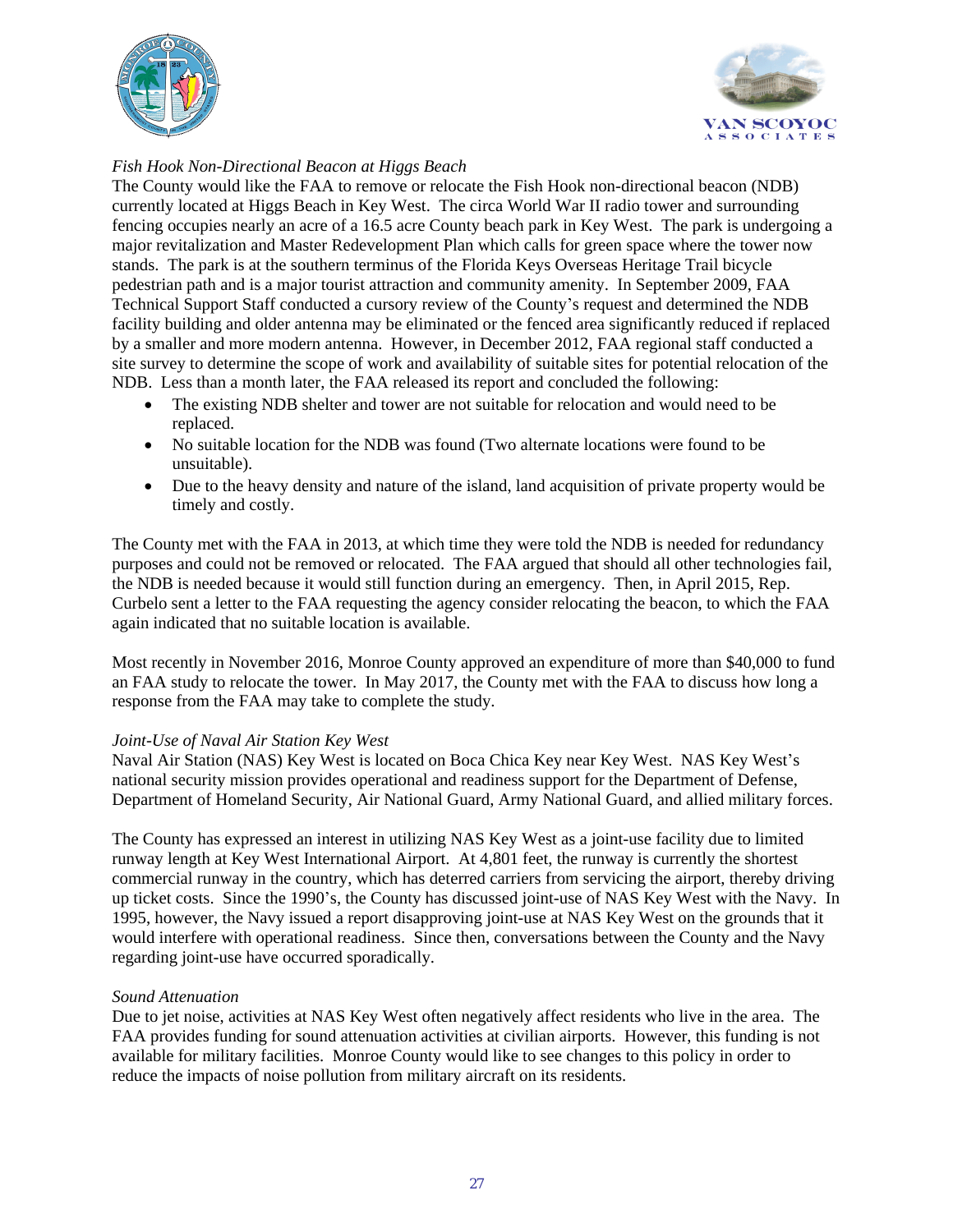



RECOMMENDED POSITION: *Support* \$3.35 billion in annual appropriations for the Airport Improvement Program. *Support* Monroe County's grant proposals for funding through the FAA Airport Improvement Program. *Support* an increase in the passenger facilities charge cap from \$4.50 to \$8.50. *Oppose* the elimination of the Law Enforcement Officer Reimbursement Program. *Support* the removal or relocation of the non-directional beacon at Higgs Beach. *Support* continued efforts to establish a jointuse airport at Naval Air Station Key West. *Support* federal funding for sound attenuation activities around military air facilities.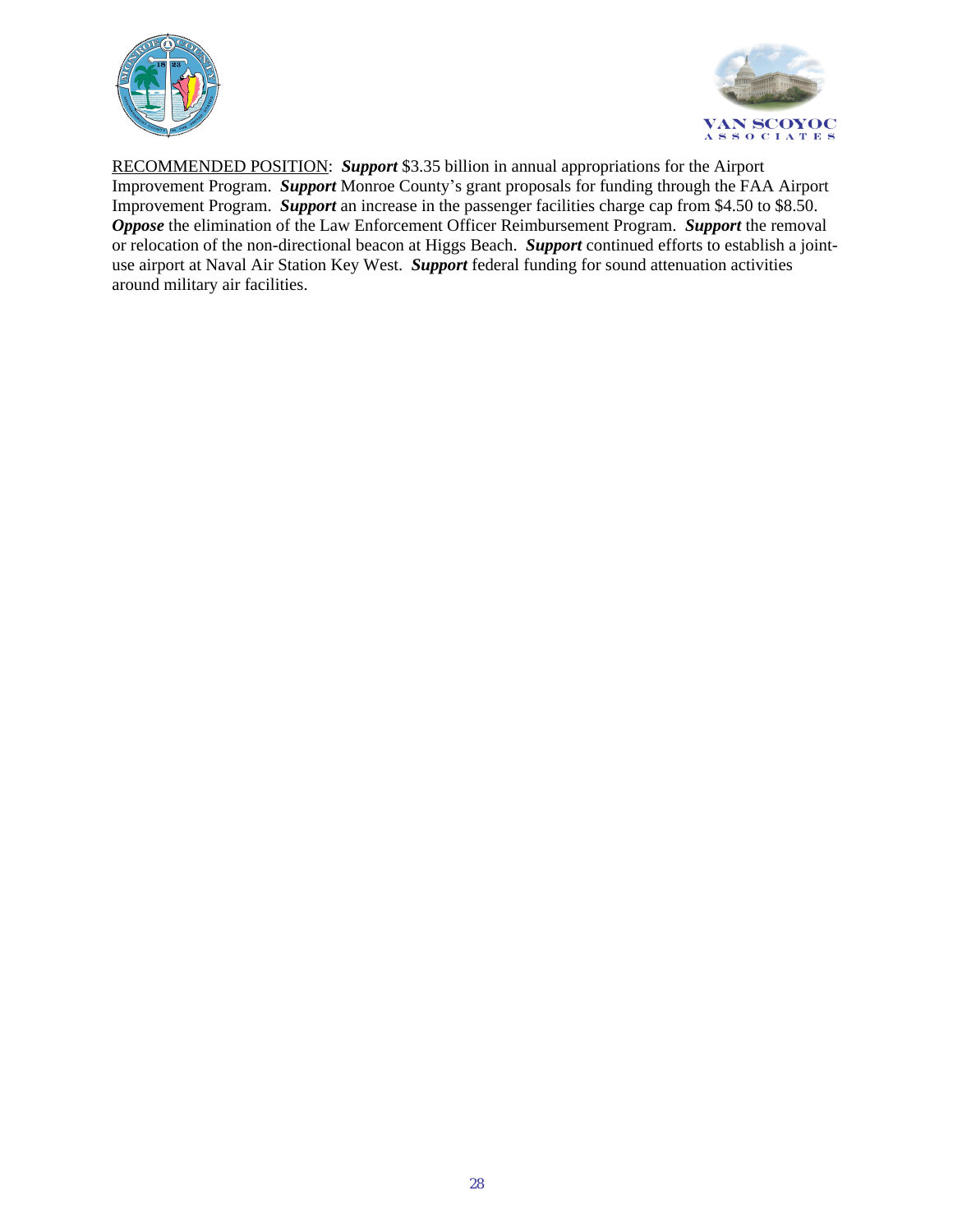



# FEDERAL ISSUE: Transportation Authorization

BACKGROUND; HOW IT MAY AFFECT MONROE COUNTY: After the passage of several shortterm authorizations following the expiration of MAP-21 in 2014, Congress finally passed, and the President signed, a five-year surface transportation authorization called the Fixing America's Surface Transportation (FAST) Act. The FAST Act generally maintains many of MAP-21's reforms, but makes a few changes to existing surface transportation programs, as well as slightly increases funding for those programs.

In developing the FAST Act, however, Congress did not address the need for a long-term, sustainable plan to finance our nation's transportation infrastructure. Fuel taxes, which provide most of the money for surface transportation, do not provide a solid long-term foundation for transportation funding growth and investment, even if Congress were to authorize a modest increase. Instead, the FAST Act relies on various budget gimmicks to fund surface transportation programs over the next five years, such as surplus money from the Federal Reserve, reducing the amount of interest the Fed pays to banks, and selling off part of the Strategic Petroleum Reserve.

Without the creation of a long-term, sustainable funding source, the Highway Trust Fund's deficit will continue to grow over the next five years, making future authorizations increasingly difficult. The choice then becomes finding new sources of income for an expanded program, or alternately, to settle for a smaller program that might look very different than the one currently in place. Less federal funding via a future transportation reauthorization bill would mean significantly less funding available to FDOT, and ultimately Monroe County, to support both surface transportation and transit projects and programs.

### *Card Sound Bridge*

Card Sound Bridge connects southern Miami-Dade County to Monroe County via toll. Monroe County is primarily responsible for operating and maintaining the bridge. It is one of only two roads that connect the Keys with mainland Florida. The bridge is roughly 50 years old and currently undergoing a ten-year update. However, it will likely need to be fully replaced after that time.

MAP-21 eliminated the Highway Bridge Program in 2012. Instead, bridges located on the Interstate or the National Highway System were eligible to receive funding through the National Highway Performance Program (NHPP). Bridges that were not located on this federal-aid system, such as Card Sound Bridge, as well as many others in Monroe County, were provided a separate set-aside in the Surface Transportation Program (STP). This resulted in a nearly 30 percent decrease in funding for onand off-system bridges. The FAST Act, however, attempted to correct this by expanding the NHPP to allow funding for on-system bridges. This more than repaired the cut to on-system bridges under MAP-21. Meanwhile, the bill maintains the STP set-aside for off-system bridges.

RECOMMENDED POSITION: *Monitor* proposed changes to federal highway programs. *Monitor* efforts to enhance federal transportation revenue streams. *Support* the continuation of dedicated bridge funding through the Surface Transportation Program or other avenues. *Support* opportunities to secure funding for Monroe County's priorities via federal highway legislation or other means.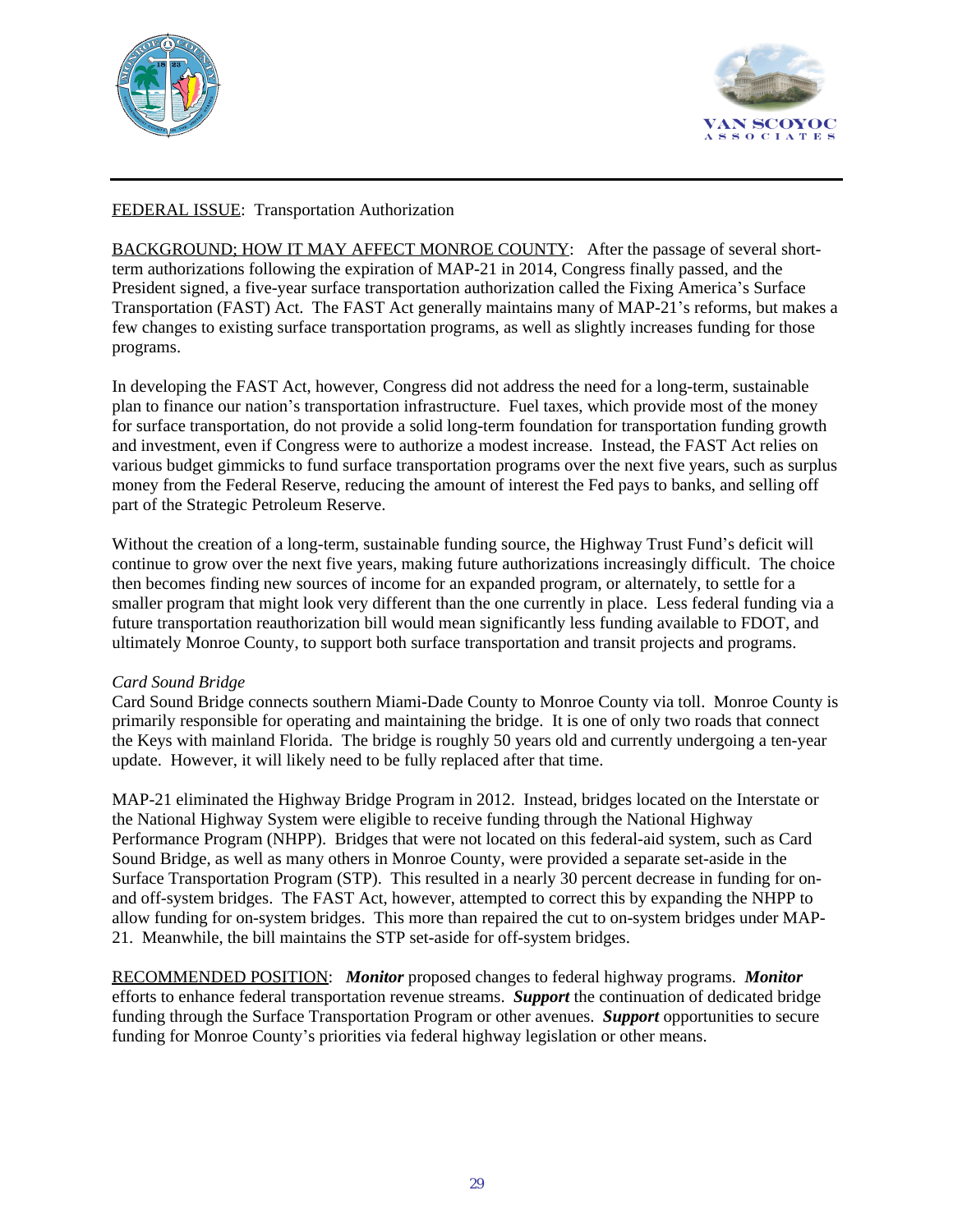



### FEDERAL ISSUE: Infrastructure Investment

BACKGROUND; HOW IT MAY AFFECT MONROE COUNTY: Traditionally, Congress has invested in infrastructure via a number of methods, primarily through legislation or programs like transportation authorizations, Federal Aviation Administration authorizations, revolving loan funds, through the tax code via bond programs, or earmarks prior to 2009. The last big influx of new and unexpected investment in infrastructure occurred via the 2009 Stimulus bill, which, among other things provided \$105.3 billion for infrastructure, including \$48.1 billion on transportation, \$18 billion on water, environment, and public lands, and the remainder on government buildings, telecommunications and broadband, and energy infrastructure.

Recently however, federal funding for infrastructure still fell to a 30-year low as a share of Gross Domestic Product. The American Society of Civil Engineers said in its latest report that \$3.6 trillion was needed to bring all segments of U.S. infrastructure up to a state of good repair.

In response, the Trump Administration has made bold promises to invest \$1 trillion in infrastructure over ten years. President Trump has given few details about his plans, but has said he would like the private sector to provide much of the funding. He has also indicated funding could be available not just for roads and bridges, but also for airports, schools and hospitals.

The most detailed plan, authored by Wilbur Ross, the nominee for Secretary of Commerce, and economist Peter Navarro, suggests there will be \$1 trillion in "cost-neutral" investment funded mostly with repatriated foreign corporate income. More specifically, Trump has proposed reducing the rate companies would pay to bring cash held overseas by U.S. corporations to 10 percent, down from 35 percent. Those companies then could invest in infrastructure projects, benefit from a new 82 percent tax credit and effectively erase their 10 percent repatriation tax.

However, lowering the cost of money with tax credits to investors may not entice the kind of investment suggested because local governments already have access to the municipal bond market, which benefits from the lowest financing costs in more than 50 years. The Congressional Budget Office reported in 2015 that just 26 private-investment projects were completed or underway nationwide.

Meanwhile, the Trump Administration and Congress will also have to decide whether to allow investment in new projects or upgrade existing infrastructure. Private investors are more likely to invest if they can make a profit. That often means tolls on roads and bridges, rate increases on water infrastructure, or property taxes on other projects. That becomes more difficult for environmental improvements or projects located in more rural areas. Also, voters have shown a reluctance to accept tolling on existing infrastructure.

With regard to specific infrastructure projects, in late January 2017, a list of 50 infrastructure projects was circulated. The origin of the list is somewhat unclear with conflicting reports that it was compiled by the Trump transition team or by the National Governor's Association for the Trump transition team. The list mentions that the projects would be funded with 50% private investment. However, there is no additional public discussion regarding projects or a more formal plan, including how to pay for it using either public or private funds. These projects may be reflective of the type of infrastructure investment that will be supported by the Trump Administration.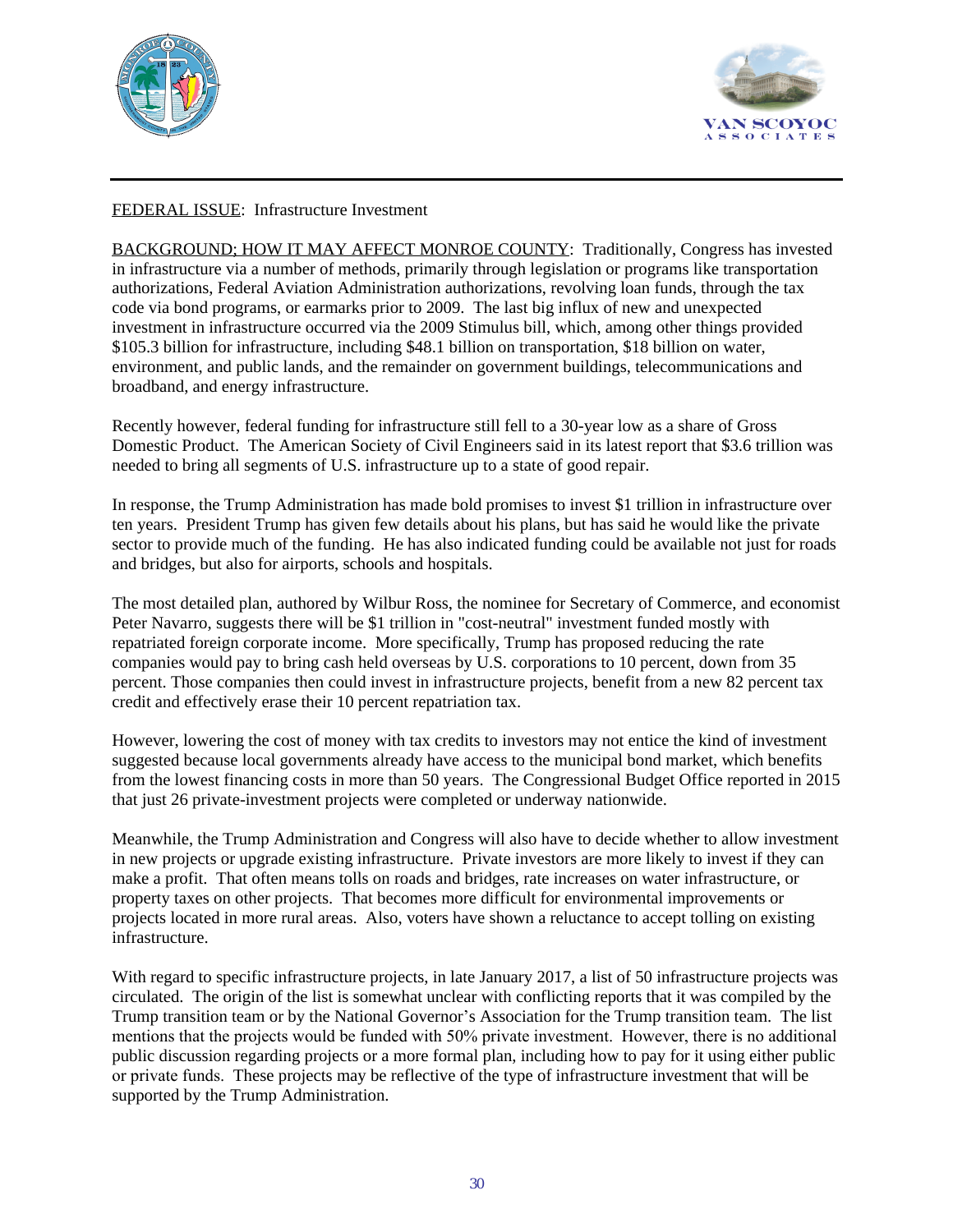



Lastly, during his first week in office, Senate Democrats called President Trump's bluff (so to speak) and outlined an ambitious proposal to spend \$1 trillion on a broad range of infrastructure projects over the next ten years. Since the announcement, neither the President nor Republican members of Congress have responded in any significant way to the Democrats' offer.

The proposal suggests the following investments:

| Reconstruct Roads & Bridges \$100B  | Improve Airports \$30B                               |
|-------------------------------------|------------------------------------------------------|
| Revitalize Main Street \$100B       | Address Ports & Waterways \$10B                      |
| Expand TIGER \$10B                  | <b>Build Resilient Communities \$25B</b>             |
| Rehabilitate Water and Sewer \$110B | 21st Century Energy Infrastructure \$100B            |
| Modernize Rail Infrastructure \$50B | Expand Broadband \$20B                               |
| Repair & Expand Transit \$130B      | Invest in Public Lands & Tribal Infrastructure \$20B |
| Vital Infrastructure Program \$200B | Modernize VA Hospitals \$10B                         |
| Rebuild Public Schools \$75B        | Provide Innovative Financing Tools \$10B             |

Congressional Republicans on the other hand, continue to discuss a desire to provide more funding for infrastructure, but have not offered a formal proposal or a specific time as to when they may be able to tackle the issue given other priorities. Some continue to look at repatriation of corporate foreign income as an at least partial funding source, while others suggest those funds should be used for tax reform. There is little to no talk of Congress simply using deficit spending to fund infrastructure.

While it is unclear how this discussion will progress during the 115<sup>th</sup> Congress, it is possible that new infrastructure investment opportunities could be created and used to fund projects in Monroe County.

RECOMMENDED POSITION: *Support* new federal investment in infrastructure. *Support* any and all opportunities to secure funding for Monroe County's infrastructure priorities.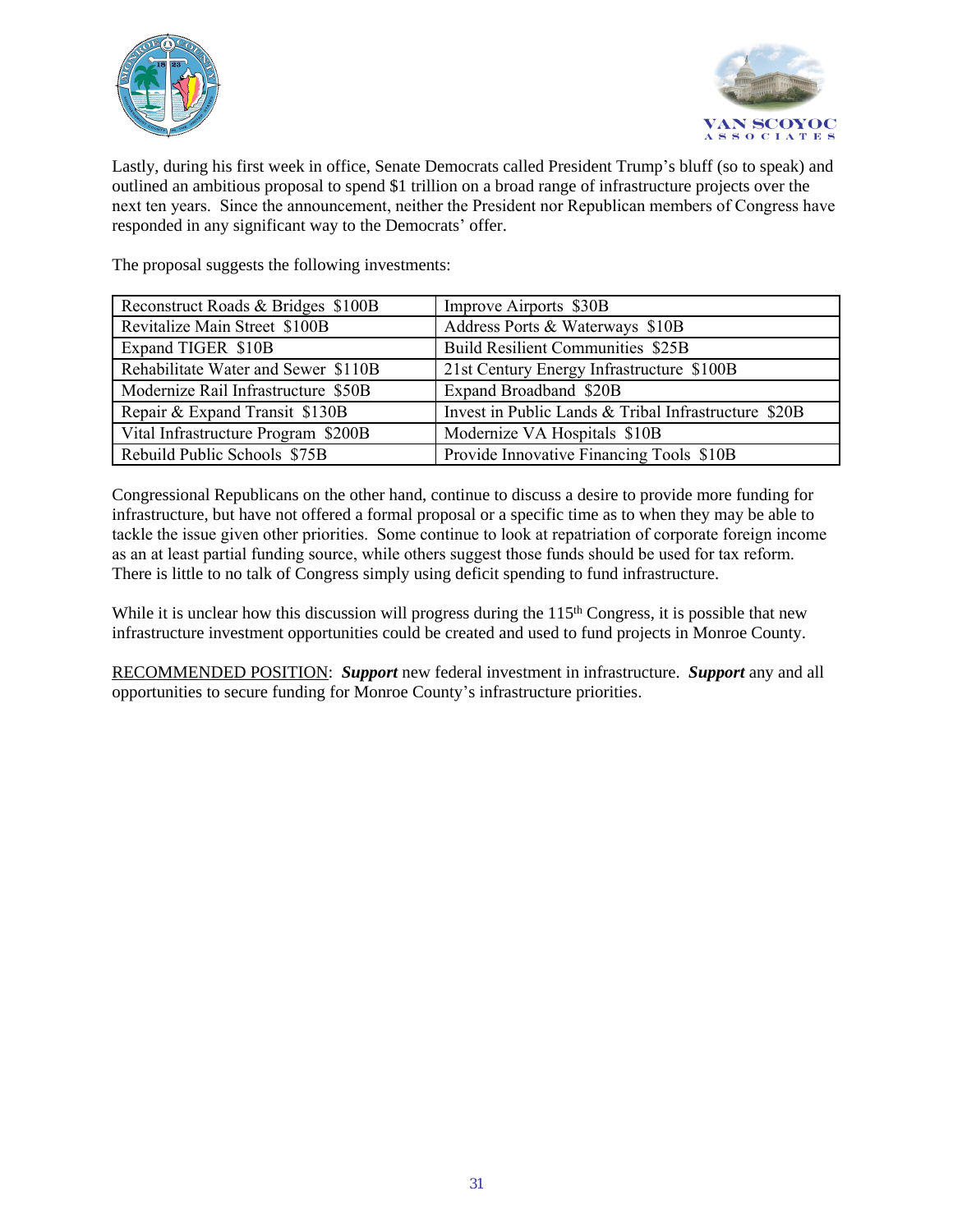



# FEDERAL ISSUE: RESTORE ACT

BACKGROUND; HOW IT MAY AFFECT MONROE COUNTY: In April 2010, an explosion at the BP-operated Deepwater Horizon oil rig caused the worst oil spill in U.S. history, with almost 5 million barrels of oil spilling into the Gulf of Mexico.

In the summer of 2012, Congress passed the RESTORE Act, which established the Gulf Coast Restoration Trust Fund and mandated that 80 percent of Clean Water Act (CWA) civil damages from the spill be allocated directly to the five impacted states, including Florida.

Since the spill, BP settled with the federal government for \$4.5 billion to resolve criminal charges against it. This funding is allocated by the National Fish and Wildlife Foundation (NFWF), as well as directed to other trust funds. To date, NFWF has awarded more than 100 million for 25 projects in Florida. BP also agreed to provide an interim payment of \$1 billion to repair natural resources via the Natural Resource Damage Assessment (NRDA) process. Based on the law, this last payment is tax-deductible for the company.

A civil trial between BP and the Department of Justice (DOJ) began in 2013, and, in 2014, a U.S. District Court judge ruled that BP was "grossly negligent" in the Deepwater Horizon spill, citing the company's extreme measures to cut costs despite safety risks. In January 2015, the same judge ruled that BP dumped 3.2 million barrels of oil into the Gulf during the disaster.

Meanwhile, in 2013, DOJ settled with Transocean for their role in the Deepwater Horizon spill. As a result of the agreement, Transocean will pay \$1 billion in CWA fines, resulting in the first allocation of funding to be distributed via the RESTORE Act. From this initial settlement, Florida will receive about one-fifth of this funding with Monroe County receiving its own direct allocation.

In July 2015, BP and DOJ reached a settlement for all federal and state claims in which BP will pay \$5.5 billion over 15 years in CWA fines. BP will also pay \$4.9 billion in economic claims to the Gulf states, including \$2 billion to Florida; \$7.1 billion (not including the \$1 billion already committed by BP) in NRDA claims, including \$680 million for Florida and \$350 million for region-wide claims; and approximately \$600 million to resolve the economic loss claims of local governments.

These CWA fines will flow to the Gulf States via three channels created by the RESTORE Act: Direct Component, Council-selected projects, and the Spill Impact Component. The Department of the Treasury is tasked with implementing the RESTORE legislation. Treasury published a final rule for the RESTORE Act on December 14, 2015, with an effective date of February 12, 2016. From within the Treasuryadministered Trust Fund, Monroe County is receiving another allocation in Direct Component funding as a first distribution, as well as \$12,434,783 from the Spill Impact Component, which was split evenly among the Gulf counties in Florida.

### *Direct Component (Bucket 1)*

The Direct Component portion makes up roughly 35 percent of the total Trust Fund and is equally divided among the five Gulf States. The RESTORE Act grants states with significant discretion as to how they will use the funding for restoration activities.

*Council-selected Projects (Bucket 2)*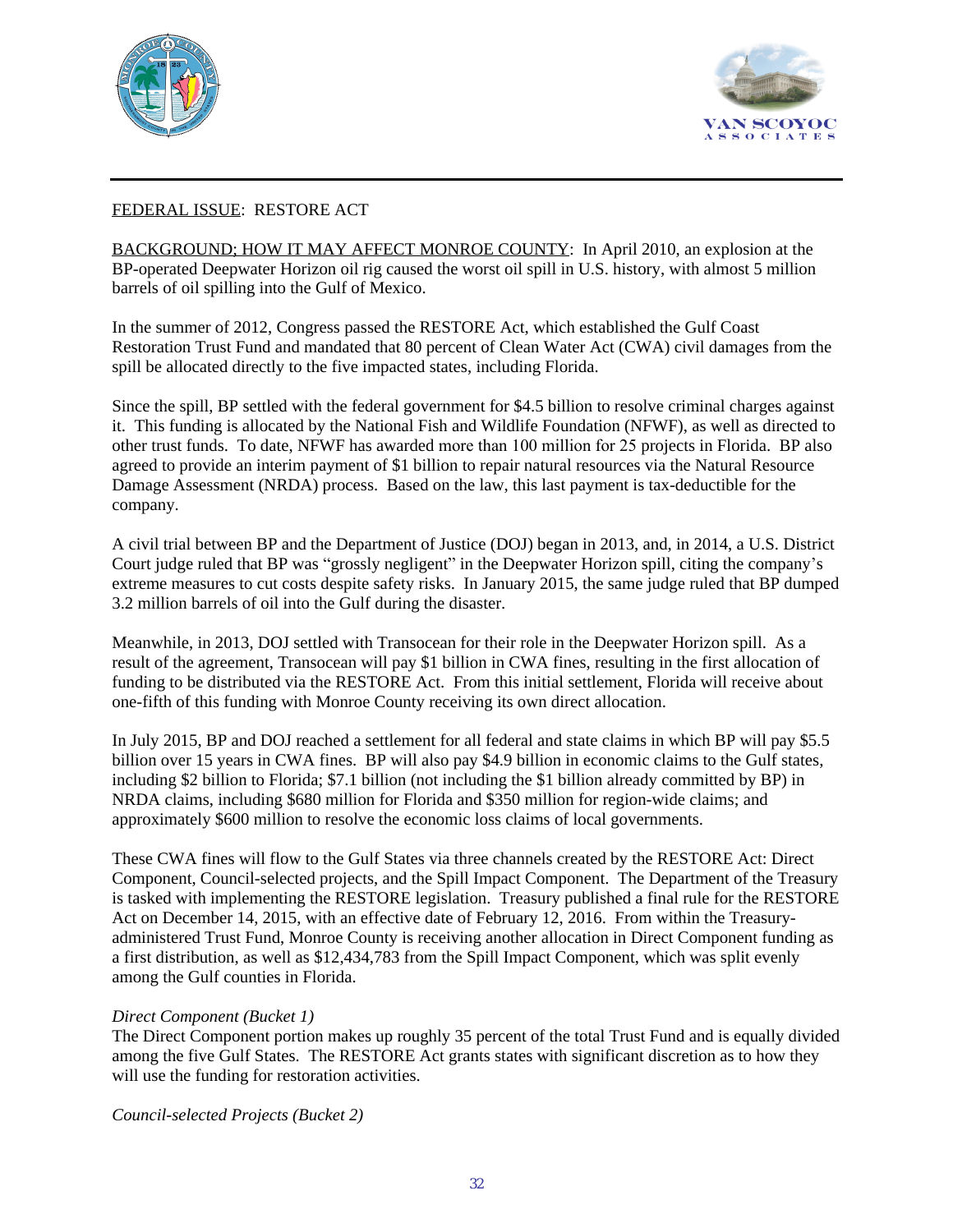



The RESTORE Act also established the Gulf Coast Ecosystem Restoration Council (the Council), which is responsible for administering 60 percent of the total funding allocated to the Trust Fund. Thirty percent of the Trust Fund is to be used by the Council to develop and fund a Comprehensive Plan for the restoration of the entire Gulf Coast ecosystem, and the remaining thirty percent is to be distributed under the Spill Impact Component. The Council includes the Secretaries of the Interior, Commerce, Agriculture, the Administrator of the Environmental Protection Agency, Secretary of the Army for Civil Works, the head of the Coast Guard, and the Governors of each state. Project and program requests for initial funding from the Transocean settlement under the Council's Comprehensive Plan were due in late 2014.

In August 2015, the Council released a draft Funded Priorities List (FPL) of their selected projects. This draft FPL proposed to fund approximately \$139.6 million in restoration activities with a focus on 10 watersheds in the Gulf. It also included Category I and Category II projects, with Category I projects to receive funding once the FPL is finalized and Category 2 projects to be considered for funding in the future.

Then, in August 2016, the Council released an update to its Comprehensive Plan, as well as a draft Ten-Year Funding Strategy for Gulf restoration. The Ten-Year Plan does not identify specific programs or projects, but does anticipate that the next FPL will have a three-year development period, with all future FPLs also operating on a three-year schedule. According to the update, spacing out FPLs will allow the Council to include much larger projects and programs in future FPLs, as well as explore alternative financing mechanisms, such as public-private partnerships, to support these large-scale projects.

### *Spill Impact Component (Bucket 3)*

In September 2015, the Council released a proposed regulation to implement the Spill Impact Component of the RESTORE Act. It includes a formula based on three criteria to determine how much funding each state will receive. There are some concerns regarding one of the criteria, which is based on population, because it calculates the average population for each coastal county bordering the Gulf of Mexico within a state. Therefore, using this calculation, the Council finds that Alabama, which only has 2 coastal counties, has the largest average population, and Florida comes in last.

RECOMMENDED POSITION: *Monitor* federal implementation of the RESTORE Act to ensure continued benefit to Monroe County. *Support* efforts to secure funding for Monroe County.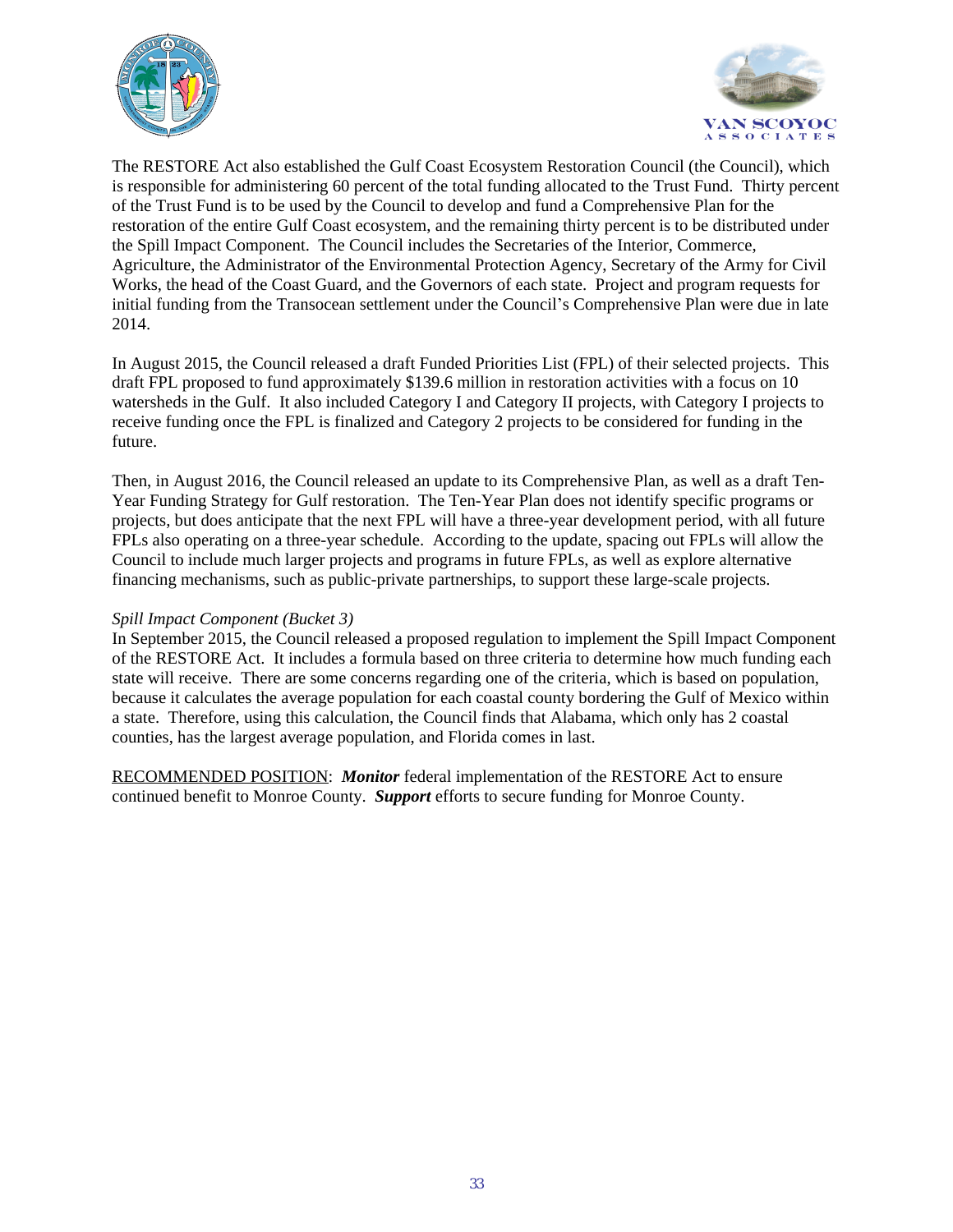



### FEDERAL ISSUE: Climate Change and Sea Level Rise

BACKGROUND; HOW IT MAY AFFECT MONROE COUNTY: The Florida Keys is on the front lines of climate change, facing such potential impacts as sea level rise and increased hurricane intensity. Given the County's unique vulnerabilities to sea-level rise, as well as its international presence as a premier tourist destination, Monroe County has an opportunity to demonstrate leadership on this issue through the implementation of key policies, practices and investments that will prepare the County for the impacts of climate change. As a result, the County is acting now to enact local policies to combat the future effects of climate change.

In 2016, Monroe County completed a comprehensive study on the effects of local sea level rise and climate change mitigation strategies called GreenKeys. The study utilizes a planning scenario for sea level rise of 9 to 24 inches in the next fifty years. The data also shows that even using a conservative estimate of sea level rise, several streets and portions of the County can expect to see significant flooding on a regular basis.

In 2013, the County developed the Monroe County Community Climate Action Plan (MCAP), which outlines a course of action for the County to minimize climate change impacts and increase the sustainability of the Florida Keys. MCAP includes initiatives to reduce energy use and waste, create local jobs, improve air quality, and preserve Monroe's local landscape and history.

Other communities in Florida also recognize the risk climate change poses to their citizens, infrastructure, and economies. Monroe County partnered with Miami-Dade, Broward, and Palm Beach Counties in 2010 to form the Southeast Florida Regional Climate Change Compact as a way to coordinate climate mitigation and adaptation activities across county lines. The Compact represents a new form of regional climate collaboration designed to allow localities to plan for adaptation while providing an efficient means for state and federal agencies to engage with technical assistance and support. Monroe County hosted the 7<sup>th</sup> Annual Florida Regional Climate Leadership Summit in December 2015, which focused on facilitating climate-related collaboration and knowledge sharing.

Climate change is perceived to be a hallmark issue of the Obama Administration and his executive efforts, including his environmental regulations and climate change agreements with China and other nations. With a new Administration less inclined to support these efforts, it will be important to keep the focus on this issue through advocacy and discussions with members of Congress about the current and future effects of climate change on coastal communities such as Monroe County.

Given the makeup of the current Congress, passage of significant climate change legislation is unlikely in the near future. However, there are indications that some Republicans are willing to take incremental steps to address the issue. The Climate Solutions Caucus, founded in 2016 by Congressmen Curbelo and Deutch, serves as an organization to educate members on economically viable options to reduce climate risk and protect our nation's economy, security, infrastructure, agriculture, water supply and public safety. The caucus is bi-partisan with evenly maintained membership between Democrats and Republicans. There are currently 24 members of the caucus, including Florida Representatives Curbelo and Deutch, who serve as co-chairs, and Representatives Ros-Lehtinen, Mast, and Crist.

Also, in February 2017, a group of high-profile Republicans, tentatively called the Climate Leadership Council, began calling for a new carbon tax. The group, which includes three former cabinet secretaries,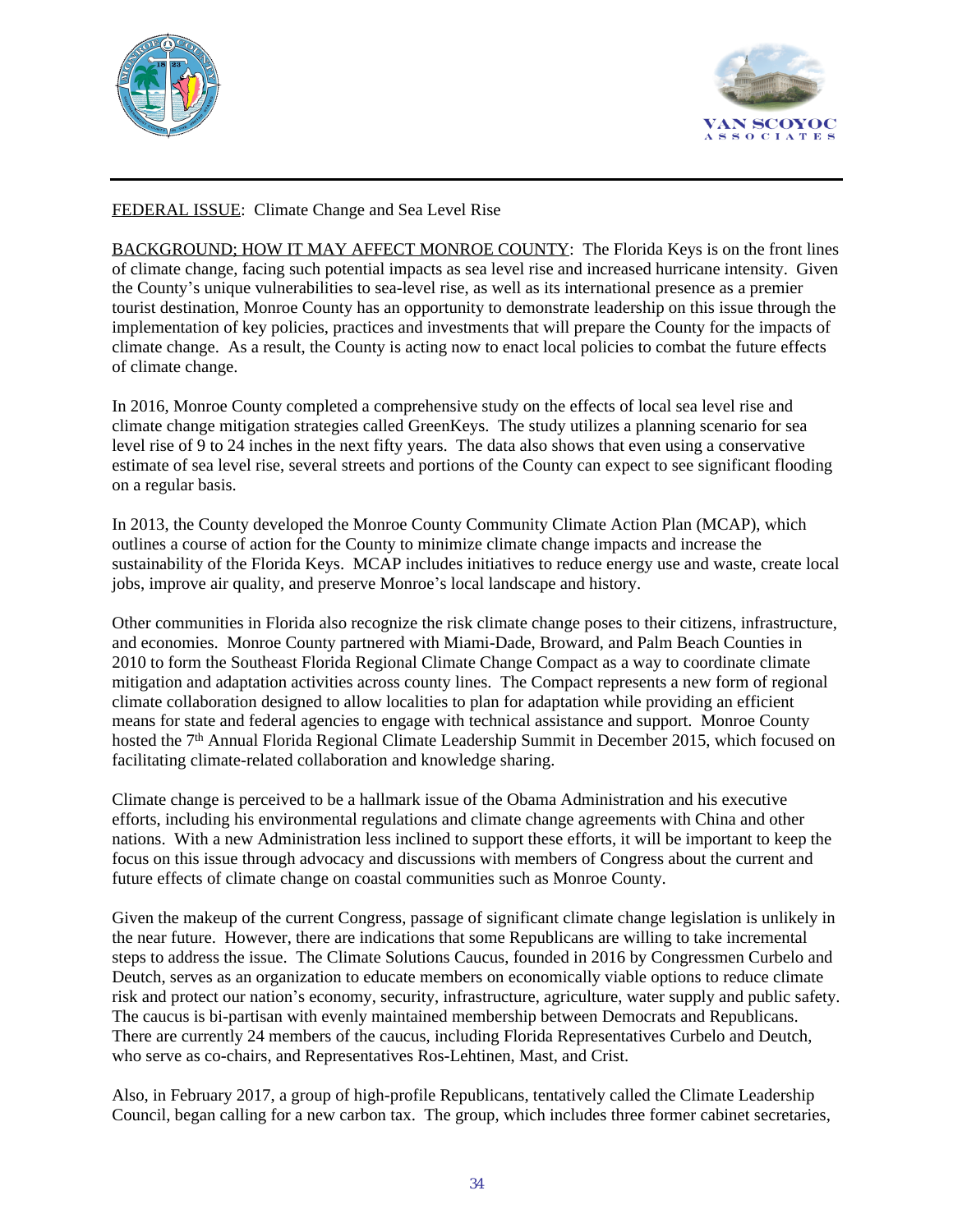



is led by James Baker, a former White House Chief of Staff, Treasury Secretary and Secretary of State. Their plan includes a substantial carbon tax which would be returned to taxpayers. The plan is seen as a challenge to Republican politicians who have denied or down played the idea that human behavior is a factor in climate change. The idea behind their effort is to make polluting more expensive to create incentives for companies and people to move toward cleaner, renewable sources of energy. And the group believes that returning the carbon tax proceeds in the form of checks to families will have appeal with middle class families.

RECOMMENDED POSITION: *Monitor* federal climate change legislation and executive actions. *Support* federal efforts to address climate change and mitigate sea level rise. *Support* the federal legislative priorities of the Southeast Florida Regional Climate Change Compact.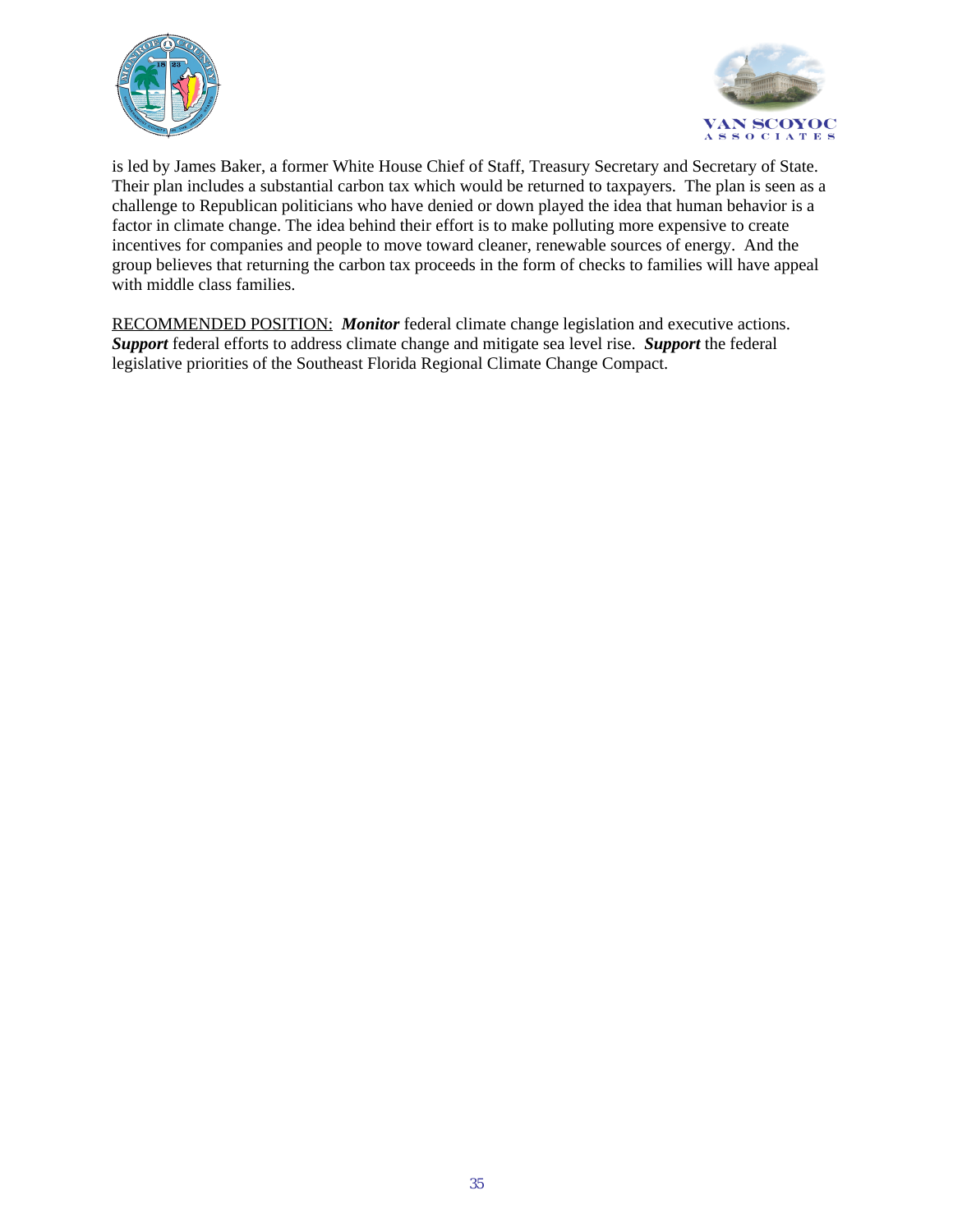



# FEDERAL ISSUE: Waters of the United States and Regulatory Reform

### BACKGROUND; HOW IT MAY AFFECT MONROE COUNTY:

#### *Waters of the United States*

A series of decisions by the U.S. Supreme Court over the past decade imposed restrictions on the scope of wetland regulation governed by Section 404 of the Clean Water Act (CWA), which regulates "dredge and fill" activities in navigable waters and their adjacent wetlands. Opponents of these restrictions have urged Congress to redefine Waters of the U.S. (WOTUS), and apply that definition to all aspects of the CWA.

As legislation along those lines failed to pass previous Congresses, the Environmental Protection Agency (EPA) and U.S. Army Corps of Engineers (ACOE) during the Obama Administration developed guidance and a final rule to redefine WOTUS. There is concern that this effort significantly expanded the definition of WOTUS to include tributaries, ditches, canals, and other water bodies that can potentially drain into navigable waters, interstate waters, or the territorial seas. These water bodies would be subject to new requirements, and some waters currently covered by a permit would be subject to additional monitoring and regulation when those permits are renewed.

Meanwhile, President Trump signed an executive order in February to begin the process of reversing the WOTUS rule.

While the executive order cannot itself repeal WOTUS, which was finalized in May 2015, the order directs EPA and the Army Corps to begin a formal review of the regulation, a likely first step to dismantling it.

The executive order also signals a significant change in the government's legal strategy for deciding which wetlands and streams are protected under the Clean Water Act. For more than a decade, federal agencies have relied on Justice Anthony Kennedy's opinion in the 2006 wetland-permitting case, Rapanos v. United States, in determining where the federal reach over waterways begins. The court ruled in favor of Rapanos, but in a 4-1-4 vote, the majority split on what approach to use to define government jurisdiction.

The order specifically asks the agencies to consider the late Supreme Court Justice Antonin Scalia wrote in the 2006 case Rapanos v. United States, saying the Clean Water Act ought only to cover navigable waters and waterways "with a continuous surface connection" to them — a far more restrictive definition than what the Obama EPA put into its rule. Relying on Scalia's opinion would likely restrict federal jurisdiction.

Because the WOTUS rule already is final, the Administration would also have to follow the Administrative Procedures Act, meaning it will need scientific backing to dispute, among other things, the 408-page technical report that accompanied the Obama regulation.

The rule is currently on hold. The Court of Appeals for the Sixth Circuit, based in Cincinnati, ordered it halted in 2015 while numerous lawsuits challenging the rule wind their ways through the court system. The executive order instructed the EPA to ask the Sixth Circuit court to put the litigation against WOTUS on hold while the administration reviews it.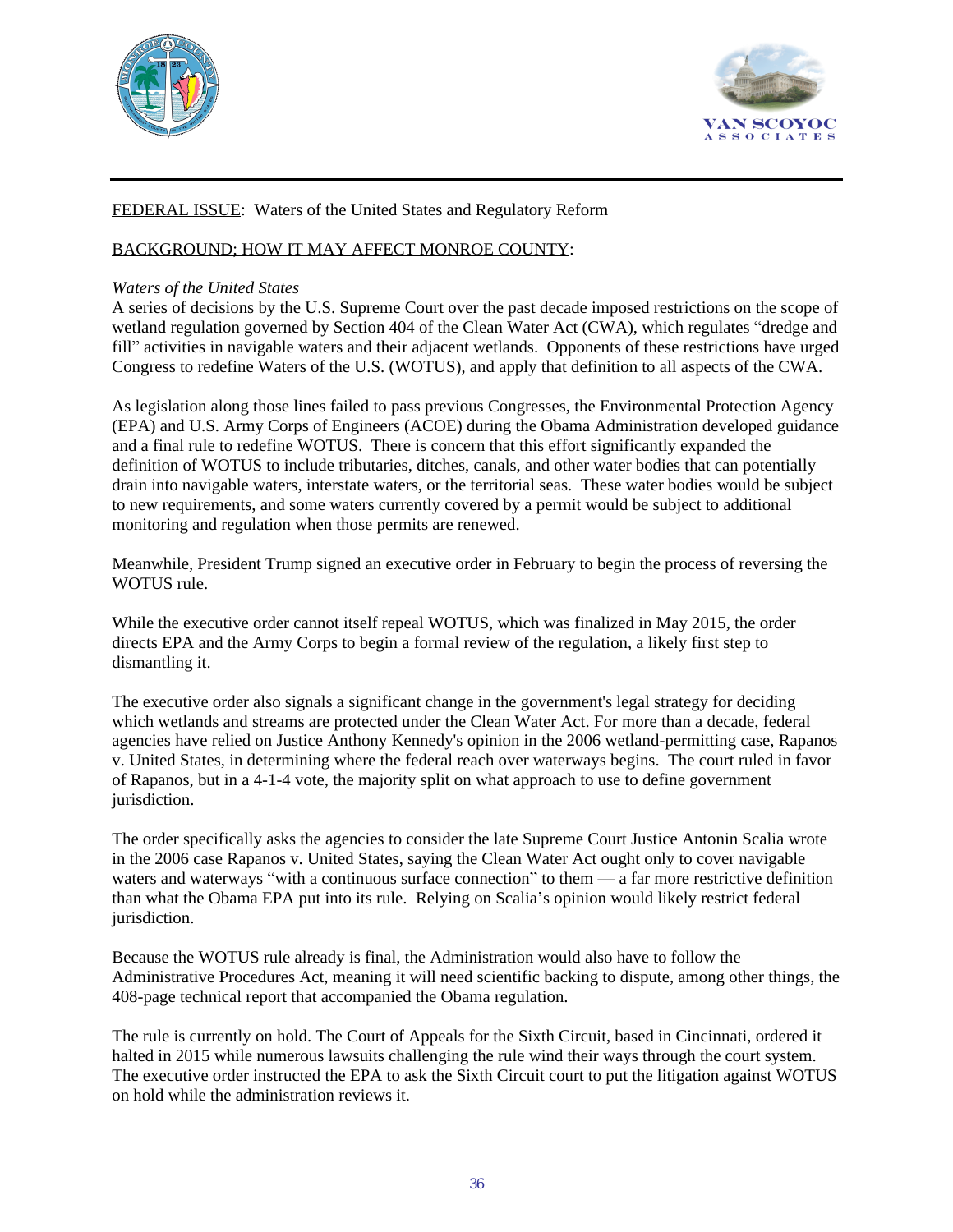



### *Regulatory Reform*

The repeal or rolling back of federal agency regulations and executive orders and actions has long been a topic of legislative debate. Congressional Republicans are exploring ways to reverse numerous regulations and executive orders enacted by the Obama Administration. The Congressional Review Act (CRA), which allows Congress to cast simple majority votes of disapproval for regulations, is often cited as a way to block executive actions. In practice, it has only been used once since its passage 21 years ago.

While Congress has debated regulatory reform within many contexts and has made some strides towards enactment of these reforms, we can expect much more to come from the  $115<sup>th</sup>$  Congress. The conservative House Freedom Caucus has compiled a list of over 200 regulations it wants to subject to a disapproval vote. These include rules and regulations governing things such as school lunch standards, tobacco regulations, climate change, financial/corporate oversight, and labor laws and practices.

Additionally, on January 5, 2017, the House passed the Regulations From the Executive in Need of Scrutiny (REINS) Act, which was introduced by Congressman Doug Collins (R-GA-9). A companion measure, introduced by Senator Rand Paul (R-KY) is pending consideration in the Senate, but it is hard to see how this bill passes as a stand-alone measure in that body.

The bill revises provisions relating to congressional review of agency rulemaking by requiring any executive branch rule or regulation designated as a "major rule" to come before Congress for an up-ordown vote before being enacted. A "major rule" is any rule that the Office of Information and Regulatory Affairs of the Office of Management and Budget finds results in: (1) an annual effect on the economy of \$100 million or more; (2) a major increase in costs or prices for consumers, individual industries, government agencies, or geographic regions; or (3) significant adverse effects on competition, employment, investment, productivity, innovation, or the ability of U.S.-based enterprises to compete with foreign-based enterprises.

A joint resolution of approval must be enacted within 70 legislative days after the agency proposing a major rule submits its report on the rule to Congress in order for the rule to take effect. A major rule may take effect for 90 days without such approval if the President determines it is necessary because of an imminent threat to health or safety or other emergency, for the enforcement of criminal laws, for national security, or to implement an international trade agreement.

RECOMMENDED POSITION: *Monitor* activity related to the implementation of the EPA's rule on Waters of the U.S. *Monitor* activity related to regulatory reform.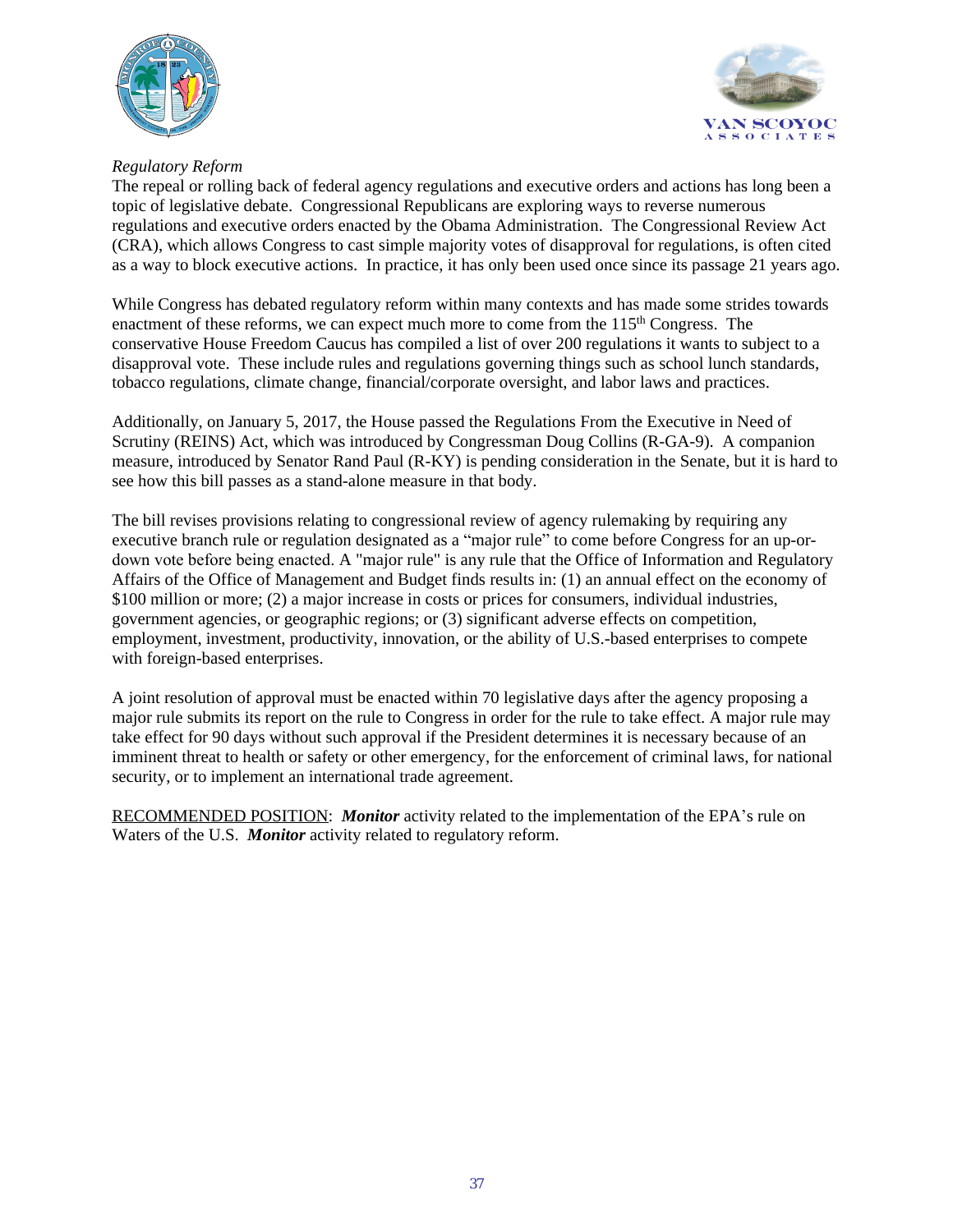



# FEDERAL ISSUE: Energy Exploration

BACKGROUND; HOW IT MAY AFFECT MONROE COUNTY: *Offshore Energy Development* Active energy drilling currently occurs in both the western and central Gulf of Mexico, while nearly the entire eastern Gulf is protected from drilling until 2022 by the Gulf of Mexico Energy Security Act of 2006 (GOMESA). Drilling does not currently occur off of the Atlantic coast of Florida. State waters in the Atlantic extend three miles from shore, with the federal government controlling waters beyond that point.

For many years, the federal government has developed five-year Outer Continental Shelf (OCS) Oil and Gas Leasing programs to guide energy exploration activities in federal waters. The most recent plan, developed for 2012-2017, did not propose to lease any areas in the Atlantic OCS for oil and gas drilling. However, the Administration's plan did indicate that it would allow seismic analyses to determine energy resource potential in areas of the Atlantic OCS from Delaware to parts of Florida (approximately north of Brevard County). The County submitted comments to BOEM on the PEIS regarding its concerns over the negative effects seismic air-gun testing could have on the ecosystem, and consequently on the region's economy that is so dependent on unique ecotourism activities, such as whale watching and commercial and recreational fishing. The County also stated its general opposition to oil and gas exploration off the Atlantic Coast of Florida, due to the devastating effects that accidents like the Deepwater Horizon oil spill have on the ecosystem and economies of coastal communities.

On January 17, 2017, the Secretary of the Interior approved BOEM's finalized OCS Oil and Gas Leasing Program for 2017-2022 and issued a Record of Decision (ROD) for the programmatic Environmental Impact Statement (EIS). In approving the Program, the Secretary chose Alternative C (the Preferred Alternative) from the Final Programmatic EIS. The ROD identifies Alternative D, No Action, as the environmentally preferable alternative. In addition, the ROD outlines programmatic mitigation measures that will apply to all sales that occur during this Program in areas where the mitigation measures are applicable.

There are two major differences between the 2012-2017 program and the 2017-2022 program. Of interest to Monroe County is that under the 2017-2022 program there will be ten region-wide sales comprised of the Western, Central, and Eastern Gulf of Mexico unleased acreage not subject to moratoria or otherwise unavailable, instead of separately offering the Central and Western areas in two annual sales and periodic sales in the Eastern area. The second difference is in regard to Alaska. Lastly, while this program is just beginning, we expect that development of the 2022-2027 program will begin in 2019 under the current Administration.

Congress also continues working toward opening up additional offshore energy exploration. In the  $114<sup>th</sup>$ Congress, the Senate Energy and Natural Resources Committee approved a bill titled the Offshore Production and Energizing National Security (OPENS) Act that would allow new energy production on the Outer Continental Shelf (OCS) in the eastern Gulf of Mexico, the South Atlantic, and in the waters off of Alaska. The OPENS Act would also expand offshore revenue sharing to Florida in 2017 for leases in the eastern Gulf of Mexico. Currently, only Texas, Louisiana, Mississippi, and Alabama receive revenue from offshore drilling activities in the Gulf of Mexico. The bill would also direct the Interior Department to hold lease sales in the eastern Gulf in 2018, 2019, 2020, and after 2022.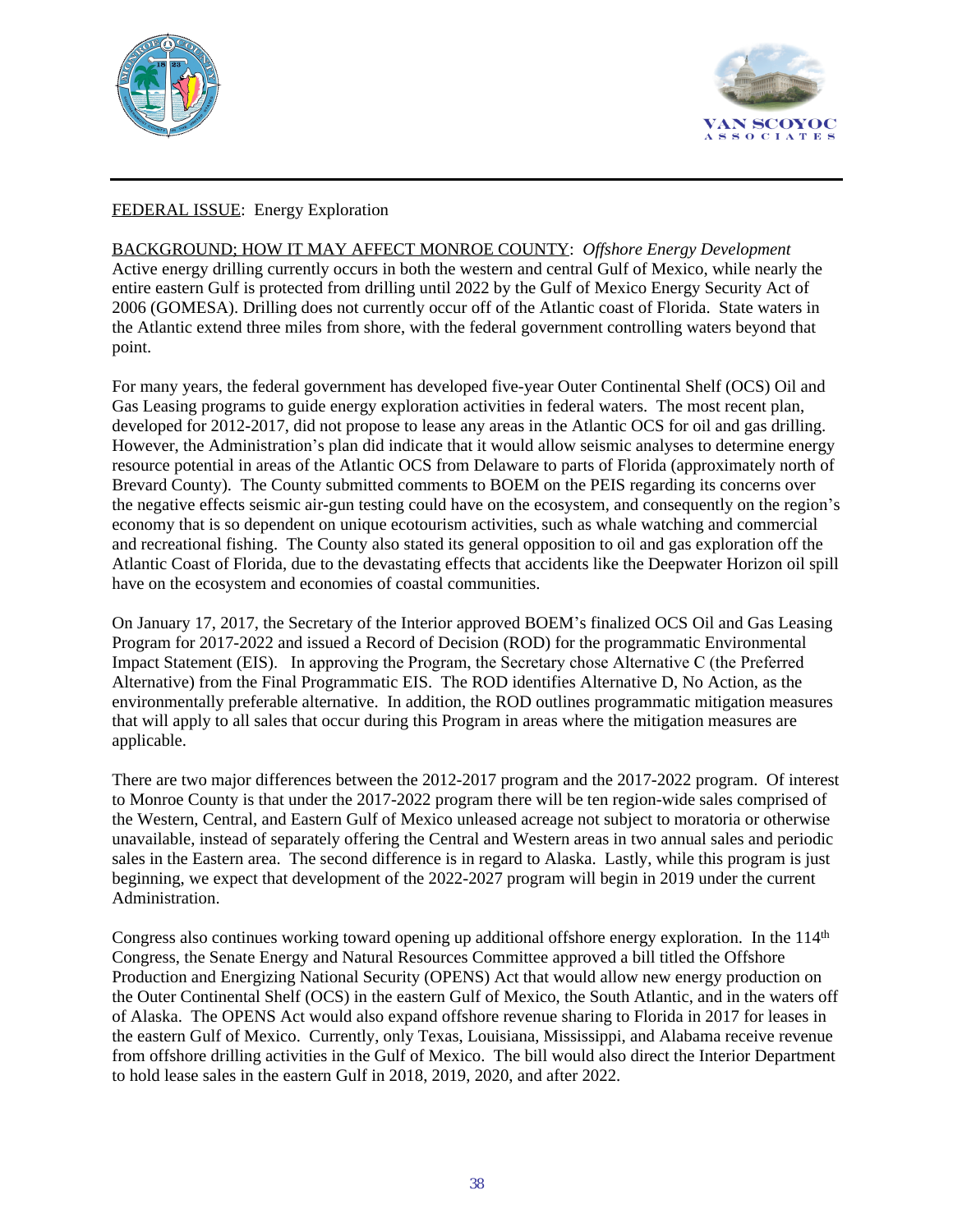



In response to the Committee's approval of the OPENS Act, Senator Bill Nelson sent a letter to Majority Leader Mitch McConnell (R-KY) and Minority Leader Harry Reid (D-NV) saying he would use "all available procedural options to block it."

In early January 2017, Senator Bill Nelson re-introduced his Marine Oil Spill Prevention Act (S. 74). The purpose of the bill is to protect Florida from the threat of offshore drilling until at least 2027. The legislation amends the Gulf of Mexico Energy Security Act of 2006 to extend the moratorium on oil and gas leasing in certain areas in the Gulf of Mexico until June 30, 2027. It sets forth provisions concerning Coast Guard responsibilities, including designating areas that are at heightened risk of oil spills and implementing measures to ameliorate that risk. This bill also amends the Oil Pollution Act of 1990 to establish a Gulf Coast Regional Citizens' Advisory Council to advise on facilities and tank vessels, among other things.

President Trump, however, has stated that he intends to open additional onshore and offshore leasing on federal lands and in federal waters, particularly in the Atlantic and the Arctic. It is unclear if he intends to open leases in other areas - and doing so could take up to two years - but the 115<sup>th</sup> Congress will likely be supportive of attempts to open additional lands and waters to energy exploration and harvesting.

### *Onshore Energy Development (Hydraulic Fracturing)*

The rapid expansion of oil and gas extraction using hydraulic fracturing — both in rural and more densely populated areas — has raised concerns about its potential environmental and health impacts. These concerns have focused primarily on impacts to groundwater and surface water quality, public and private water supplies, and air quality.

In Florida, the Burnett Oil Company submitted a proposal to the National Park Service (NPS) to conduct a seismic survey of 110 square miles within Big Cypress Preserve. Similar to offshore seismic testing, a seismic survey is a preliminary research technique used to determine the presence of oil and gas below the surface of the ground, which may lead to future harvesting in those areas found to be rich with resources. Senator Nelson sent a letter to the DOI on July 31, 2015, in strong opposition to seismic testing within the Preserve. The NPS completed an Environmental Assessment (EA) for the proposal and the City submitted comments in opposition to the seismic surveys. In May 2016, the NPS issued a finding of no significant impact following their environmental review. The finding of no significant impact is based on information and conclusions outlined in an environmental assessment completed for the proposed survey. Burnett Oil is required to implement a variety of measures to prevent lasting impacts and minimize short-term impacts to the preserve's resources during survey activities. The environmental assessment only covers the seismic survey. Should Burnett Oil wish to pursue production of resources, they must submit a new plan of operations which would undergo additional environmental review and public comment periods. However, in July 2016, six environmental groups filed suit to stop Burnett Oil's seismic survey.

In terms of non-federal land, states broadly regulate oil and gas exploration. In Florida, oil and gas extraction activities are managed by the Department of Environmental Protection. State laws and regulations governing unconventional oil and natural gas development have evolved in response to changes in production practices, largely due to the use of high-volume hydraulic fracturing in combination with directional drilling. However, state regulations vary considerably, leading to calls for more federal regulation of unconventional oil and natural gas extraction activities.

In March 2015, DOI finalized regulations for hydraulic fracturing on public lands, which will allow government workers to inspect and validate the safety and integrity of barriers lining the fracking wells, require companies to publically disclose the chemicals used in fracturing, and set safety standards for how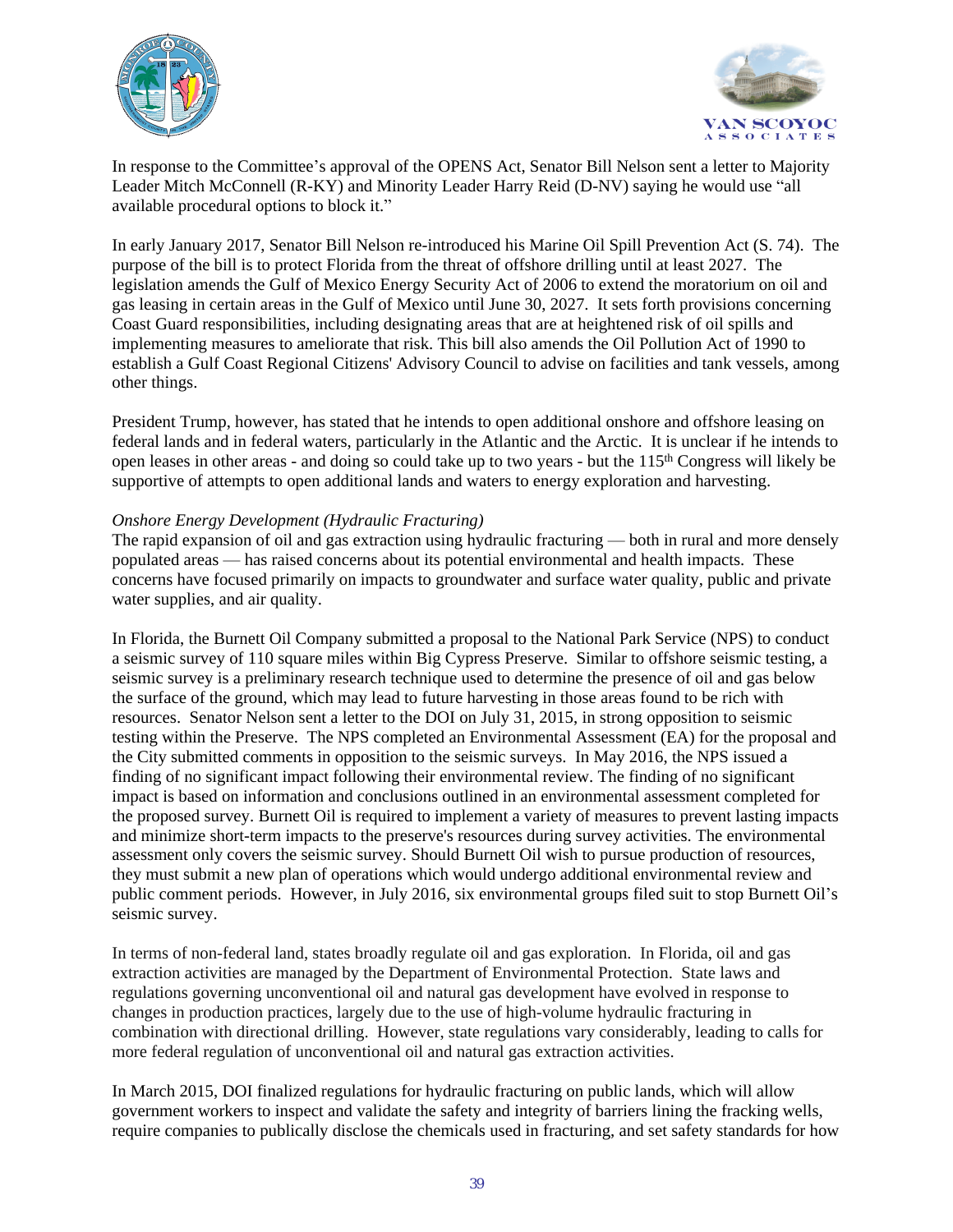



companies can store and dispose of used fracking chemicals. The rule only applies to federal lands, and states still retain control of hydraulic fracturing on state and private lands.

In response to the rule, proponents of hydraulic fracturing introduced legislation to weaken the rule. Sen. James Inhofe (R-OK) introduced the Fracturing Regulations are Effective in State Hands Act (S. 828), which would give states sole authority over hydraulic fracturing on any land within their boundary and require that hydraulic fracturing on federal land comply with the laws and regulations of the state in which the land is located. The bill had 28 cosponsors in the 114<sup>th</sup> Congress. It has yet to be reintroduced in the 115<sup>th</sup> Congress.

Meanwhile, supporters of increasing federal regulations for hydraulic fracturing have also introduced legislation. Rep. Matt Cartwright (D-PA) introduced the Closing Loopholes and Ending Arbitrary and Needless Evasion of Regulations (CLEANER) Act of 2015, which would close a loophole that allows oil and gas producing companies to avoid hazardous waste disposal requirements. The bill had 101 cosponsors, including Rep. Deutch in the 114<sup>th</sup> Congress, but has not been introduced in the 115<sup>th</sup> Congress thus far.

In addition, Rep. Diana DeGette (D-NY) introduced the Fracturing Responsibility and Awareness of Chemicals (FRAC) Act in the House (H.R. 1482) and Sen. Bob Casey (D-PA) introduced a Senate version of the bill (S. 785) in March of 2015. Those bills would define hydraulic fracturing as a federally regulated activity under the Safe Drinking Water Act, which would subject fracking activity to underground drinking water protections and require industry to disclose the chemicals used in hydraulic fracturing. The bills had 63 and 12 cosponsors, respectively, in the 114<sup>th</sup> Congress. The bills have not been reintroduce din the 115<sup>th</sup> Congress.

RECOMMENDED POSITION: *Oppose* relaxation of the prohibition against leases on permits for drilling oil or gas wells within the boundaries of Florida's territorial seas. *Oppose* legislation that would prevent the Florida Department of Environmental Protection from blocking requests for offshore drilling in federal waters off Florida's coast. *Oppose* seismic surveying within the Everglades, surrounding critical areas, or any other federal lands. *Oppose* efforts to ease restrictions on hydraulic fracturing and other oil and gas extraction activities.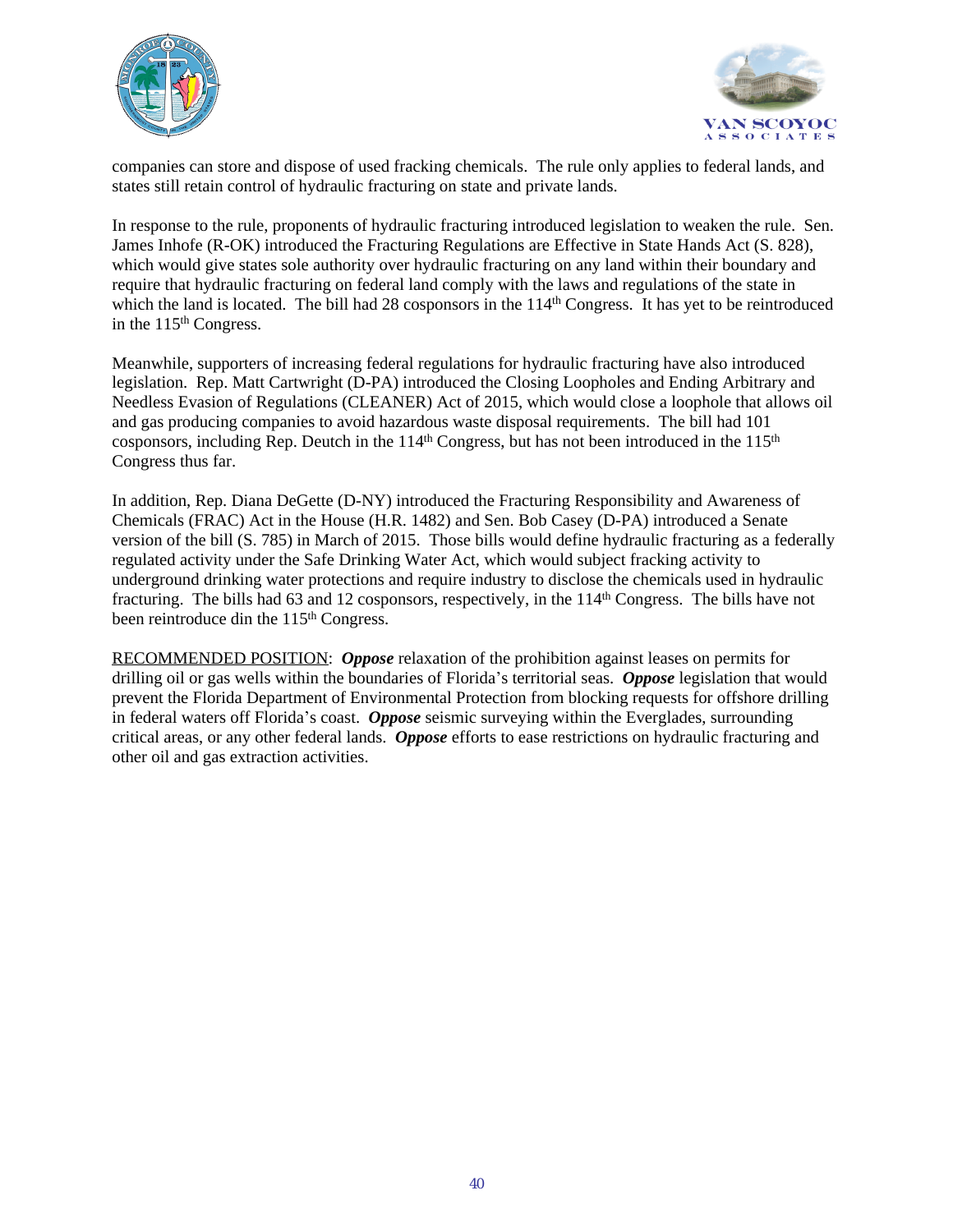



# FEDERAL ISSUE: Oil Spill Protection

BACKGROUND; HOW IT MAY AFFECT MONROE COUNTY: The Oil Pollution Act (OPA) was passed by Congress and signed into law in August 1990 in response to rising public concern following the 1989 Exxon Valdez oil spill. The OPA expanded the authority of the federal government to prevent and respond to oil spills.

The OPA created the Oil Spill Liability Trust Fund, from which one billion dollars per spill is available for such activities as expediting payments for those involved in cleanup efforts, payment of claims for uncompensated removal costs and damages (e.g., financial losses of fishermen, hotels, and beachfront businesses), and payments to a state or local governments for increased public services and the net loss of government revenue. The Trust Fund is primarily funded by an 8-cent-per-barrel tax on oil. This rate is scheduled to increase to 9 cents per barrel in 2017, which is also scheduled as the final year of the tax.

The OPA established several new regulations related to oil transportation, and broadened the scope of damages for which an oil spiller would be liable, including:

- injury to natural resources,
- loss of personal property (and resultant economic losses),
- loss of subsistence use of natural resources,
- lost revenues resulting from destruction of property or natural resource injury,
- lost profits resulting from property loss or natural resource injury, and
- costs of providing extra public services during or after spill response.

Under OPA, holders of leases or permits for offshore facilities are liable for all cleanup costs, plus noncleanup and containment damages up to \$75 million per spill. Although this was a significant increase from before OPA was enacted, it is important to recognize that this also capped the liability for which BP could be held responsible for the Deepwater Horizon oil spill.

In response, Senator Robert Menendez (D-NJ) and several other senators, including Senator Bill Nelson, attempted to pass the Big Oil Bailout Prevention Unlimited Liability Act, a bill to raise the \$75 million cap limit to \$10 billion, retroactive to before the spill occurred. This effort was blocked by other Senators on the grounds that it would deter small companies from deepwater drilling. The bill was reintroduced in the 113th Congress but again failed to pass.

In February 2014, the Obama Administration announced a proposed rule to raise the liability cap under a provision in OPA that provides for the limit on damages liability to be periodically adjusted by regulation to reflect significant increases in the Consumer Price Index. On December 12, 2014, the Bureau of Ocean Energy Management finalized their rule, increasing the liability cap from \$75 million to \$133.65 million, the most allowable under OPA.

Monroe County would like to see additional changes to OPA and other associated laws to ensure that the Oil Spill Liability Trust Fund is capable of addressing Spills of National Significance where there is no financially viable or legally responsible party, and that local governments may act as first responders in an effort to protect communities and be reimbursed for actions undertaken to protect resources and restore damaged areas during oil spill events.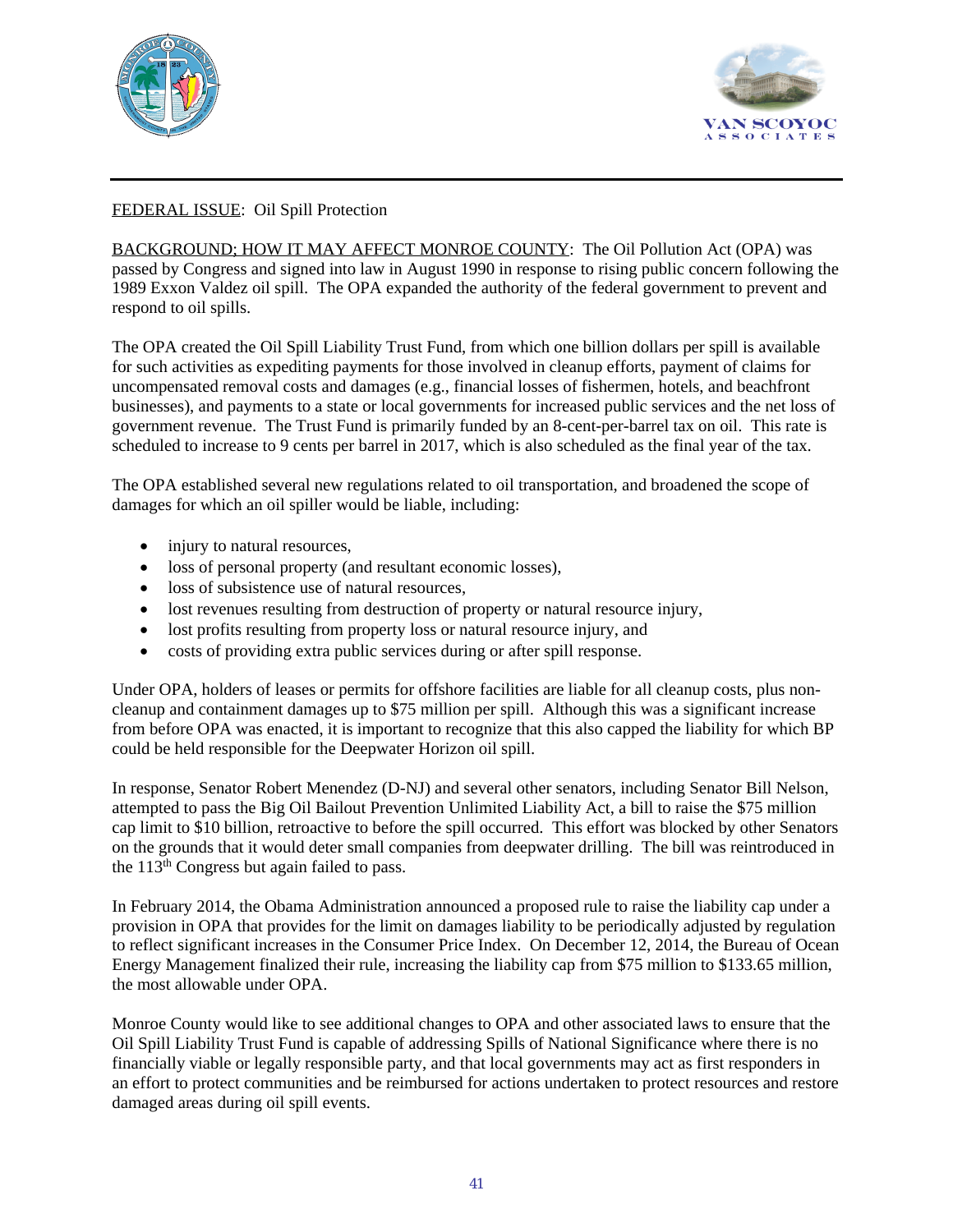



RECOMMENDED POSITION: *Support* revisions to the Oil Pollution Act of 1990 and other associated laws to ensure that local governments may act as first responders in an effort to protect local communities, and be reimbursed for their actions undertaken to protect their resources and restore damaged areas during oil spill events, and the Oil Spill Liability Trust Fund is capable of addressing Spills of National Significance where there is no financially viable or legally responsible party.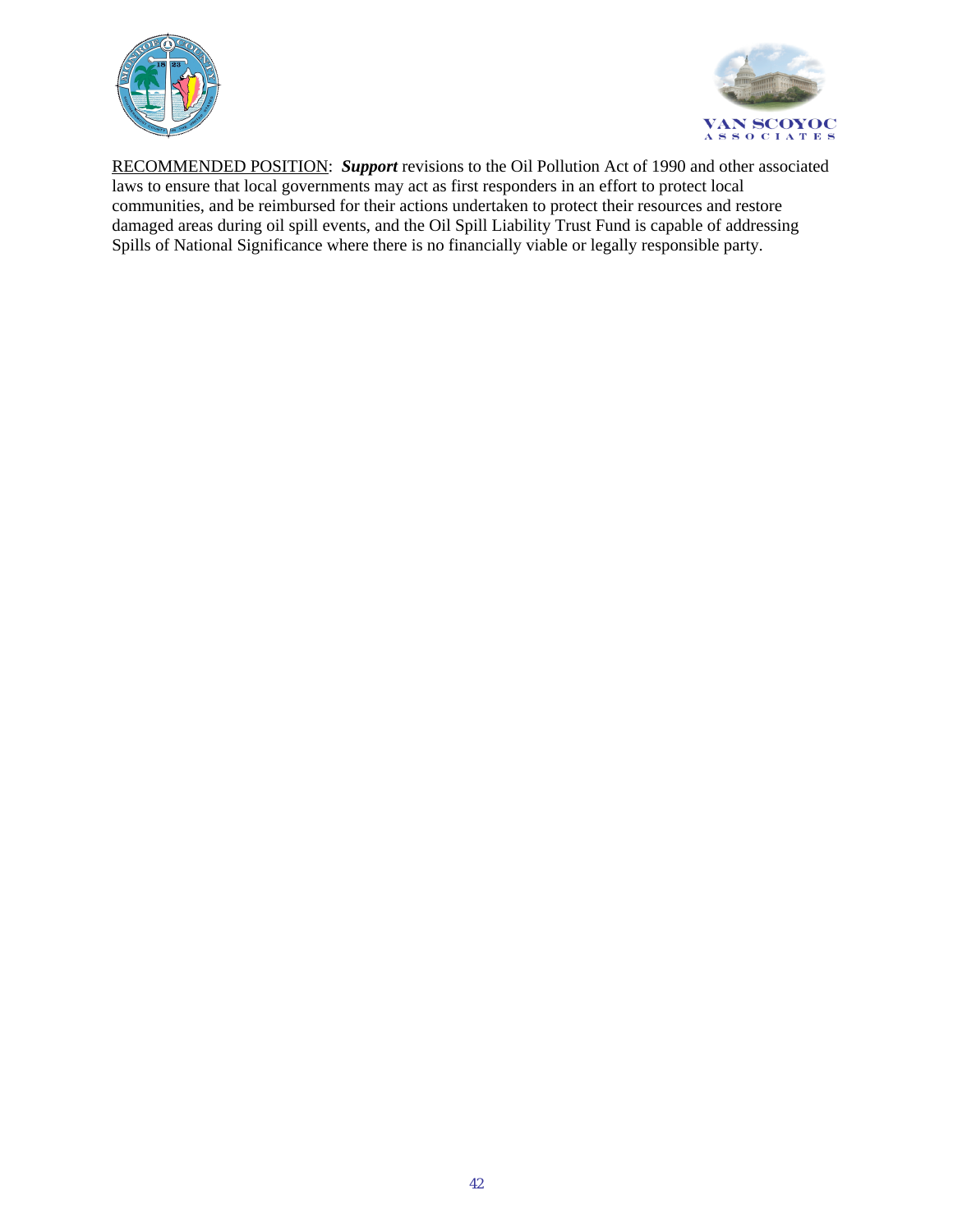



FEDERAL ISSUE: Property Assessed Clean Energy Legislation and Guidance

BACKGROUND; HOW IT MAY AFFECT MONROE COUNTY: Property Assessed Clean Energy (PACE) programs aim to support energy efficiency and clean energy, and in Florida wind resistance, investments by homeowners and commercial property owners. This eliminates the upfront cost barriers of those investments and ensures that current and future property owners fairly share the costs and benefits of the improvements.

PACE is a financing tool that allows a home or property owner to receive low-interest financing for energy efficiency, renewable energy and wind resistance improvements, thereby saving that property owner money on their utility bills. PACE financing is repaid through a voluntary long-term assessment on a homeowner's property taxes over a longer time period that matches the useful life of those improvements. If a property owner sells their property, the repayment obligation, as well as the benefits of the energy improvements, can transfer to the next property owner.

In 2010, Fannie Mae and Freddie Mac raised concerns due to the senior lien status PACE financing takes over a mortgage as a local government assessment. Because Fannie and Freddie underwrite nearly ninety percent of new mortgages, this slowed the development of PACE programs. During that time, numerous PACE programs did develop and grow and currently over \$1 Billion of PACE projects have been completed across the country. In August of 2015, the Administration announced an effort to create guidelines for PACE programs. Under new guidance, which is anticipated to be released spring of 2016, PACE financing maybe subordinated in some limited cases; and those properties with subordinated PACE financing will be able to be purchased and refinanced with a federally-backed mortgage from Fannie Mae and Freddie Mac. Other guidelines are anticipated to address consumer protection issues.

Florida's PACE statute is unique in that it includes wind resistance improvements in terms of what can be financed in a PACE program. Recently, the State of Alabama passed similar state legislation that includes flood mitigation in the types of improvements that PACE programs can undertake. Monroe County supports such an expansion of PACE in Florida.

RECOMMENDED POSITION: *Support* legislation and guidelines that would allow for the creation of residential and commercial PACE programs in Monroe County to finance a number of home and commercial property improvement projects including energy efficiency, flood mitigation, or hurricane protection.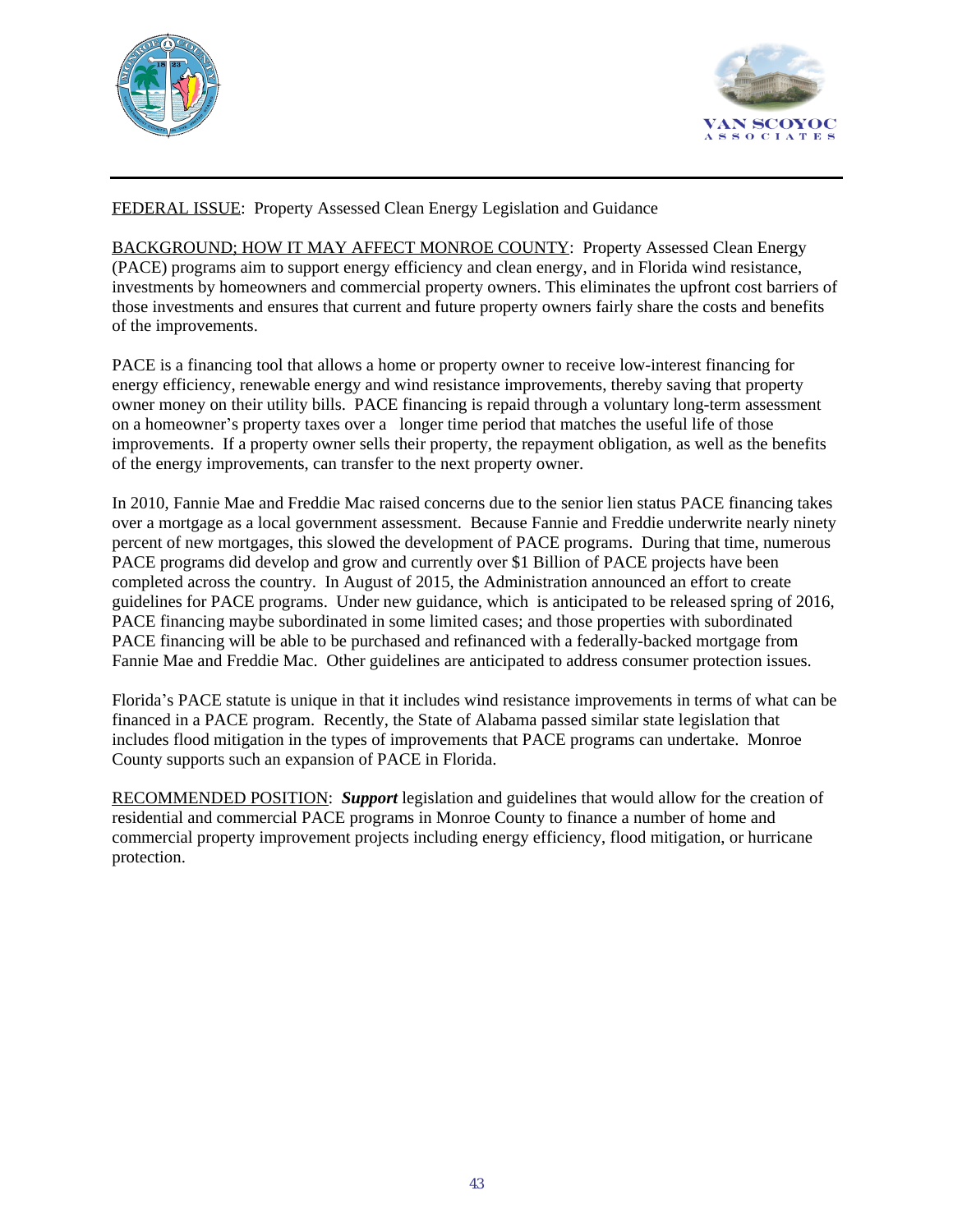



### FEDERAL ISSUE: Continuum of Care Program – Federal Homeless Assistance

BACKGROUND; HOW IT MAY AFFECT MONROE COUNTY: In 1987, Congress passed the McKinney-Vento Homeless Assistance Act as a response to the increase in homelessness in the United States. It originally created several programs within the Department of Housing and Urban Development (HUD) that focused on combating the root causes of homelessness. The McKinney-Vento Act has been amended many times, most recently in 2009, when President Obama signed the Homeless Emergency Assistance and Rapid Transition to Housing (HEARTH) Act. The HEARTH Act updated and expanded the definition of homelessness and made changes to existing programs under McKinney-Vento. Also under the HEARTH Act, three previously separate HUD homeless assistance programs - the Supportive Housing Program (SHP), Shelter Plus Care program (S+C), and the Single Room Occupancy (SRO) program - were grouped under the umbrella of the Continuum of Care (CoC) program.

The CoC program provides competitive grant funding to local governments and non-profits. It requires communities seeking funds to develop a Continuum of Care system designed to address the critical problem of homelessness through a coordinated community-based process of identifying needs and building a system to address them. The approach is predicated on the understanding that homelessness is not caused merely by a lack of shelter, but involves a variety of underlying, unmet needs, including physical, economic, and social.

Under the CoC program, the SHP provides assistance to help the homeless transition from their current state to a more stable living situation. The goals of the program are to provide assistance to help the homeless achieve residential stability and foster independence through programs that increase skills and/or income levels.

The S+C program provides rental assistance that, when combined with social services, provides supportive housing for homeless people with disabilities and their families. The program allows for a variety of housing choices, such as group homes or individual units, coupled with a range of supportive services.

The SRO was created to expand suitable residential opportunities for homeless individuals. This has been accomplished through compensating owners of eligible SRO residences, for a period of 10 years, for improvements made to kitchen and bathroom facilities, as well as providing rental assistance for the residents that occupy those units.

Under the HEARTH Act, HUD added 12 new eligible activities for funding under the CoC program, which include the following: housing search mediation or outreach to property owners; credit repair; provision of security or utility deposits; rental assistance for a final month at a location; assistance with moving costs; and/or other activities that help homeless individuals move immediately into housing or would benefit individuals who have moved into permanent housing in the last six months. In addition, the HEARTH ACT requires established CoC's to rank their projects for funding into two categories: Tier I new or renewal projects, which are most likely to receive funding; and Tier II new or renewal projects, whose funding is dependent on the resources still available and the strength of the CoC's application.

The Monroe County Continuum of Care is the lead agency designated by HUD and the State of Florida for coordinating and planning homeless services in the Florida Keys. The CoC organizes the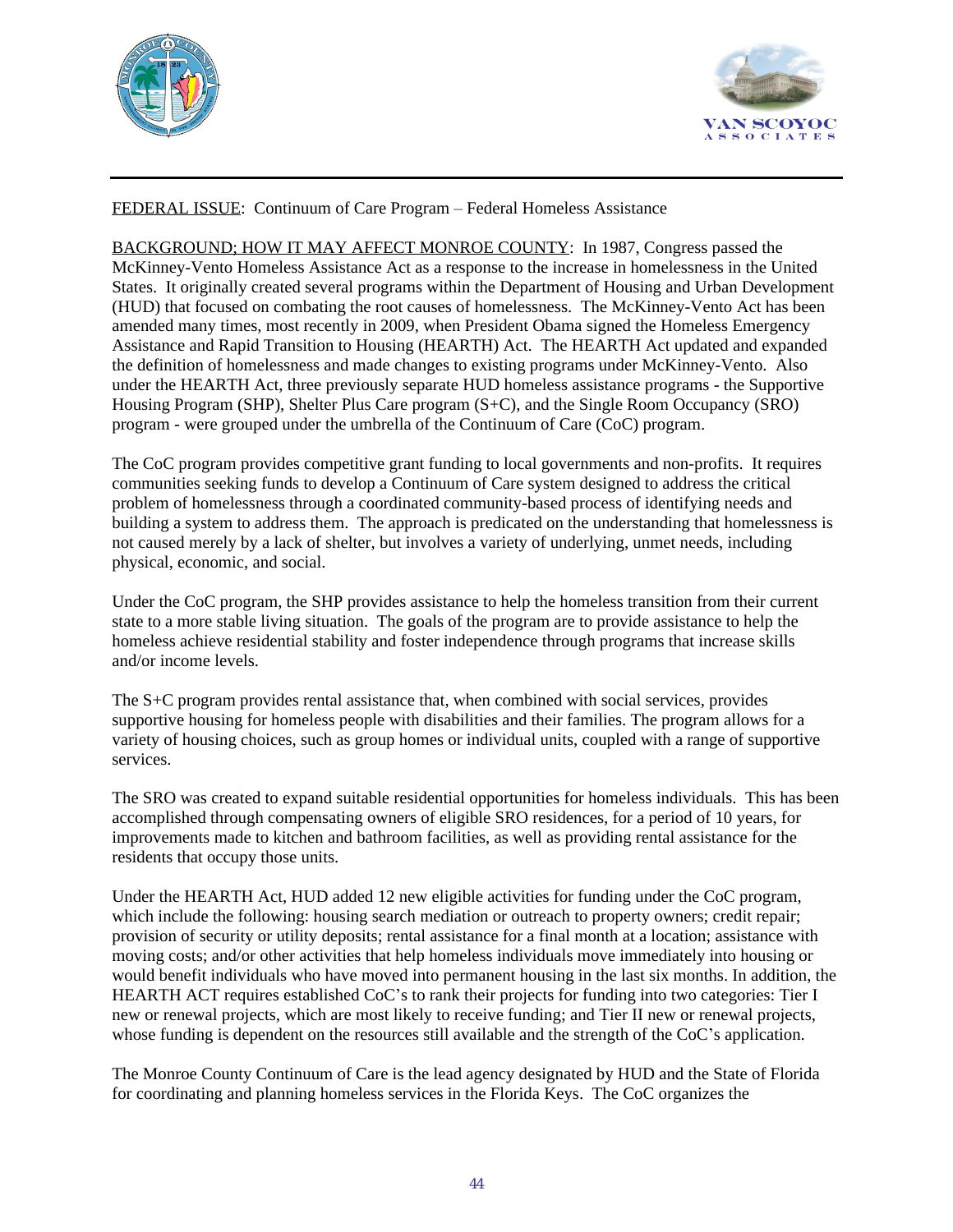



collaboration of local agencies, including Monroe County Social Services and the Monroe County School District, to provide critical supportive services for the homeless.

The CoC competitive grants are funded through the Homeless Assistance Grants account for HUD. Congress provided \$2.135 billion in the omnibus appropriations bill for Homeless Assistance Grants in FY 15 and \$2.25 billion in the FY 2016 omnibus appropriations bill. For FY 17, the Administration proposed an increase in funding to \$2.664 billion. The Senate recommends \$2.33 billion and the House recommends \$2.487 billion in their respective versions of the FY 17 Transportation, Housing and Urban Development Appropriations bill.

RECOMMENDED POSITION: *Support* continued adequate annual funding for Department of Housing and Urban Development Homeless Assistance Grants, particularly for the Continuum of Care Program.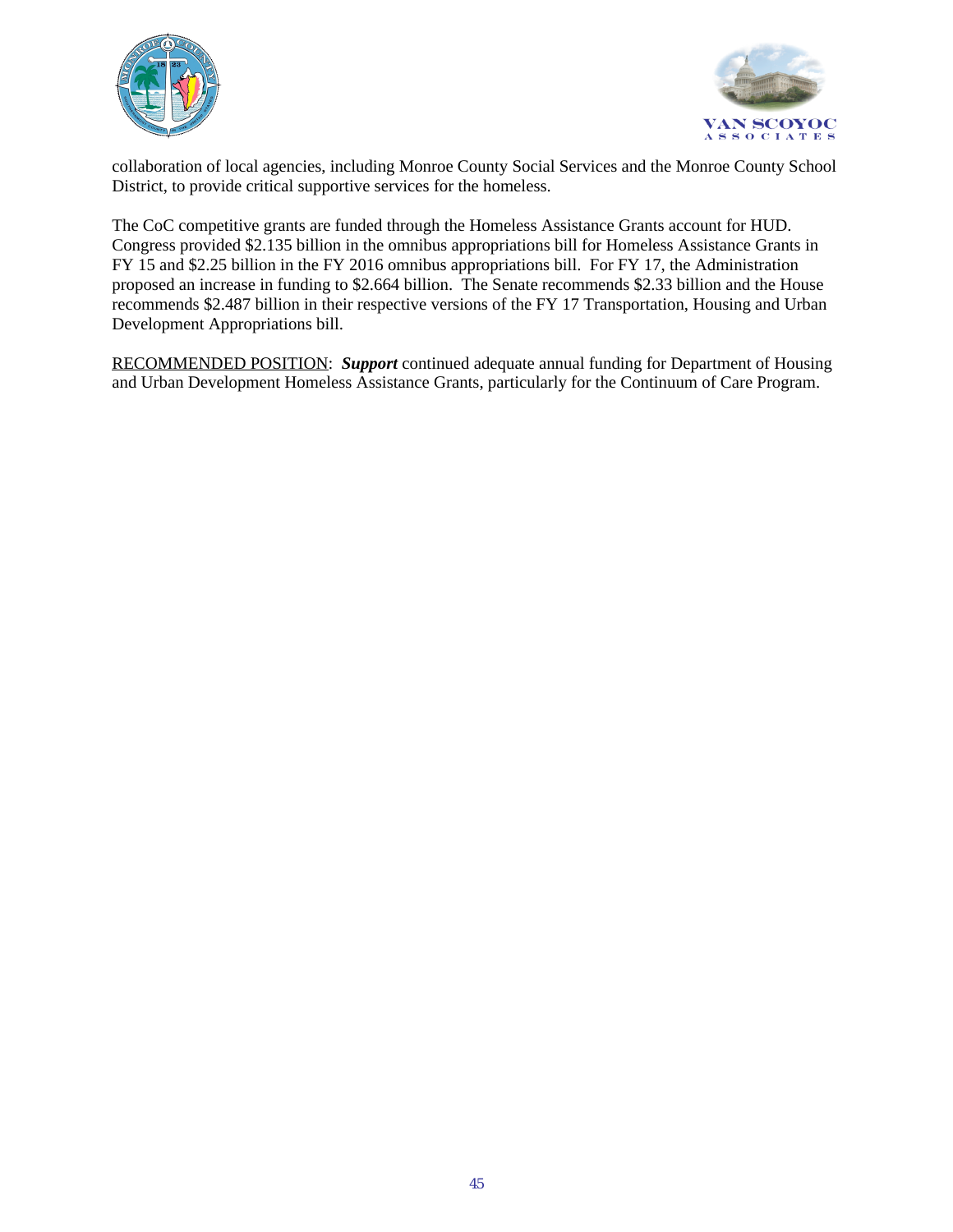



# FEDERAL ISSUE: Aging Issues

BACKGROUND; HOW IT MAY AFFECT MONROE COUNTY: Most federal programs that exist for the delivery of social and nutritional services for the elderly in Monroe County emanate from the Older Americans Act (OAA). These include supportive services, congregate nutrition services (meals served at group sites such as senior centers, schools, churches, or senior housing complexes), home-delivered nutrition services, family caregiver support, community service employment, and services to support the health, and prevent the abuse, neglect, and exploitation, of older persons.

The OAA was reauthorized in April 2016 through Fiscal Year 2019. This marks a major milestone as the programs under the OAA operated without authorization since Fiscal Year 2011. The bill was championed by Senators Alexander and Sanders and ultimately passed both the House and Senate by a voice vote.

The majority of the funding for OAA grant programs goes through the Department of Health and Human Services' Administration for Community Living (ACL), which provides formula funds to state and local agencies designated to provide direct services to the elderly. The ACL also offers some competitive opportunities.

The federal government provides some flexibility for spending allocated OAA funds in areas where there is a greater need. These services are available to all persons aged 60 and older, but are targeted to those with the greatest economic or social need, particularly low-income and minority persons and the elderly who live in rural areas.

During a time when funding for many federal domestic programs has been significantly reduced, appropriations provided for the ACL have remained relatively stable. Between Fiscal Years (FY) 2013- 2015, funding for the ACL was \$1.47 billion, \$1.61 billion, and \$1.62 billion, respectively. For FY 2016, the Administration proposed a slight increase to \$2.1 billion for the ACL and its programs. Congress, however, provided \$1.96 billion for the ACL in the FY 2016 omnibus. While FY 2017 appropriations bills are not yet enacted, the House Appropriations Committee recommends \$2 billion in funding for the ACL while the Senate Appropriations Committee recommends \$1.935 billion.

RECOMMENDED POSITION: *Support* adequate federal funding for Alzheimer's and dementia research at the National Institute on Aging. *Support* continued adequate annual funding for Older Americans Act programs that support critical social service programs serving elderly persons in Monroe County.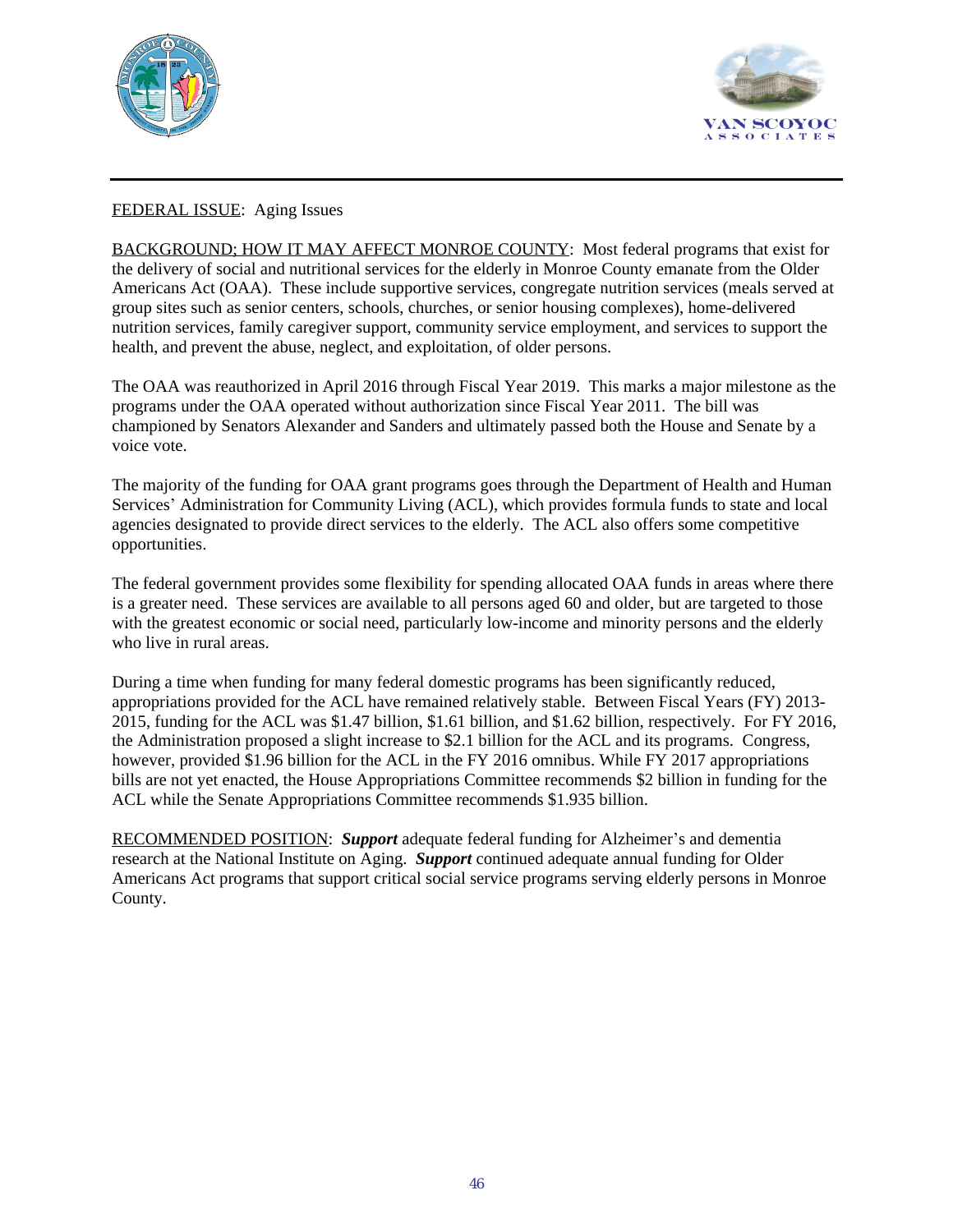



# FEDERAL ISSUE: Social Services Block Grant

BACKGROUND; HOW IT MAY AFFECT MONROE COUNTY: The Social Services Block Grant (SSBG) is a federal program administered by the U.S. Department of Health and Human Service's Administration for Children and Families that provides funding to the states for social services for eligible populations. The program is permanently authorized under the Social Security Act.

States have broad discretion over how to utilize the funds, but SSBG is generally used to meet at least one of the following goals: 1) achieving or maintaining economic self-support; 2) achieving or maintaining personal self-sufficiency; 3) preventing or remedying neglect; 4) preventing or reducing inappropriate institutional care by providing for community-based care; and 5) securing referral or admission for institutional care when other forms of care are not appropriate. Services may include daycare, protective services, services to persons with disabilities, foster care, adoption, case management, health-related services, transportation, meal delivery, or any other services found necessary by the state that meets eligible criteria.

The SSBG program has seen stable funding over the past several years. It was funded at \$1.7 billion in FY 2015. The Administration proposed level funding for the program in its FY 2016 budget request, which was also ultimately granted by Congress in the FY 2016 omnibus. Both the House and Senate Appropriations Committee recommend level funding of \$1.7 billion for the SSBG program in FY 2017.

RECOMMENDED POSITION: *Support* continued adequate funding for the Social Services Block Grant program.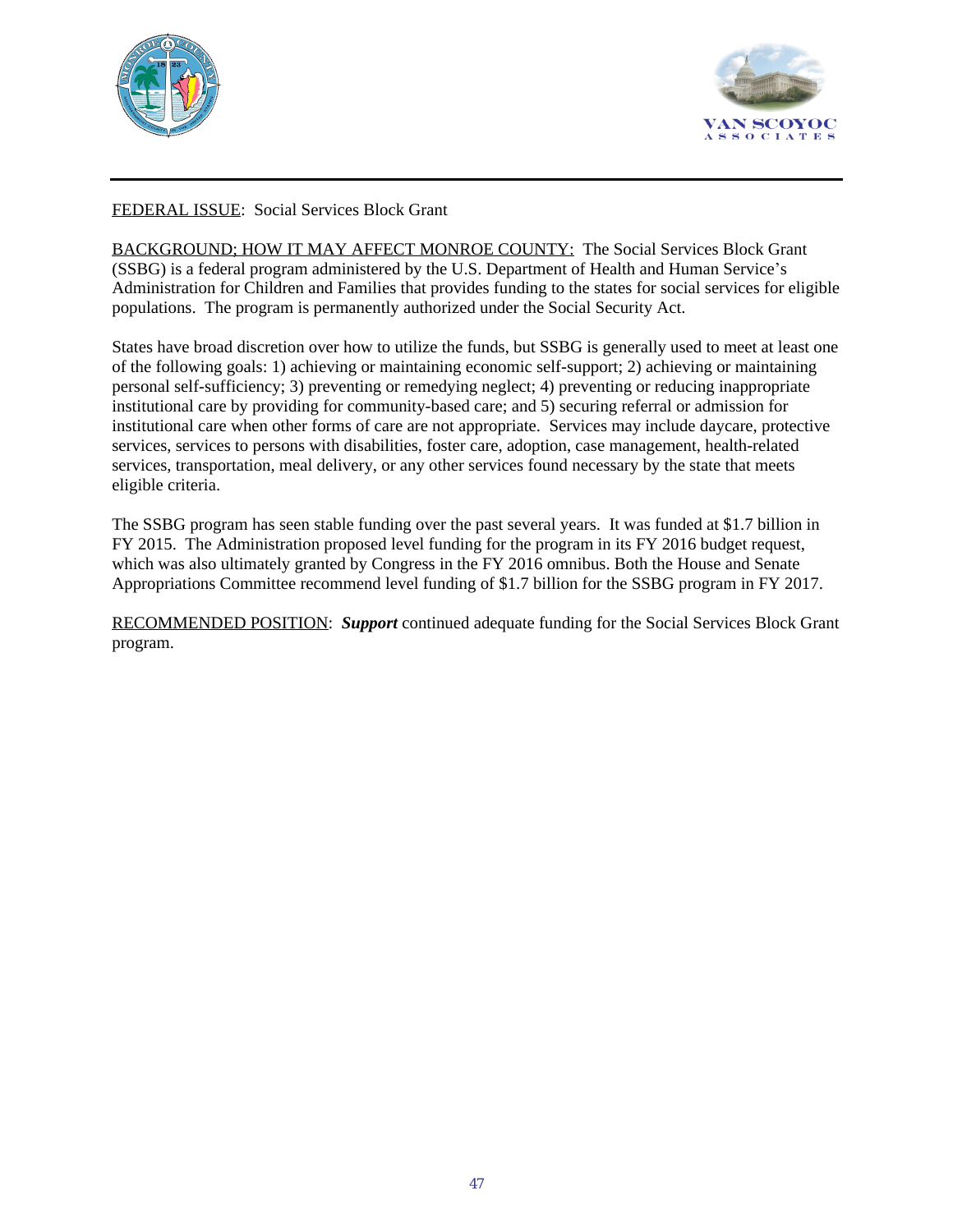



# FEDERAL ISSUE: Mental Health Care

BACKGROUND; HOW IT MAY AFFECT MONROE COUNTY: It is estimated that more than 50 million Americans experience some form of mental illness each year, with 11 million considered severely mentally ill. Millions of those who suffer (approximately 40 percent), however, are not able to access the treatment they need. Even when care is delivered, it is often delayed for more than two years after the illness first appears.

There has been a renewed interest in mental health care over the past several years. The Patient Protection and Affordable Care Act (ACA, also known as "Obamacare") included significant reforms to mental health coverage. Specifically, the legislation named mental health treatment as an essential health benefit that insurance plans are required to cover. While most large-group plans previously offered some kind of mental health benefits, only 18 percent of small-group and individual plans covered mental health. Furthermore, it is estimated that the Medicaid expansion under the ACA has provided as many as 2.8 million people who suffer from a serious mental illness with coverage.

In addition to these provisions, the Administration has begun to implement the 2008 Mental Health Parity and Addiction Equity Act, which requires insurers to cover mental health at a level that is comparable to their physical health coverage.

In December 2016, President Obama signed into law the 21st Century Cures Act, which includes a number of provisions related to healthcare, mental health, and addiction. Among other things, the bill reauthorizes several key mental health and substance abuse programs, such as the Community and Mental Health Services block grant, the Substance Abuse Prevention and Treatment block grant, and the Mentally Ill Offender Treatment and Crime Reduction Act. It also includes a provision to strengthen the Mental Health Parity and Addiction Equity Act.

Lastly, the Helping Families in Mental Health Crisis Act, which was passed by the House in July and includes a number of positive mental health reforms, has been rolled into the 21st Century Cures Act. This legislation proposed reorienting the mental health system from its focus on serving the largest number of highest functioning patients towards providing treatment for the most seriously mentally ill instead. Specific initiatives within the legislation include: lifting a 16-bed cap on inpatient psychiatric hospital beds under Medicaid, advancing tele-psychiatry to link primary care doctors with mental health providers in areas where patients do not have access to such services, increasing funding for brain research to better understand the underlying causes of mental illness, extending health IT so mental health providers can better coordinate with primary care physicians, and implementing criminal justice reforms so patients are treated within the healthcare system and not through the justice system, among several other provisions.

The legislation has an estimated \$6.3 billion price tag. Roughly half of the bill would be offset by future cuts of \$3.5 billion to the Prevention and Public Health Fund, which was created by the Affordable Care Act (Obamacare) and helps fund public health departments around the country. It is important to note that this fund may disappear as Congress and the Trump Administration work to repeal Obamacare, thereby making these "savings" meaningless.

RECOMMENDED POSITION: *Support* legislation that responsibly expands treatment options and support for the mentally ill.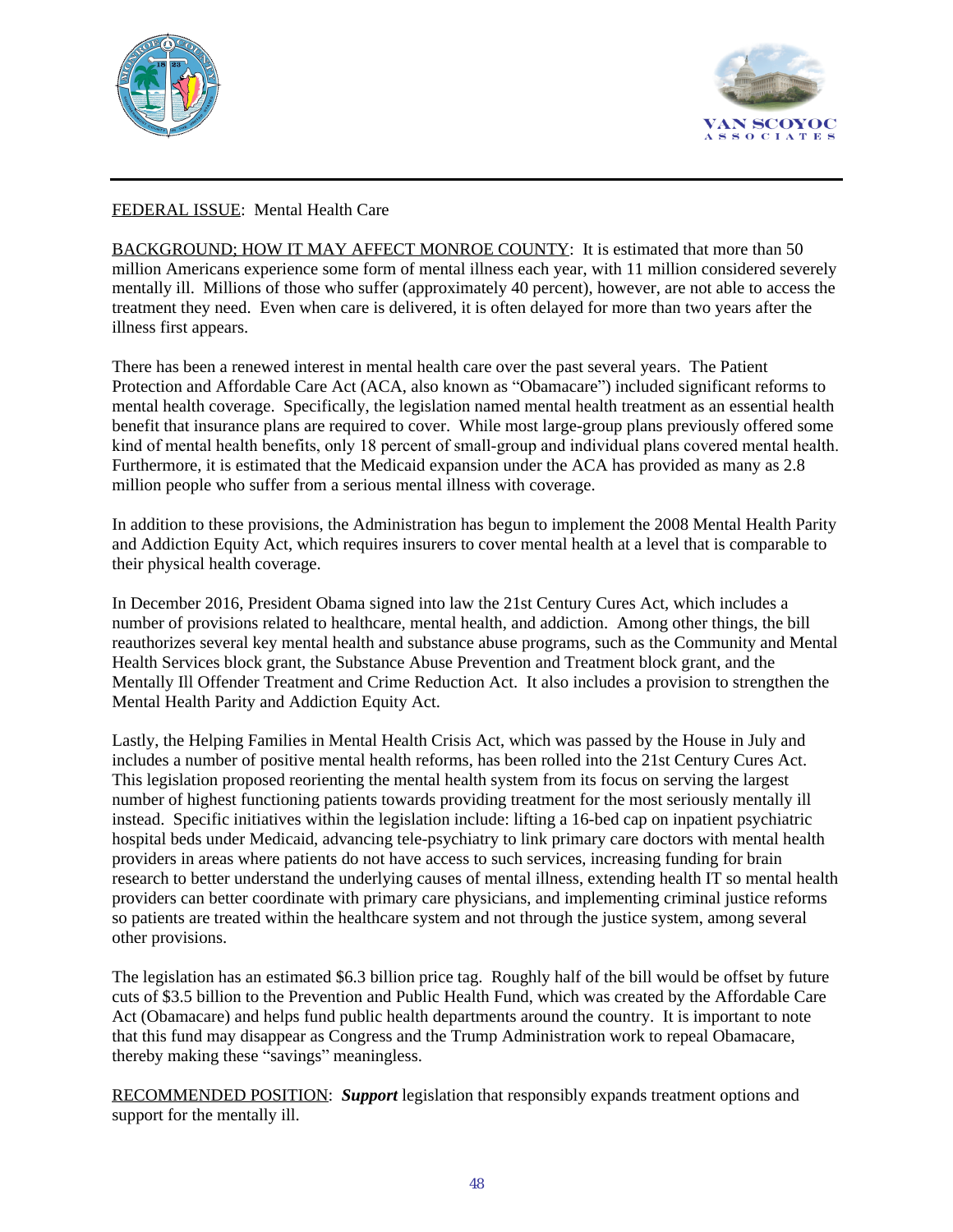



# FEDERAL ISSUE: Public Safety Programs

BACKGROUND; HOW IT MAY AFFECT MONROE COUNTY: Federal grant funding for many Department of Justice (DOJ) and Department of Homeland Security (DHS) programs are provided as block grants with each state receiving a certain amount of funding, generally linked to population. That funding is then passed through to local jurisdictions to help support police, fire, emergency management, and homeland security functions. Examples of these formula programs include the Emergency Management Performance Grant (EMPG) and the Byrne Justice Assistance Grant (JAG).

In other instances, funding from federal programs is made available to local governments via competitive grant solicitations. Competitive program funds can be used to hire police officers through Community Oriented Policing Services (COPS) or firefighters through Staffing for Adequate Fire & Emergency Response Grants (SAFER), and purchase equipment through the Assistance to Firefighters Grant (AFG). There is also another category of grants that are distributed to certain recipients based on specific criteria, such as the Urban Area Security Initiative (UASI), which provides funds to eligible regions to help communities prepare for, prevent, respond to, and recover from potential attacks and other hazards.

Monroe County has benefited from several of these federal programs in the past, while other programs offer competitive grant opportunities from which the County may seek funds.

In FY 2015, Congress provided funding for the COPS and JAG programs at \$180 million and \$376 million, respectively. Both the AFG and SAFER fire-related grants each received \$340 million, and UASI received \$600 million. EMPG, meanwhile, received \$350 million.

For FY 2016, COPS and JAG were provided with \$187 million and \$476 million, respectively. Congress provided \$345 million each for AFG and SAFER, \$600 million for UASI, and \$350 million for EMPG.

For FY 2017, the Senate included \$389 million for the JAG program and \$187 million for the COPS program while the House included \$425 million for the JAG program and \$0 for the COPS program in their versions of the FY 2017 Commerce, Justice and Science Appropriations bill. With regard to the homeland security programs, the House and Senate included \$340 million for each of the SAFER and AFG programs, \$350 million for EMPG, and \$600 million for UASI in their respective versions of the FY 2017 Homeland Security Appropriations bill. The federal government is currently operating under a Continuing Resolution through April 28, 2017. The FY 2017 appropriations process is not expected to be completed until that time.

### *Emergency Operations Center*

Meanwhile, the Monroe County Emergency Operations Center (EOC) in Marathon is woefully inadequate for the threats that natural events pose to the Florida Keys. A new facility will cost roughly \$25 million. \$100 million in federal funding for the construction of EOC's was provided via the stimulus legislation of President Obama's first term. However, since then, Congress has not provided additional funding for the construction of EOC's and potentially applicable grant programs will not allow applications for EOC construction, making securing federal funding for the construction of an EOC difficult in the near-term.

RECOMMENDED POSITION: *Support* continued funding for the wide variety of DOJ and DHS grants, i.e., Community Oriented Policing Services, Byrne Justice Assistance Grants, Emergency Management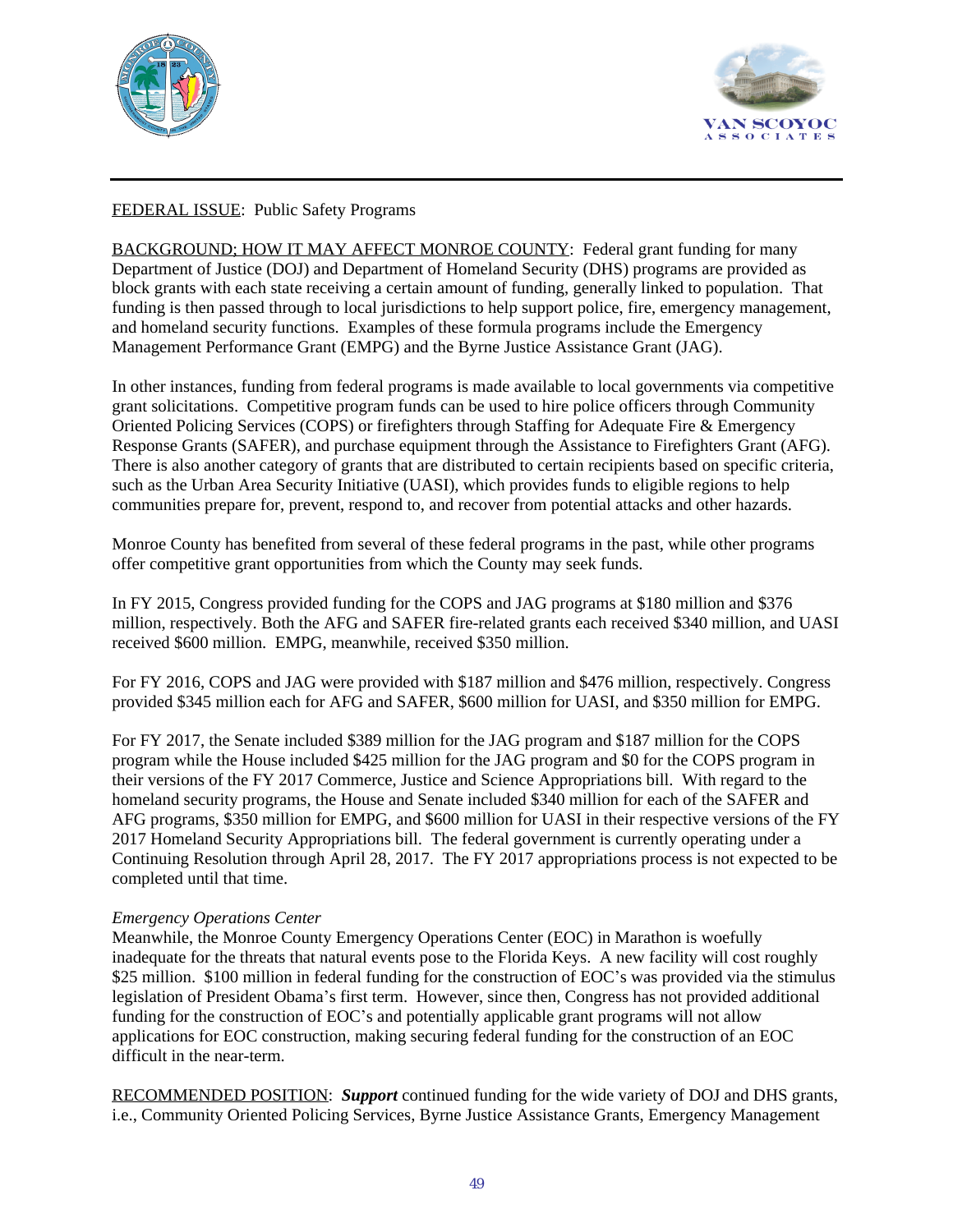



Preparedness Grants, Assistance to Firefighters Grants, Staffing for Adequate Fire and Emergency Response Grants, Urban Areas Security Initiative grants, and other security-specific grants. *Support* any Monroe County applications for these funds. *Support* federal funding for the construction of Emergency Operations Centers.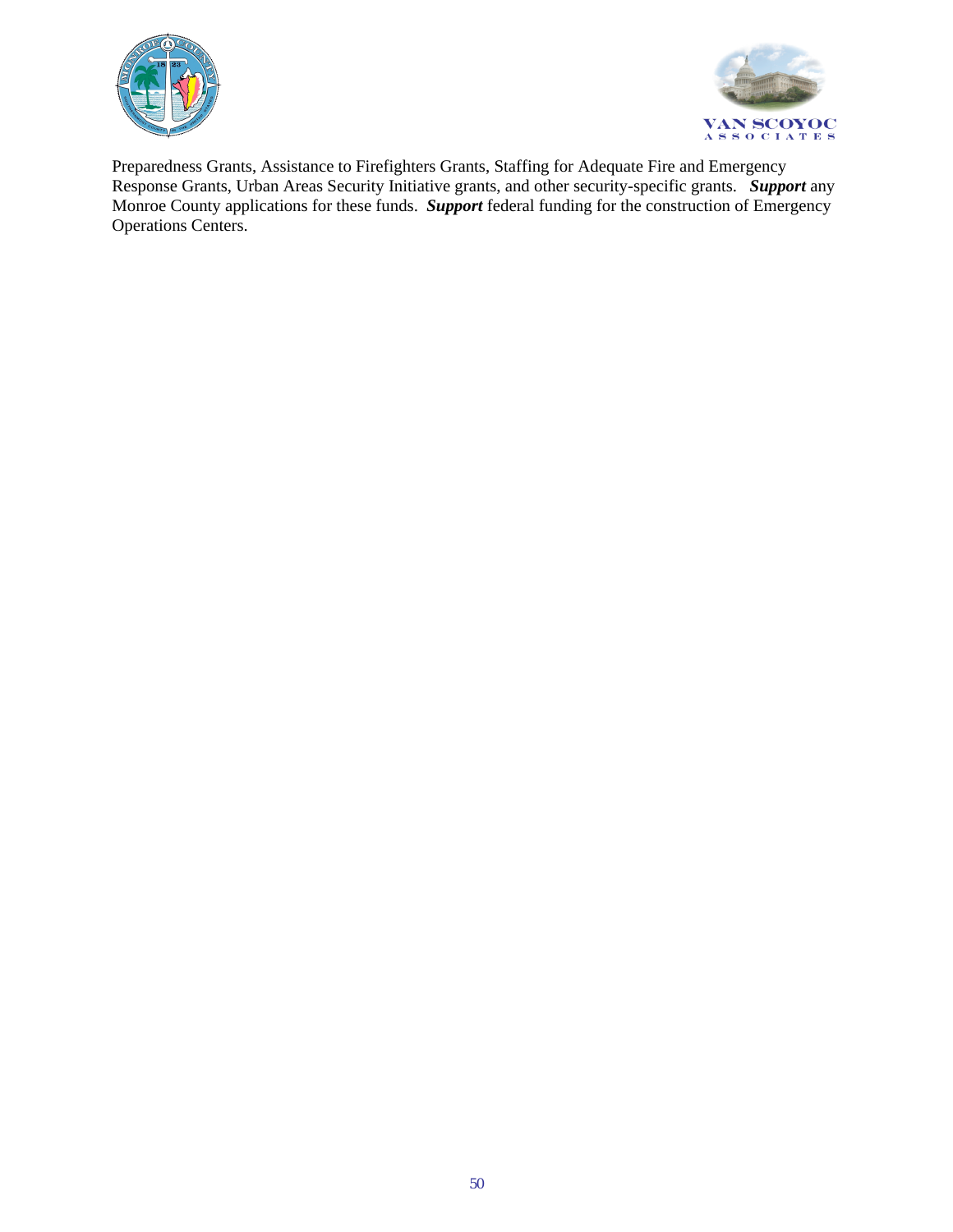



# FEDERAL ISSUE: Tourist Development Taxes

BACKGROUND; HOW IT MAY AFFECT MONROE COUNTY: In the 111<sup>th</sup> and 113<sup>th</sup> Congresses, attempts were made to insert language into various pieces of legislation that would have exempted online travel brokers (Expedia, Travelocity, etc.) from remitting the full bed tax rate collected from consumers to the appropriate local government. For instance, if an online travel broker were to pay \$60 for a room in Monroe County and then sell that room to a consumer for \$100, they would be able to, under the proposal, only remit \$6 dollars to the local government instead of \$10 (using a 10 percent bed tax for illustrative purposes).

In 2009, Monroe County filed an action on behalf of itself and 32 other Florida local governments against a number of online travel companies alleging that the companies have failed to collect and/or pay taxes under the respective tourist development tax ordinances. Monroe County and its partners in the lawsuit agreed to settle with the online travel companies for \$6.1 million in 2010. During 2012, there were several Florida State Circuit Court cases that ruled in favor of the online travel brokers. Two cited that Florida law is not clear on the issue, while a Circuit Court Judge ruled more directly that the online travel broker only owes local tourist taxes on the discounted rates they paid for the rooms. Then, in June of 2015, the Florida Supreme Court affirmed the lower court rulings, stating that online travel companies are not hotels and, therefore, do not have to pay occupancy fees.

Meanwhile, in September of 2012, the District of Columbia government won a suit where a judge ruled that online companies (OTCs) should repay back taxes on the full retail price of hotel rooms they sold to consumers in the years after the D.C. City Council passed legislation mandating they do so. In February of 2014, a conditional settlement was reached in this case with six online travel firms. Although they have a right to appeal the D.C Superior Court decision, they agreed to pay \$60.9 million in back taxes to the D.C. government. Between 1998 and 2010, the amount owed in the lawsuit was estimated to be over \$200 million.

These examples demonstrate how courts across the country have ruled differently on this issue over the past few years, which has led online travel purveyors to continue seeking federal legislation that would codify their goal of not remitting taxes on the price of the hotel room paid by the consumer. In 2012, several of these online discount travel brokers (including Expedia, Orbitz, and Priceline) organized and registered to lobby under a new organization called the "Interactive Travel Services Association," whose purpose is to advocate on several issues, including "taxes and fees related to travel."

In May 2013, Expedia and other online hotel room purveyors attempted to amend the Marketplace Fairness Act to achieve their transient occupancy tax objectives. Ultimately, this effort was unsuccessful and the bill passed the Senate without this language.

In 2014, Monroe County collected \$31 million in tourist development taxes, which are used to support the tourism industry in the region. The County saw an increase of 12.2 percent in bed tax revenues and leads the state in occupancy and average daily rates for most of the year. This level of funding underscores the importance of tourist development tax revenue and the need to ensure it is not constrained by detrimental legislation.

RECOMMENDED POSITION: *Oppose* legislation that would exempt online travel brokers from paying taxes on the full room rate paid by the consumer, thereby costing Monroe County the opportunity to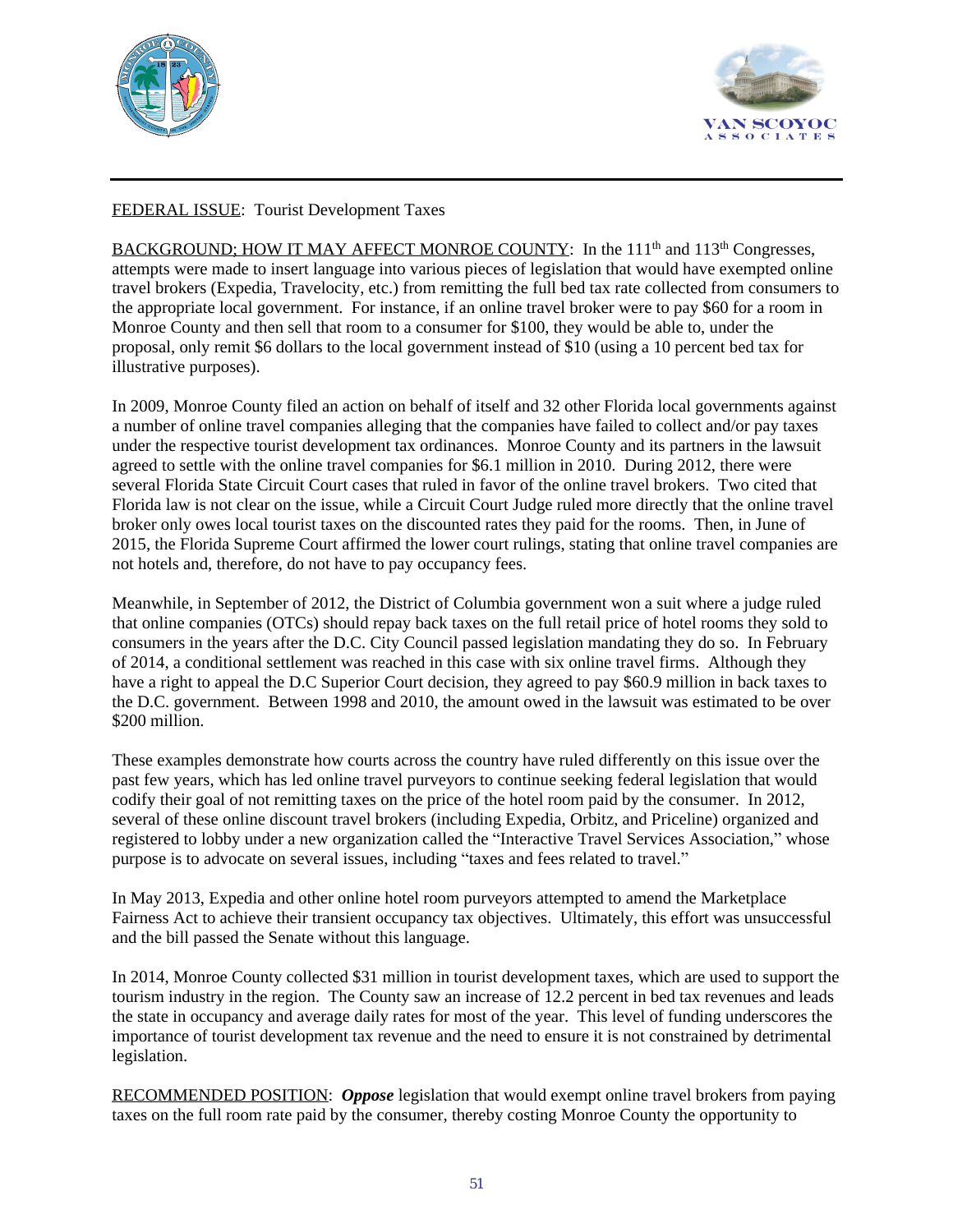



# FEDERAL ISSUE: Remote Sales-Tax Legislation

BACKGROUND; HOW IT MAY AFFECT MONROE COUNTY: Currently, retailers are only required to collect sales tax in states where they have brick-and-mortar stores. The burden then falls to consumers to report to state tax departments any sales taxes they owe for online purchases. Often, due to complex reporting requirements, consumers do not report those purchases when completing their tax returns. As a result, local retailers are at a competitive disadvantage because they must collect sales taxes while out-ofstate retailers, including many large online and catalog retailers, essentially give their customers a discount by collecting no state or local sales taxes.

Therefore, the current sales tax system is perceived as being unfair to brick-and-mortar retailers that employ local residents, including local stores as well as national chains like Best Buy or Home Depot. The lost revenue is also a drain on local governments. In 2014, uncollected sales tax was estimated to have cost local governments \$23 billion nationwide.

To correct this inequity across the country, Congress introduced the Marketplace Fairness Act in both the House and Senate during the 113th Congress. The bill would have created two systems from which states could choose to facilitate the process of collecting these taxes. The first would have been the already established Streamlined Sales and Use Tax Agreement (SSUTA), which would have simplified state and local sales and use tax laws. Twenty-four states have already signed this agreement, which is also supported by the National League of Cities and the U.S. Conference of Mayors. The second alternative would have allowed for states to meet minimum requirements for their state tax laws and administration thereof. To protect small, online retailers, this legislation would have also exempted sellers who make less than \$1,000,000 in total remote sales from the requirement to collect taxes.

In 2013, the Senate passed the Marketplace Fairness Act with bipartisan support by a vote of 70-24, with Senator Nelson voting for the measure and Senator Rubio against it. In the House, companion legislation was not considered, although it had 67 cosponsors, including Florida Representatives Deutch, Ross, Wilson, and Diaz-Balart, and former Rep. Crenshaw.

The issue reemerged in the 114<sup>th</sup> Congress. Most recently, in August 2016, House Judiciary Committee Chairman Bob Goodlatte (R-VA) released a discussion draft known as the Online Sales Simplification Act (OSSA), which would implement a hybrid-approach to taxing purchases made remotely. Under the draft, states would be able to impose sales tax on remote sales if the state first participates in a clearinghouse established under the OSSA. Then, remote sales would be taxable if the origin state collects sales taxes, yet at a rate adopted by the destination state. The sales tax rate would be a single state-wide rate determined by each participating state. This is significant as it would eliminate the option for many communities to add additional sales taxes for various local needs.

The increasing pressure to pass remote sales tax legislation may have something to do with court cases in South Dakota and Alabama that are challenging a 1992 Supreme Court decision holding that states cannot require retailers with no in-state presence to collect sales tax. Both states have recently enacted rules requiring all retailers who sell more than a certain dollar amount of goods annually in the state to collect sales tax, regardless of physical presence. Overturning the 1992 decision would require the Supreme Court to take up at least one of the cases (and rule in favor of the state) or an act of Congress.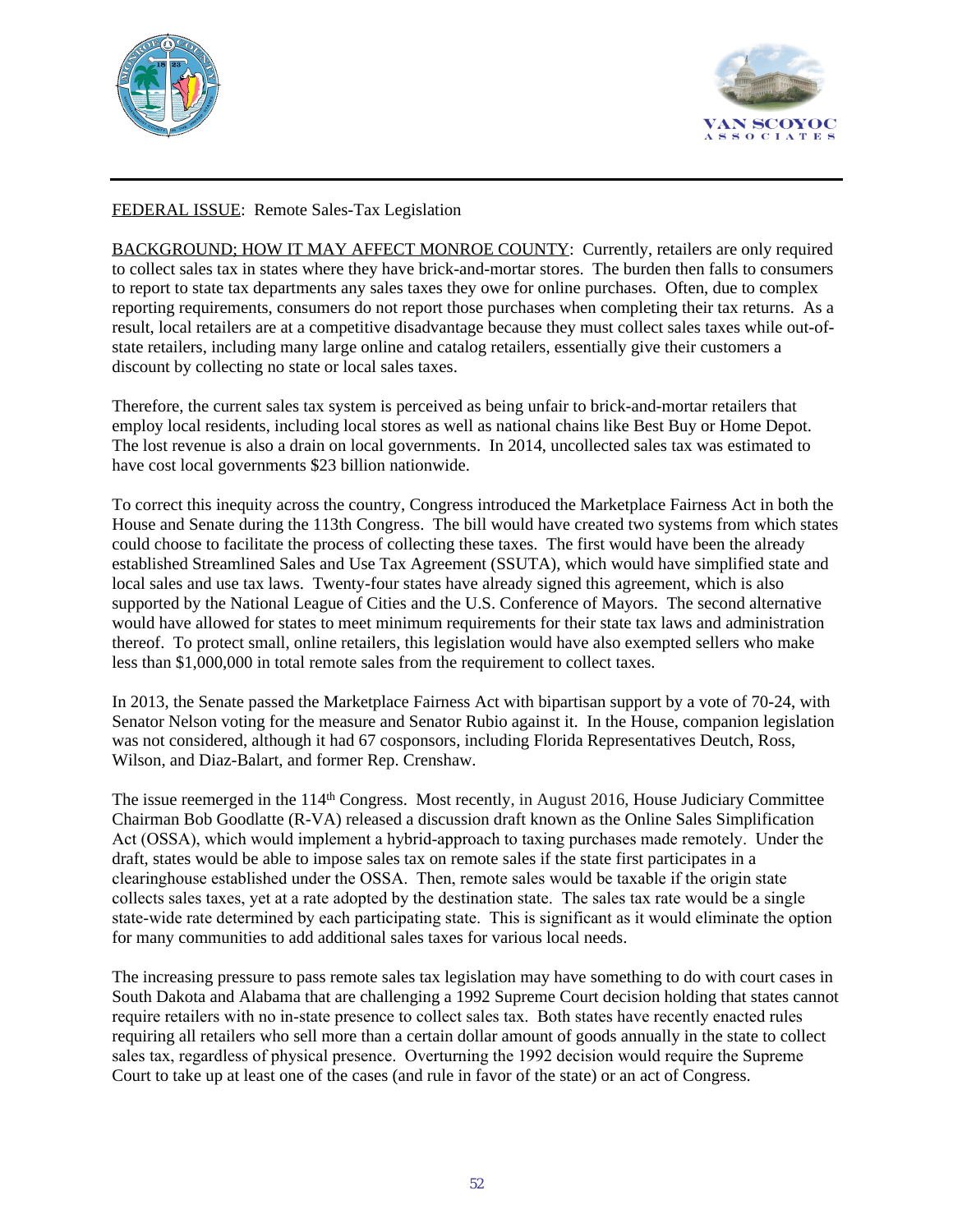



Given this, and the reluctance of many Republicans to pass such a law, the issue may remain in the courts for the next several years. However, there is still a small a possibility that remote sales tax language could be included in a broader tax reform package that could be considered in the 115<sup>th</sup> Congress.

RECOMMENDED POSITION: *Support* legislation that requires companies making catalog and internet sales to collect and remit the associated taxes. *Support* federal tax policies that maintain revenue streams to local governments.